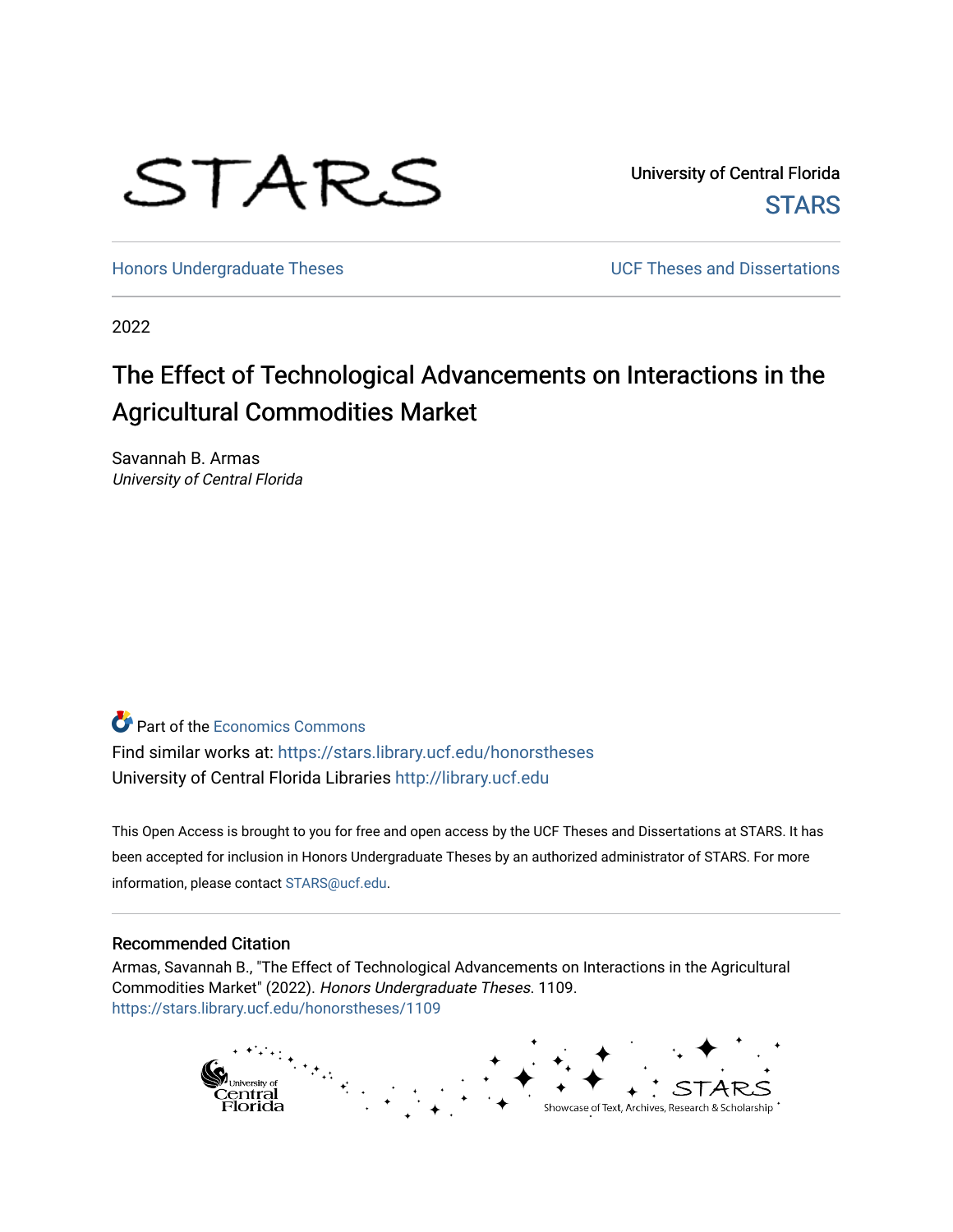## THE EFFECT OF TECHNOLOGICAL ADVANCEMENTS ON INTERACTIONS IN THE AGRICULTURAL COMMODITIES MARKET

by

### SAVANNAH ARMAS

A thesis submitted in partial fulfillment of the requirements for the Honors in the Major Program in Economics in the College of Business Administration and in The Burnett Honors College at the University of Central Florida Orlando, Florida

Spring Term 2022

Thesis Chair: Dr. Uluc Aysun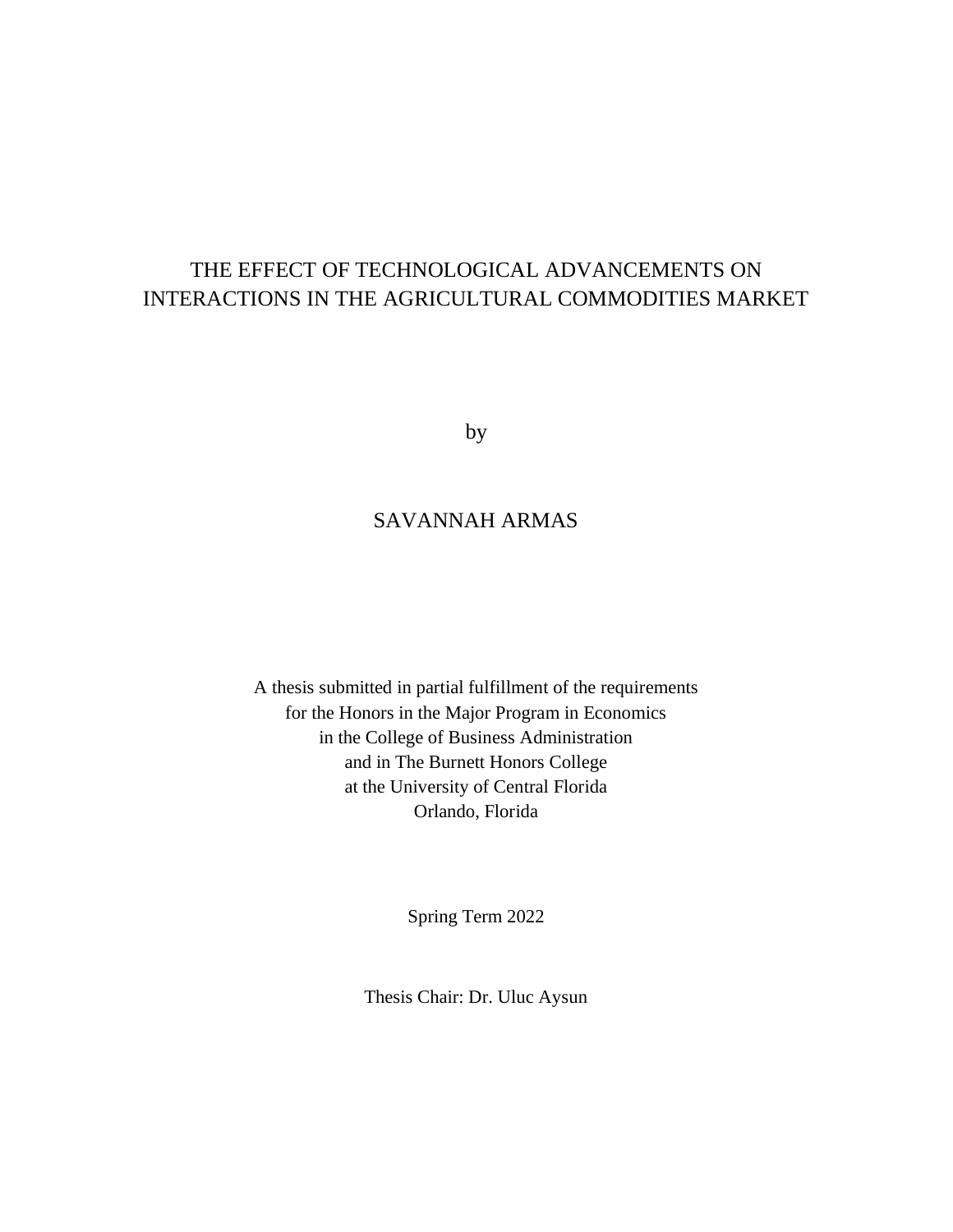**Copywrite Page**

© 2022 Savannah Armas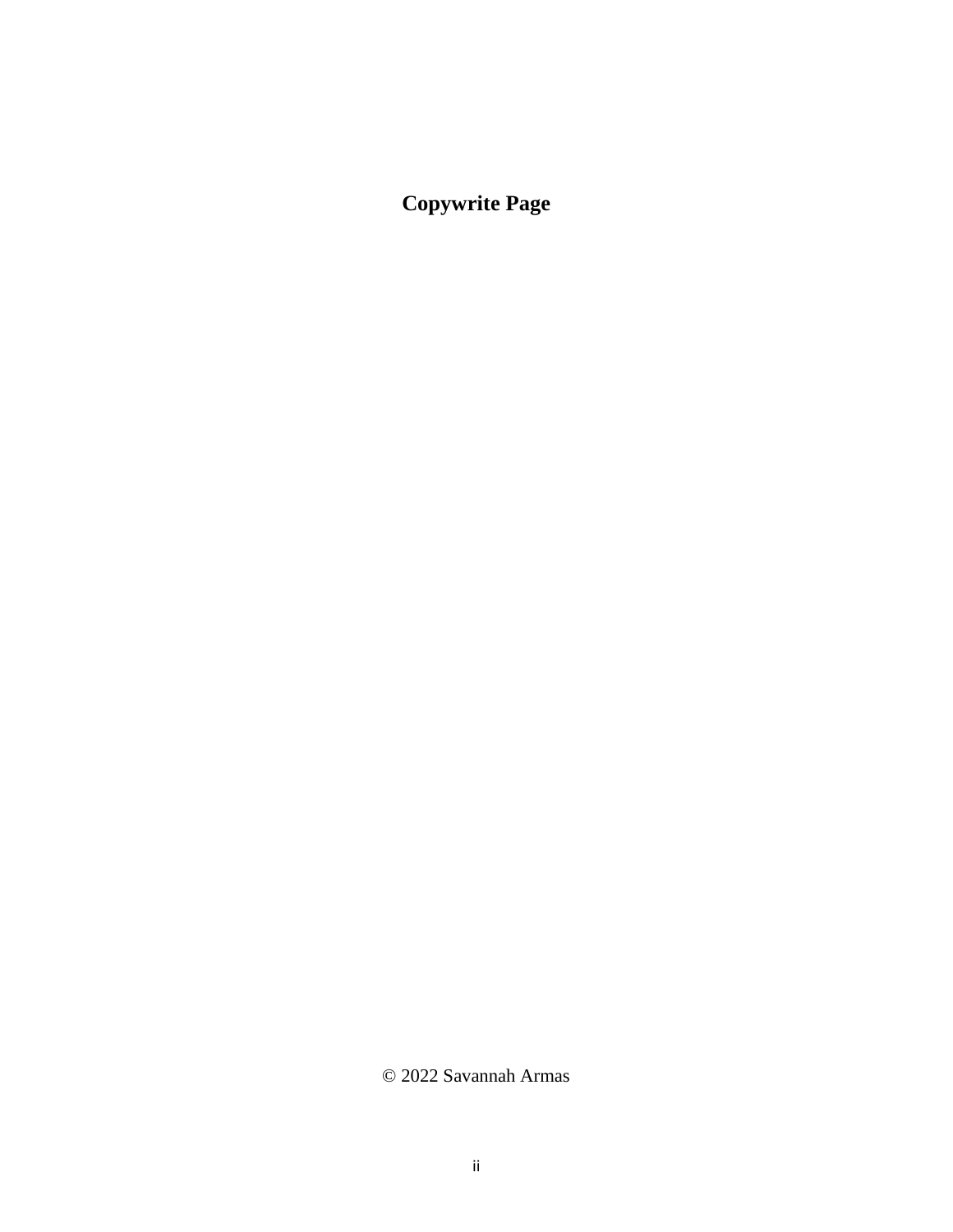#### **ABSTRACT**

The objective of this research is to find, if and how, real and financial technological advancements influence interactions in the agricultural commodities market. Statistical testing was conducted to identify potential correlation and any positive linear relationships in the price data between agricultural commodities and their complementary agricultural chemical producers. Testing if higher trade volumes in this industry result from higher technology usage were initiated by identifying shared linear growth between general index volumes and agricultural commodities, alongside their chemical complement stock volumes. The scientific development of chemical engineering mirrors financial technologies influencing trader behavior as a significant contributor to agricultural chemical developments. Multiple tests conducted used a variety of dependent variables as included in those specified combinations that may suggest a significant influence on potential volatility and correlation amongst these sectors.

The general result of this research showed evidence of a shared relationship among price and volume for ag-tech related stocks with respect to a generalized index (S&P500). The shared relationship between sample price averages generated from the S&P500 and the S&P500 Fertilizers & Agricultural Chemicals Sub-Industry Index (S5FERT) price suggests the growing involvement of traders in the agricultural commodities market and related speculative effects. Heteroscedasticity was indicated among the S&P500 sample volume averages and "Big Four" ag-tech stocks, supporting that more traders are entering markets because of technological advancements relative to trade platform accessibility. Lastly, agricultural chemical production and agricultural commodity returns demonstrate a common positive trend, suggesting that the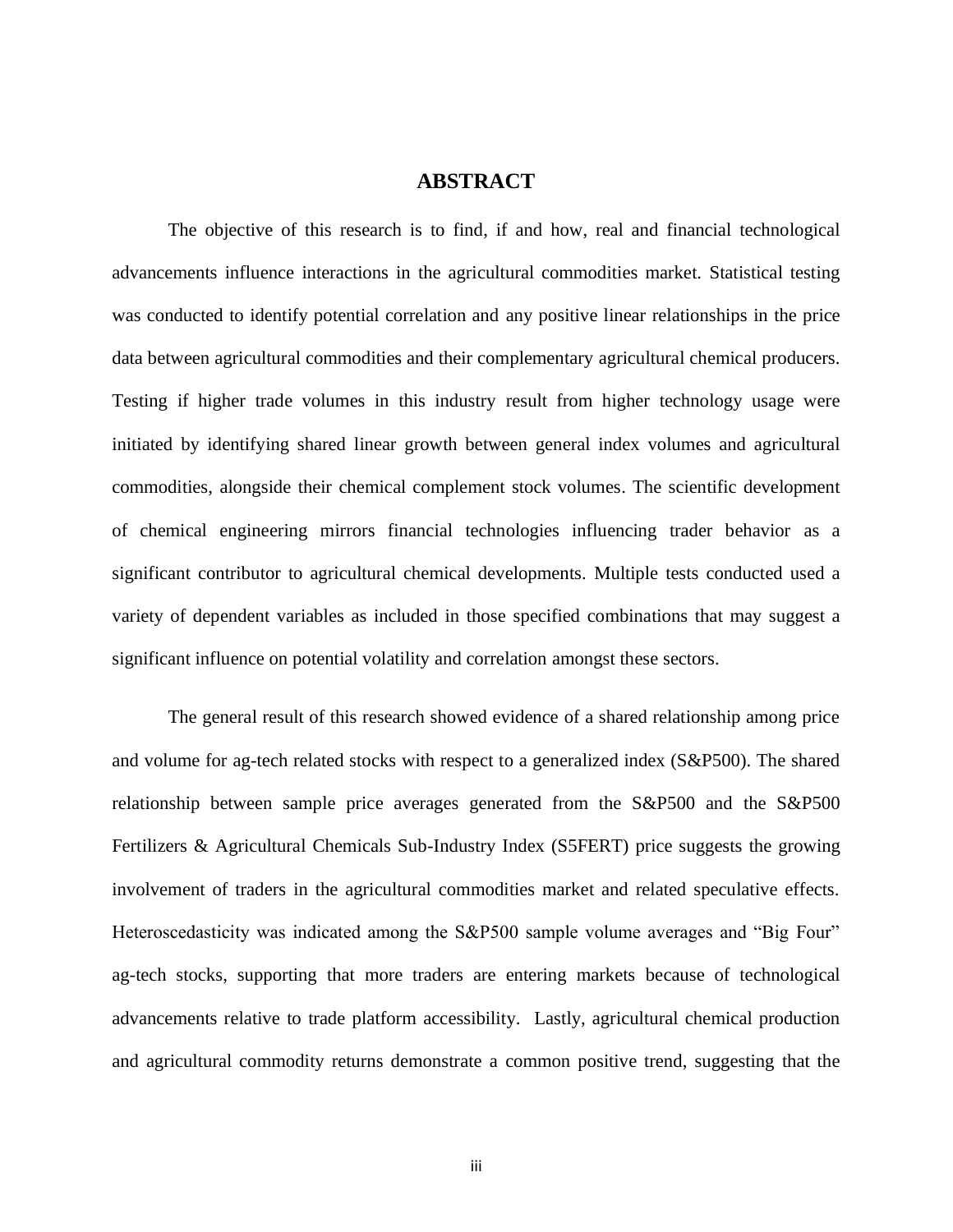agricultural commodity market and trade are gaining moment as a result of technological advancements.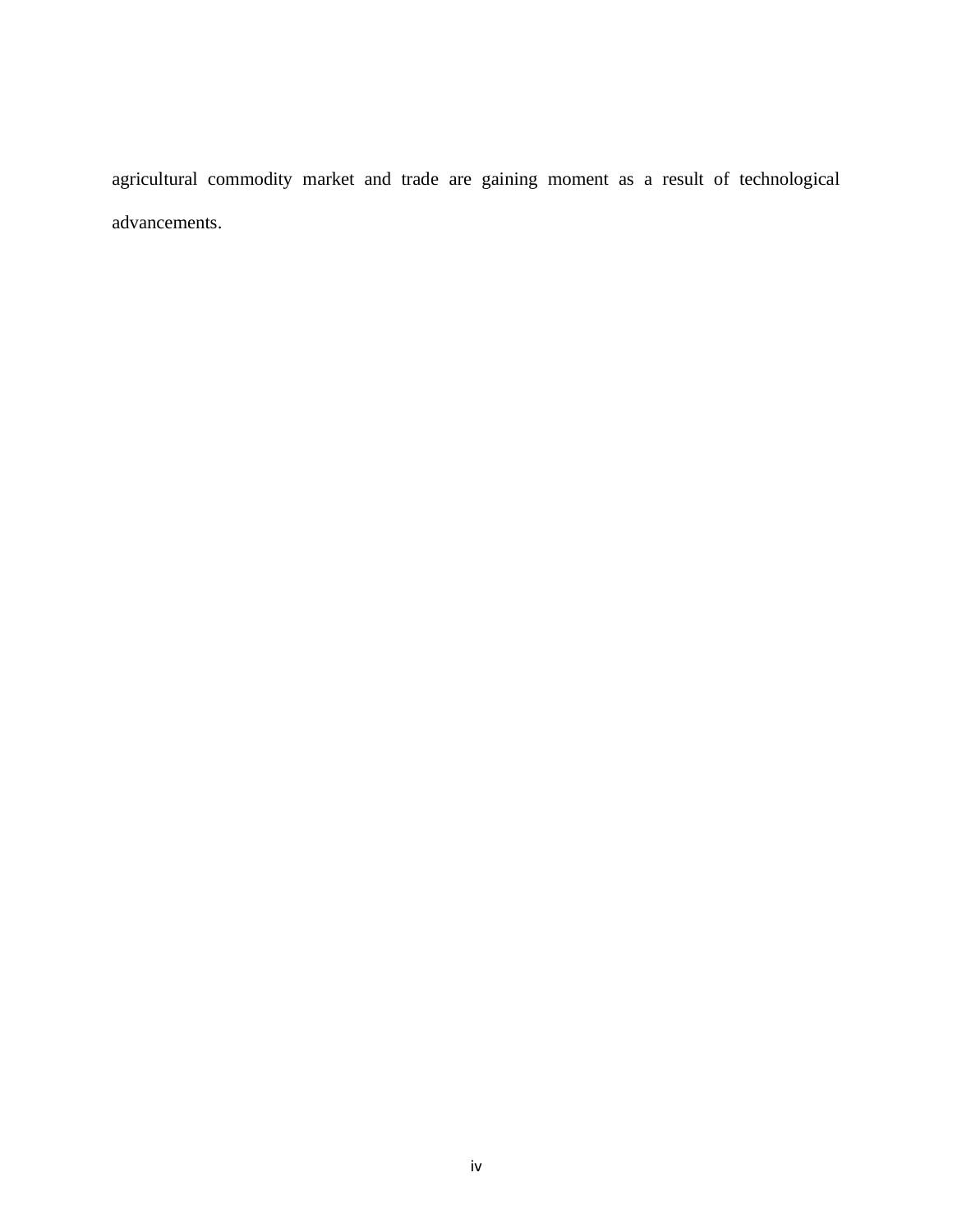#### **ACKNOWLEDGMENTS**

It is with the utmost respect and admiration that I thank the faculty that made up my committee for the completion of this research. My HUT chair, Dr.Aysun, has been a professor of mine throughout my undergraduate career who introduced me to my love of macroeconomic theory and supported the academia and significance of this research topic. Professor Tseng, also known as Master Tseng, given his unbelievable academic background, helped bridge the gap between the economic and financial components of my research implementation. Instructing environmental and natural resource economics, Professor Dickie introduced me to the critical role of the environment as a contributor to economies and that you can put a price on anything. The department of economics chair, Dr.Caputo, authorized and monitored my research completion, all while pushing me to meet my potential. Lastly, a big thank you to my family, roommates, and friends for supporting me, my thesis, and my caffeine addiction over the course of these eight months.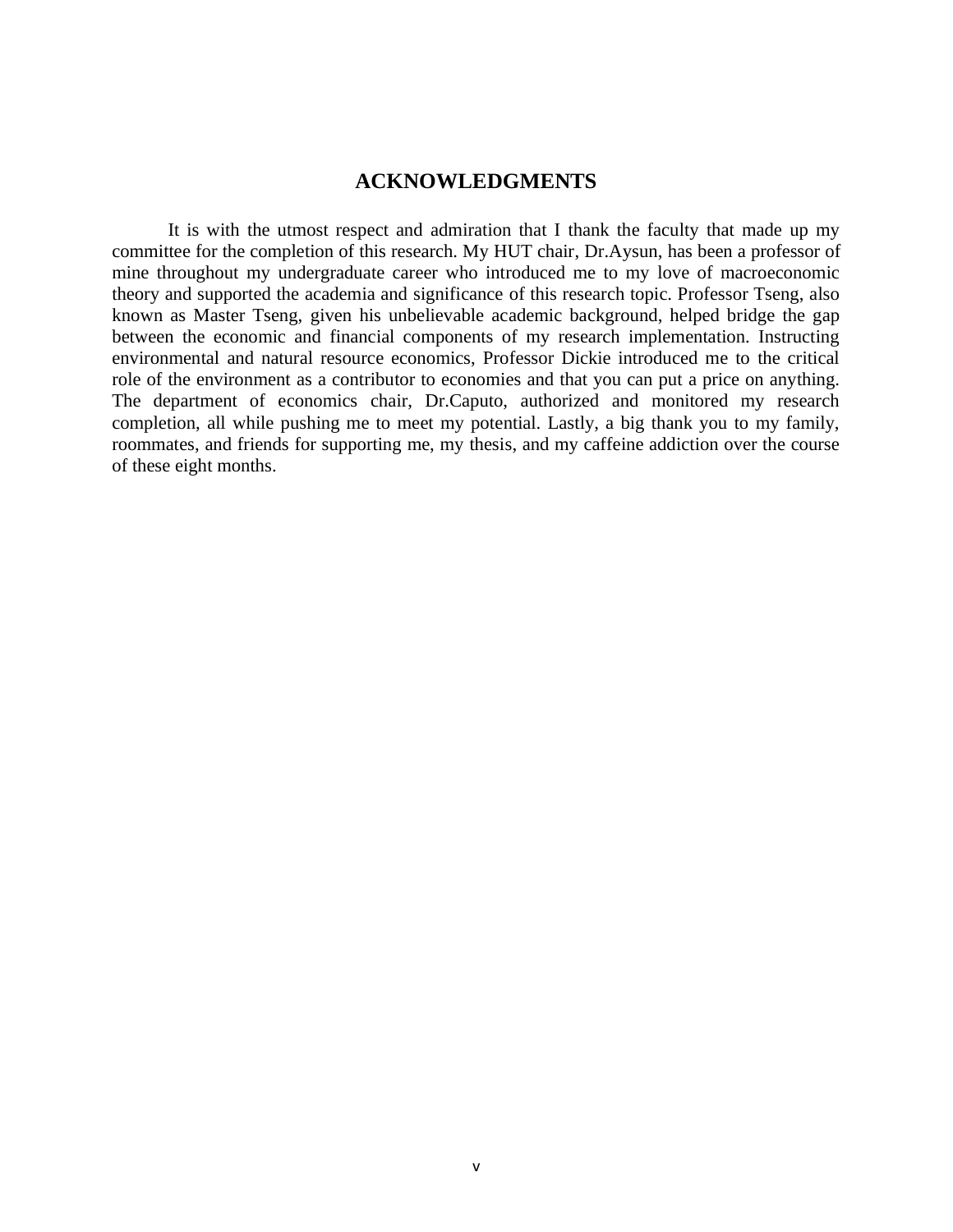## **TABLE OF CONTENTS**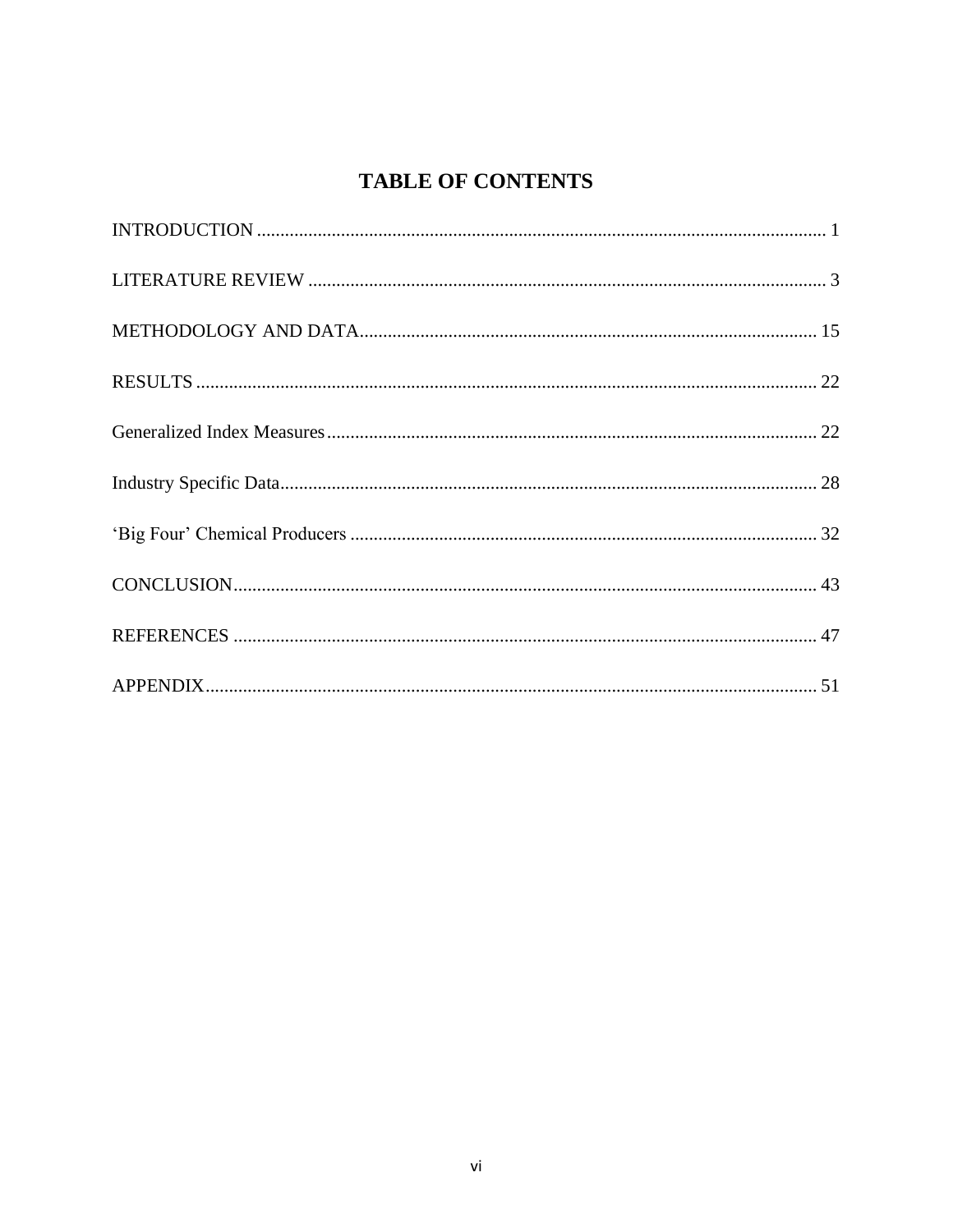## **LIST OF FIGURES**

| Figure 1: Historical daily price-earnings ratios for the S&P500 Fertilizers & Agricultural |  |
|--------------------------------------------------------------------------------------------|--|
|                                                                                            |  |
| Figure 2: Historical daily price-to-book ratios for the S&P500 Fertilizers & Agricultural  |  |
|                                                                                            |  |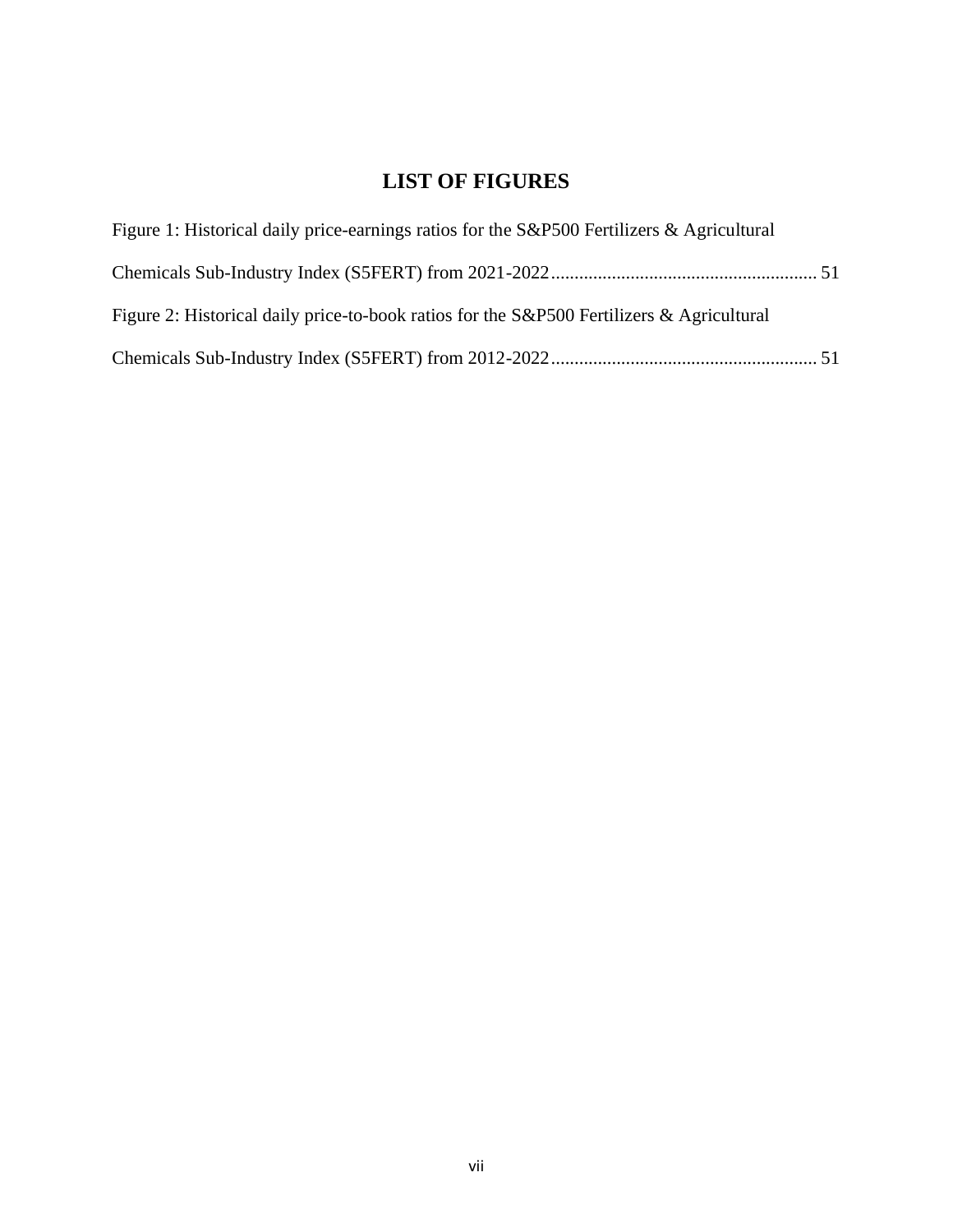## **LIST OF TABLES**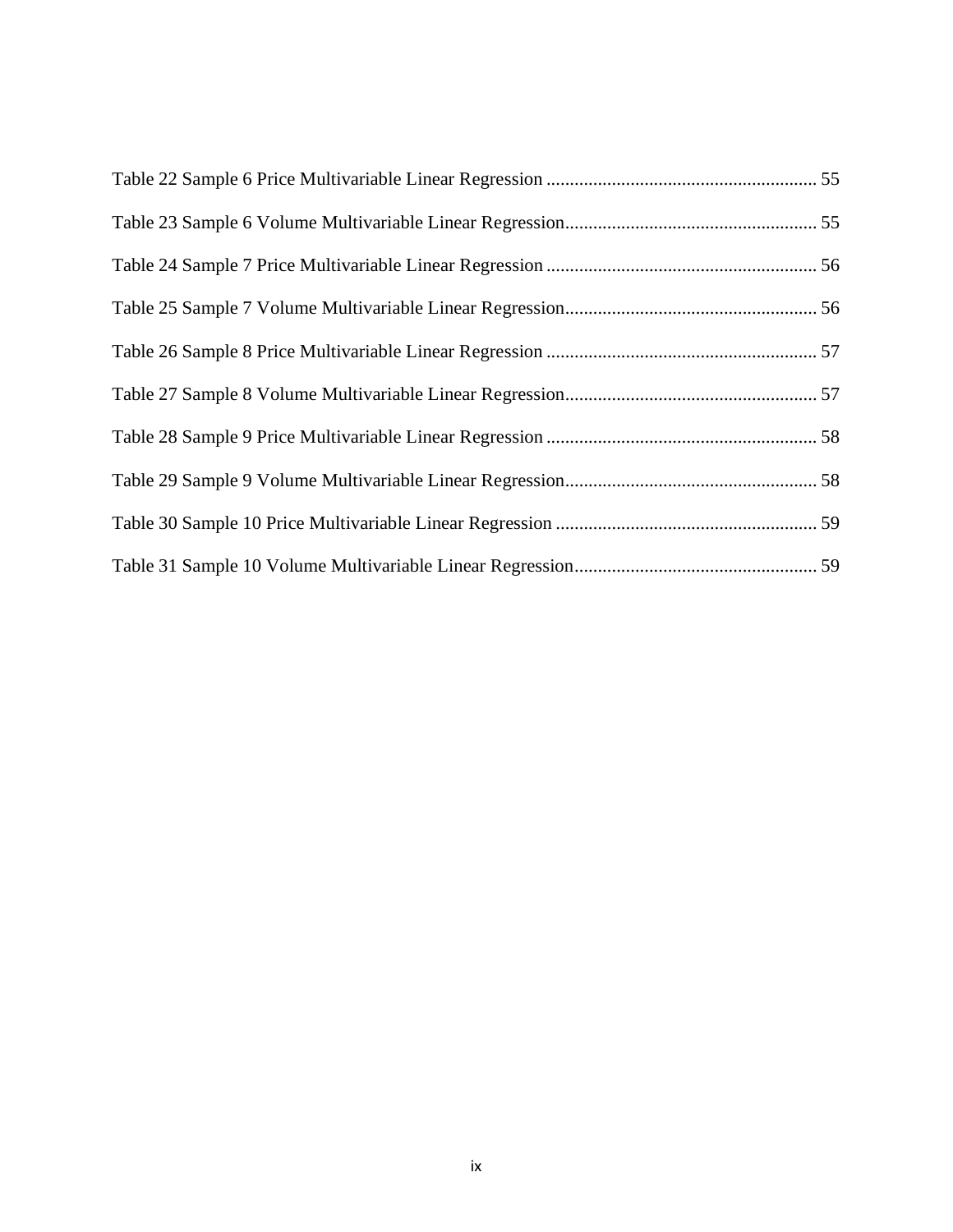#### **INTRODUCTION**

<span id="page-10-0"></span>When distinguishing the 'technologies' referred to in this study, two categories can be used to elaborate on these criteria: real technology and financial technology. Real technology reflects the resource used by farmers to improve the accuracy and efficiency of harvesting yields. In this study, this is encapsulated by the agricultural chemicals used in products, including fertilizers, pesticides, and bio-tech compounds. Financial technologies are those innovations that make up the foundation of trading agricultural commodities, such as software, applications, and data granted to speculative traders. Real technology used by farmers (producers) makes for greater stability in supply, whereas financial technology used by traders allows could generate instability. The risk-sharing aspect of commodities futures is challenged with big data amplifying technical & fundamental analysis and reduced barriers to entry in trade markets, thus resulting in higher volumes.

Statistical analysis found that the general market index shares a positive linear relationship between the agricultural commodity stock index and the complementary agricultural chemical technology index prices. These results support the hypothesis that real technology transfers are imposed on the agricultural commodities market. An additional series of statistical testing found a positive relationship among ag-tech index price, ag-tech production, and agricultural commodity production. These findings are in support of financial technology changes affecting the actual market industry dynamics relative to prices.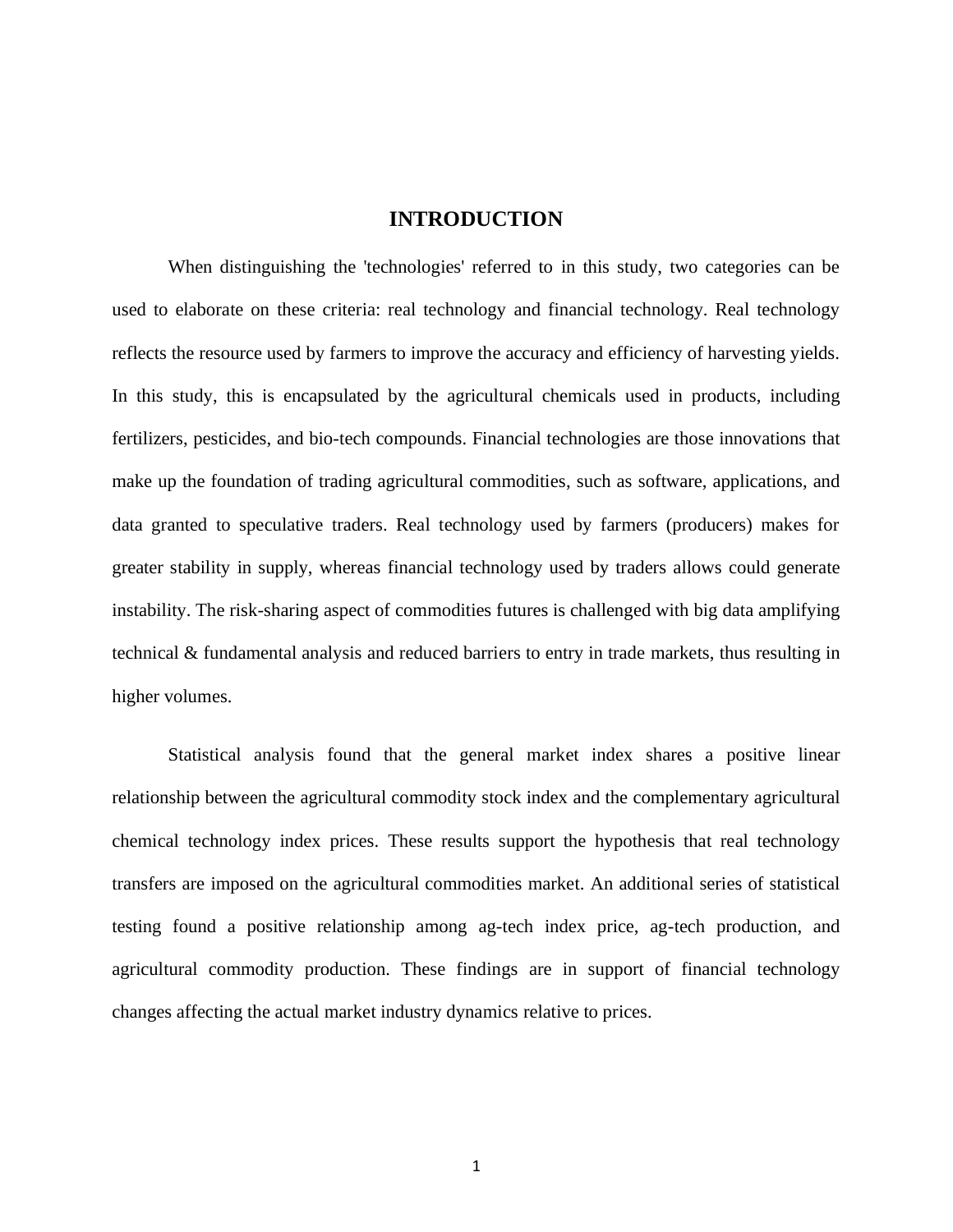Additionally, price-earnings and price-to-book ratios support the indication of strong overvaluation of the agricultural technology index. These inferences are further elaborated on by technological advancements causing more trade relative to the ag-tech industry. This is to be considered alongside the awareness that lack of high frequency/bid-ask spreads data for explicit empirical evidence in favor of the hypothesis surrounding financial technology is not possible. Limitations posed by the lack of sufficient collected data were countered by conducting testing as appropriately as possible and making inferences based on the intermediate results found. As specified in this thesis topic, the role of financial technology advancements was supported by qualifying the results found, given the circumstances.

While the law of supply and demand is definite, as markets gain momentum the environment that houses the law of supply and demand is shifting. That is, the implementation of economic theory can only be most accurately explained while understanding the change in market environments because of technological innovations. The role commodity futures play in hedging risk for farmers can be more dynamically distinguished from its in potential reward for traders.

My results show that there is a positive linear relationship between the general market index and the ag-tech related market. Similarly, findings showed a positive linear relationship between ag-tech stock price and agricultural commodity returns. In summary, the consensus of the statistical analysis in this thesis supports that the agricultural commodities market and their ag-tech complements are gaining moment as a result of technological advancements.

2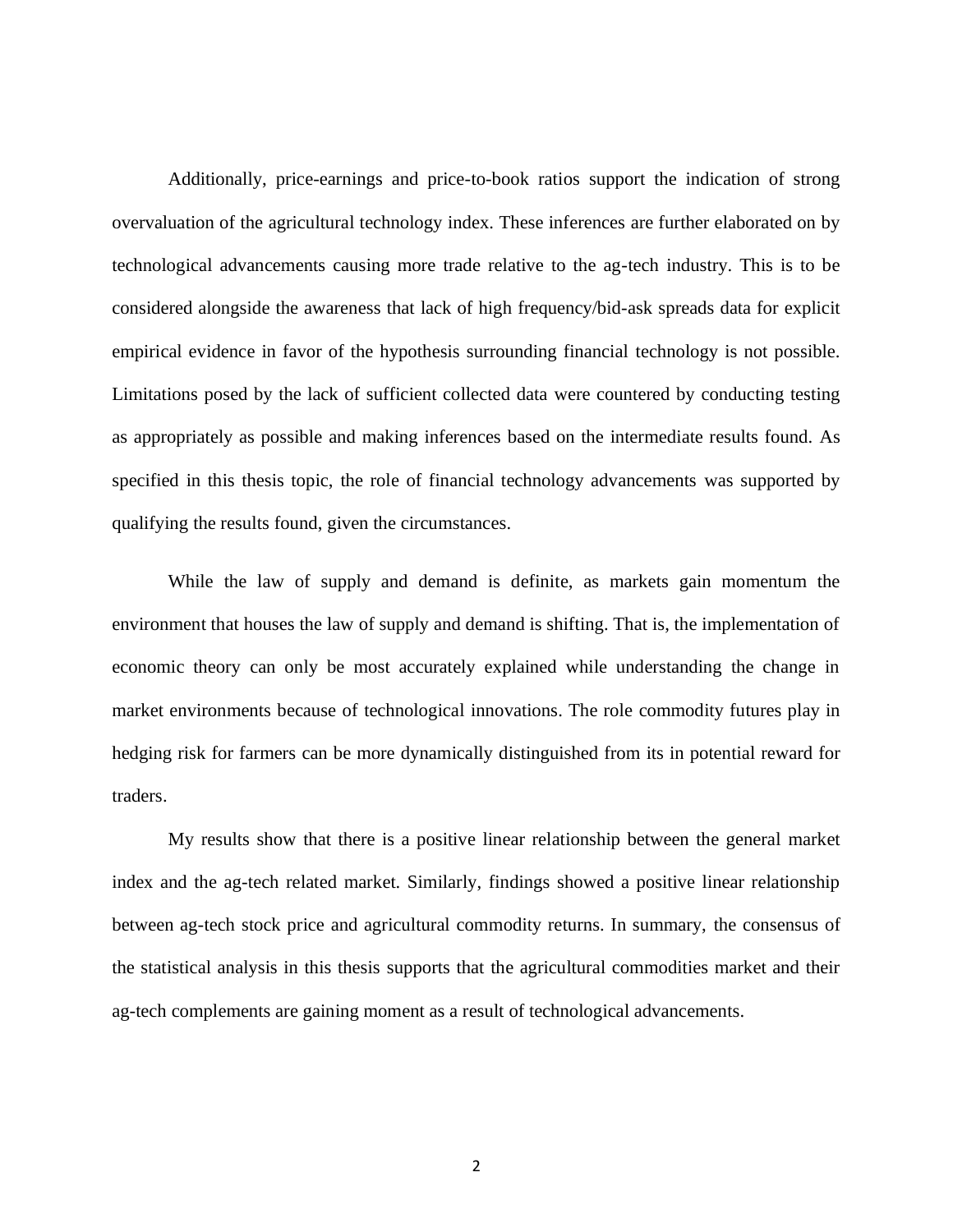#### **LITERATURE REVIEW**

<span id="page-12-0"></span>The commodities market emerged with great force, providing hedgers with financial safeguards and traders with risk-reward potential. As for farmers hoping to mitigate risks and maximize profits, technological advancements offer the opportunity for assurance in otherwise uncontrollable forces such as destructive weather conditions, crop disease, diminishing resources, and general cultivation impoverishment. The United States Department of Agriculture released pending projects in research and development initiatives offering promising aids to harvesting uncertainty. As of February 2017, the use of freight containers as hydroponic greenhouses began testing.

While resources for farming, such as land, product for production, and preservation, place stress on producers, Ag-tech is evolving at increasing speeds helping to present innovation incentives. Ag-tech, short for agricultural technology, expands into many criteria of development, including nanotechnology and machinery. As nanotechnology touches base on the efforts of engineering on an atomic scale, increased success, and availability of genetic and chemical engineering presents itself. The United States Department of Agriculture publicly reports that as of 2012, "88 percent of the corn, 94 percent of the cotton, and 93 percent of the soybeans planted in the U.S. were varieties produced through genetic engineering." Looking at data from 2000 to 2020, the percentage of corn produced across the United States incorporating Genetically Engineered processing involving insect-resistant, herbicide-tolerant, and stacked gene varieties jumped from 25 percent in 2000 to 92 percent in 2020. In correspondence, corn yield in the united stated was roughly 136.9 bushels per acre in 2000 and jumped to 177.0 bushels per acre in 2020. Steady growth in the success of agricultural production also leaves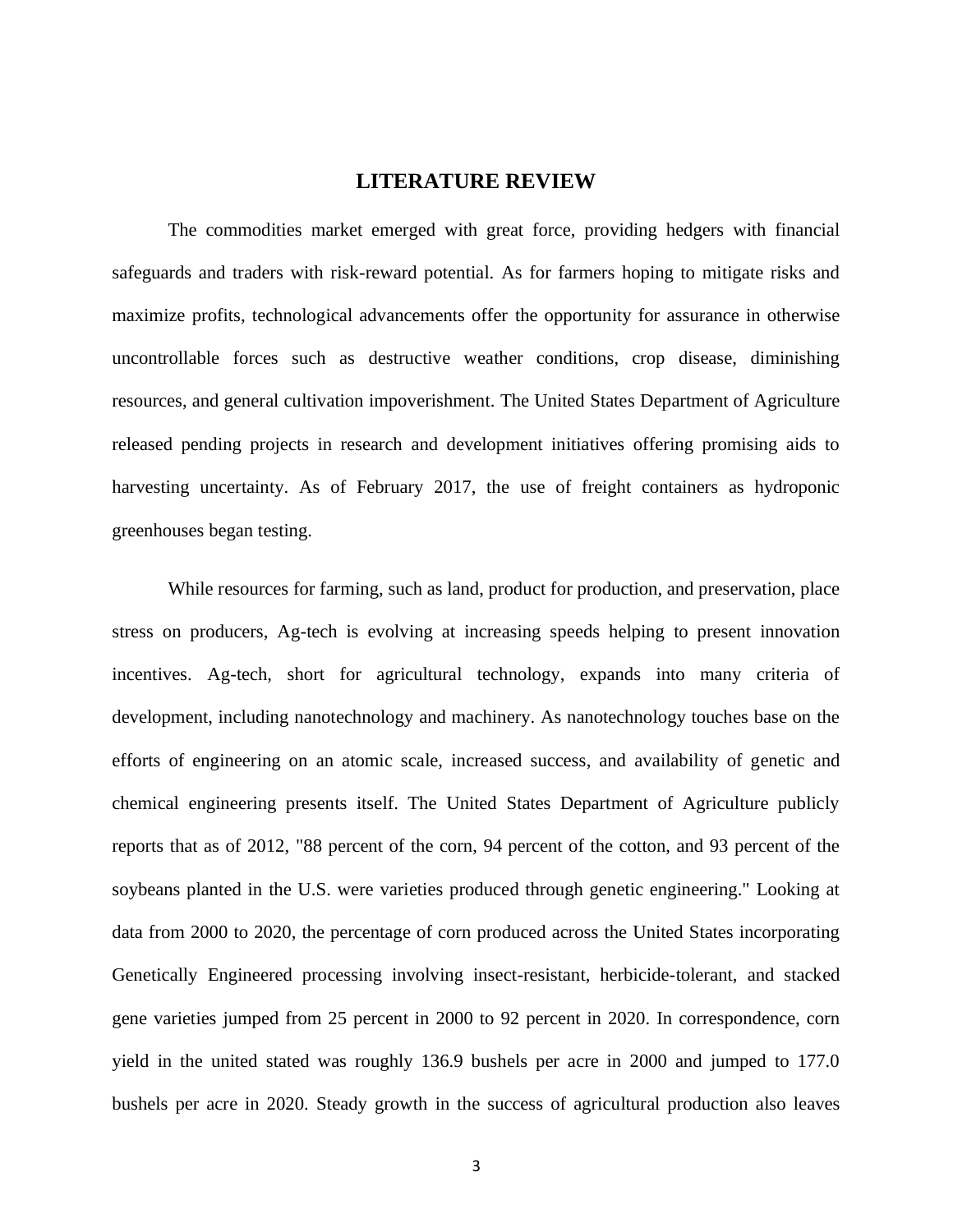room for consideration of the role of land space in the farming industry. In 2012, Acres of corn planted in the united stated dropped from the initial 97.3 million acres to 93.3 million acres in 2021. It can be stated simply that the agricultural industry is evolving.

The biological and genetic engineering timeline continues to demonstrate promising integration into agricultural production as a field study in research and development initiatives. Trade-offs between limited testing and policy concerns relative to the approval process and growing accessibility of pesticides for commercial use are noteworthy observations (Osteen and Fernandez-Cornejo 2013). Pesticide estimates from 1964 to 2010 conducted by the USDA help introduce the price dynamic of agricultural treatments faced by farmers. The report continues to support the basis that declining quantities of insecticides following 1976 result from new compounds being used for treatment. The per-acre application was reduced because of improved formulas, demonstrated by the inverse relationship between the declined quantity of insecticides and increased corn and cotton acreage treated (Osteen and Fernandez-Cornejo 2013.) While concerns over health risks posed by the consumption of chemically treated field crops provide a counterargument to the success of Biotech, The Food Quality Protection Act (FQPA) of 1996 emerged, helping to alleviate some hesitancy. The analysis concluded that increased pesticide use is justified by farming financial returns and encouraged by federal subsidies and biofuel policy. This research was examined while providing strong support for the possibility of environmental sustainability. Additionally, government intervention to provide safeguards for these newly introduced methodologies was included in the study's supporting perspective. However, touching base on economic efficiency, concerns of discouraged pesticide use resulting from crop insurance are addressed. (Osteen and Fernandez-Cornejo 2013.)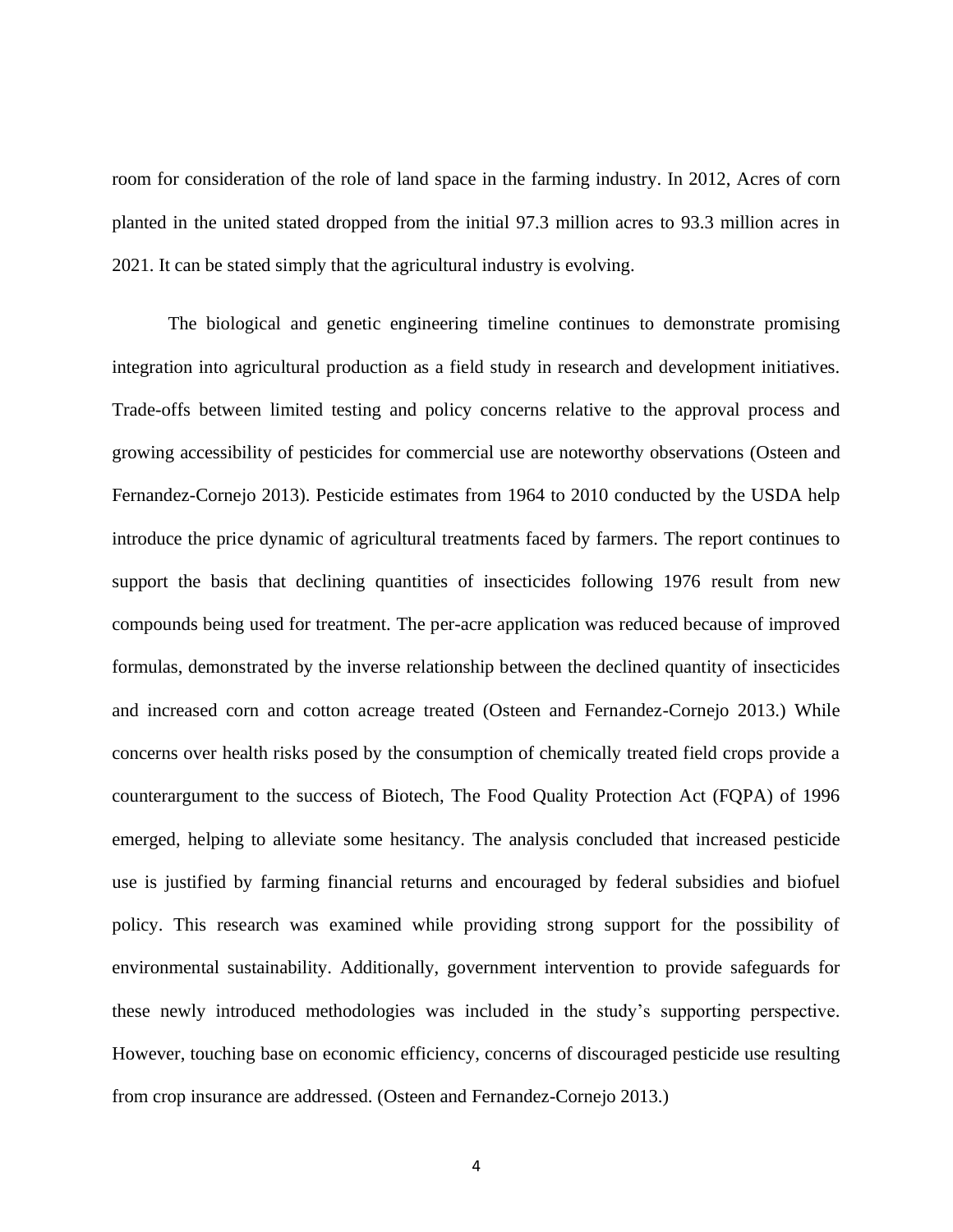While the report was published in 2013, the quantitative analysis only extended back to 2010. Mixed empirical evidence and possible data distortion from the major drought stifling field crop harvest back in 2008 are just a couple examples of those variables not included in this analysis, and thus possible discrepancies. Data collection for the following thesis observing real and financial technological advancements influencing interactions in the agricultural commodities market will incorporate historic price data from 2007 to 2022. The inclusion of comprehensive historical price data reduces omitted variable bias. That is, a longer period will reflect any indication of momentum in markets over a more representative timespan.

A similar report touched base on bioreactors' downstream processing (DSP) to recover fossil fuels and commodity chemicals. Improved efficiency of filtering bioreactors for purer biological properties used in chemical production allows for greater advancement in the biochemical design and production. In this case, biochemicals are intermediate inputs for agricultural chemicals and fertilizers production. The report studies downstream processing (DSP) development by elaborating on the prior scientific contributions that resulted in the separating principles used in DSP.

This is elaborated on with the discussion of plausible trends for the future of chemical engineering, introducing challenges proposed to bioreactor development (Cuellar and Straathof 2020). The significance of building on prior developments is challenged by the role and potential of Artificial Intelligence (AI) and the Internet of Things (IoT) in this industry. Big data and digital manufacturing are strongly supported by elaboration on modeling software, plant automation and control systems, and advanced industrial analytics for historical performance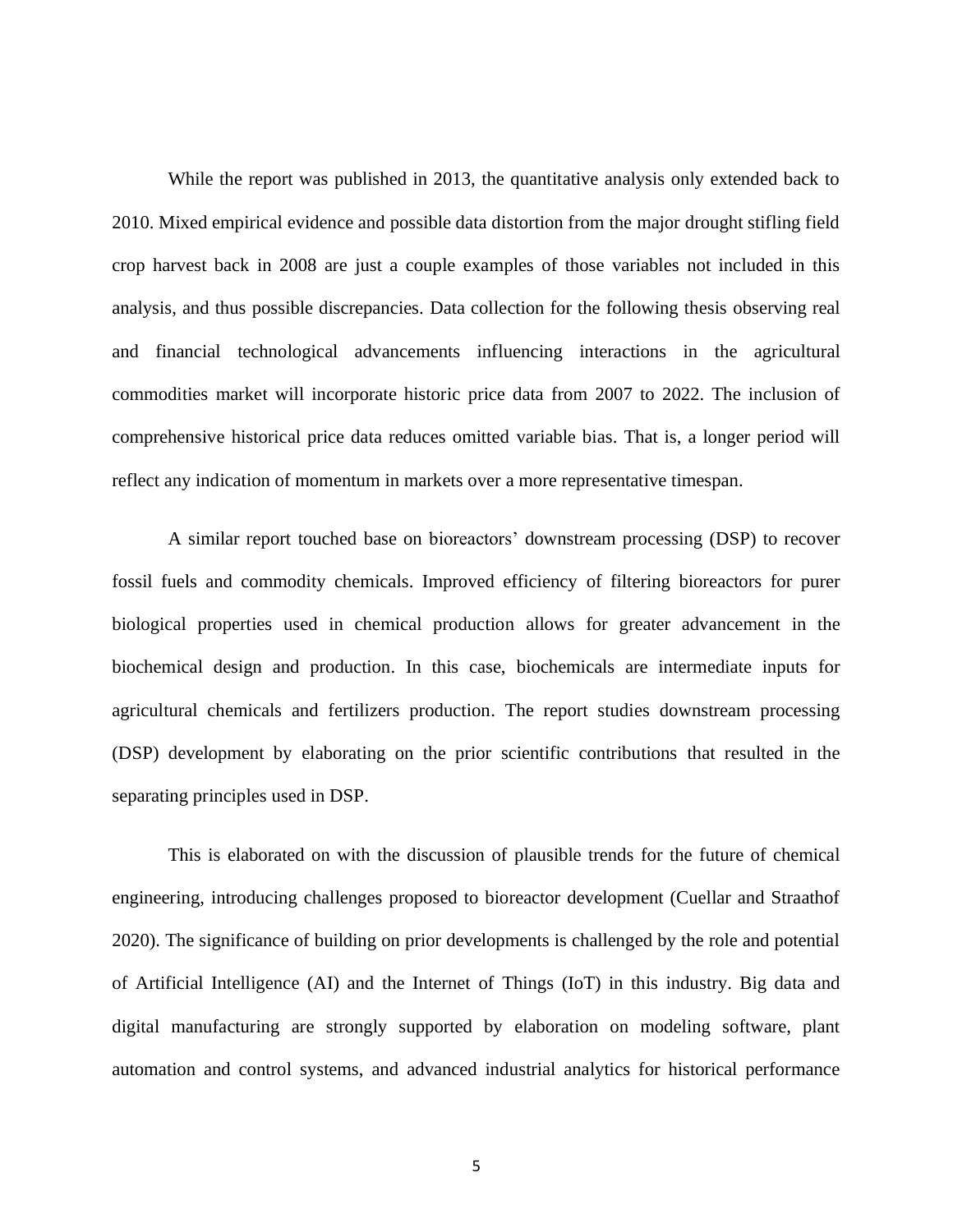data. These topics of focus are summarized by the conclusion that the possibilities for DSP development and opportunities are more closely related to better hardware and software rather than improved separation methods. This research further implies, but does not directly prove, the impact of technological advancements as an indicator of prospective agricultural production and its role in the markets. This concept, in essence, is the foundation of the thesis question that will be addressed.

The desire for technological advancements, including biotech and access to big data to improve the accuracy and efficiency of agricultural production is greatly motivated by the financial prosperity suggested to farmers. However, research and development initiatives fueled by government financial support is incentivized in efforts to provide solutions to more global concerns. Issues of food security, the depletion of environmental resource access, and long-term environmental extraction trade-offs press agricultural production capacity.

A review constructed on food scarcity amplifies the importance and framework of a "Greener Revolution." This contract entails the contributions that, if made by science and technology, could eliminate the time-dependent concerns surrounding population growth, food security, and climate change (Beddington 2010.) From a short-term perspective, factors supporting this argument were assigned to one of three distinguished categories: Supply and demand, Policies, and Markets and Investment. The perspective then transitions to analysis under the long-term effects, again breaking down supporting information into five categories: 1) Population increase and urbanization, 2) economic changes leading to changes in demand for food, 3) rising demand for energy, water, and land, 4) climate change, and 5) other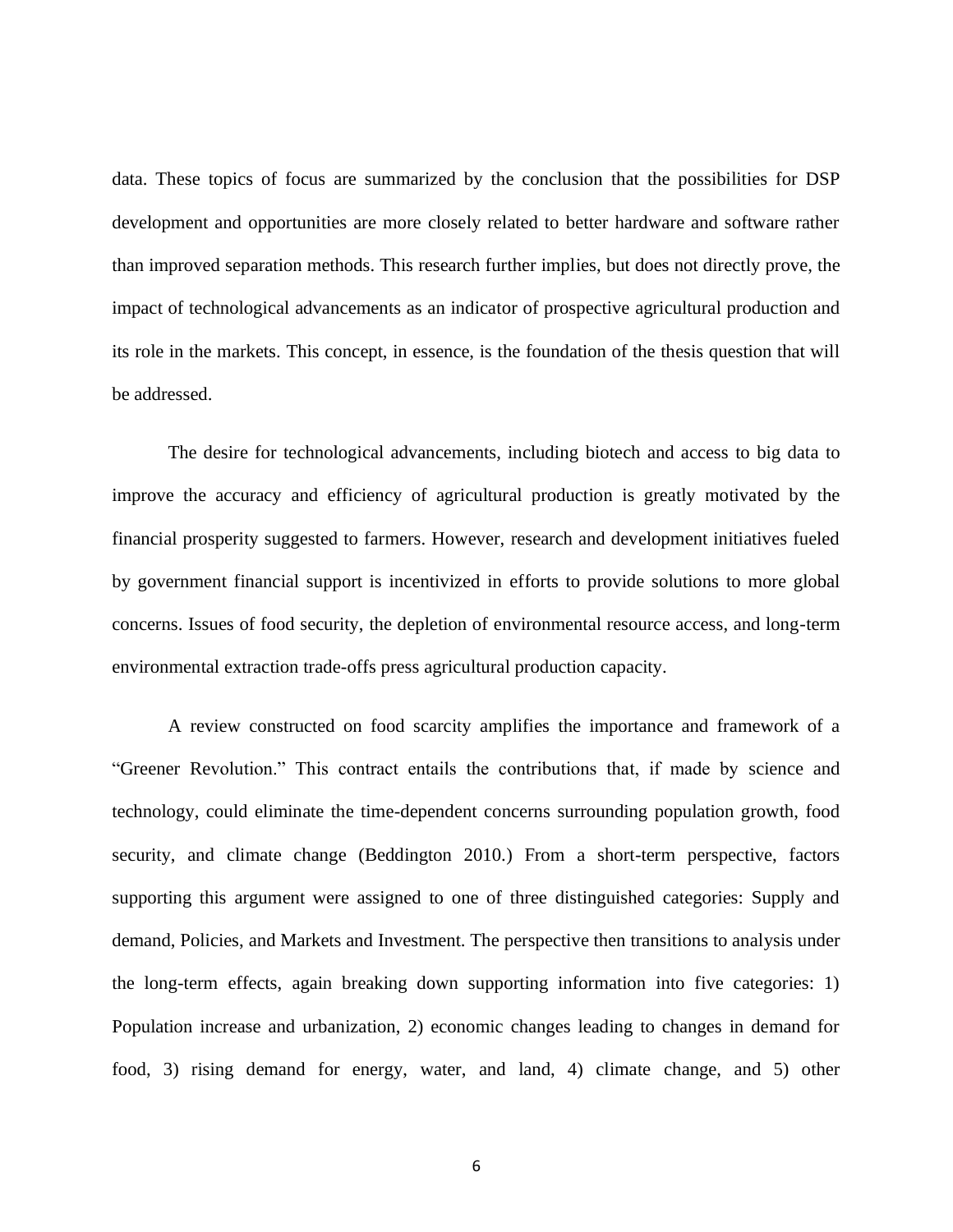environmental factors. These two perspectives converge by addressing predictions that increasing population growth threatens limited natural resources, extends over-extraction, and amplifies greenhouse gas emissions.

Asia is periodically referenced in comparison to these topics, given the distinguished population size and nature of food scarcity. The emergence of 'Mega Cities' in Asia and the need to provide these massive populations with appropriate levels of food, water, and energy, in already concentrated regions is suggested as a prospective concern globally for future generations. However, agricultural arrangements in Asia are demonstrating evolutionary stabilization to supply following these large pushes in demand. Statistical data mentioned included "While cereal production in Asia doubled between 1970 and 1995, the total land area cultivated with cereals increased by only 4 percent (IFPRI 2002)."

Prospective contributions by science and technology in support of the "Greener Revolution" are specified by research and development focuses, first categorized by crop improvement. This is achieved by crop varieties developed with the purpose of genetic resistance to pests, diseases, and environmental pressures (i.e., drought-resistant). Next, crop protection is requested by suggesting improved treatment for use on planted acres. These protective measures include chemical treatments that defend against insects destroying crops and insufficient packaging and storage spoiling harvested products. Mechanization and engineering involve the use of technology to collect information, and then monitor conditions and widespread 'Microdosing' of fertilizers. These practices prompt a balance between extraction and over-extraction. Finally, nanotechnology offers the opportunity for new diagnostic tools for the prevention and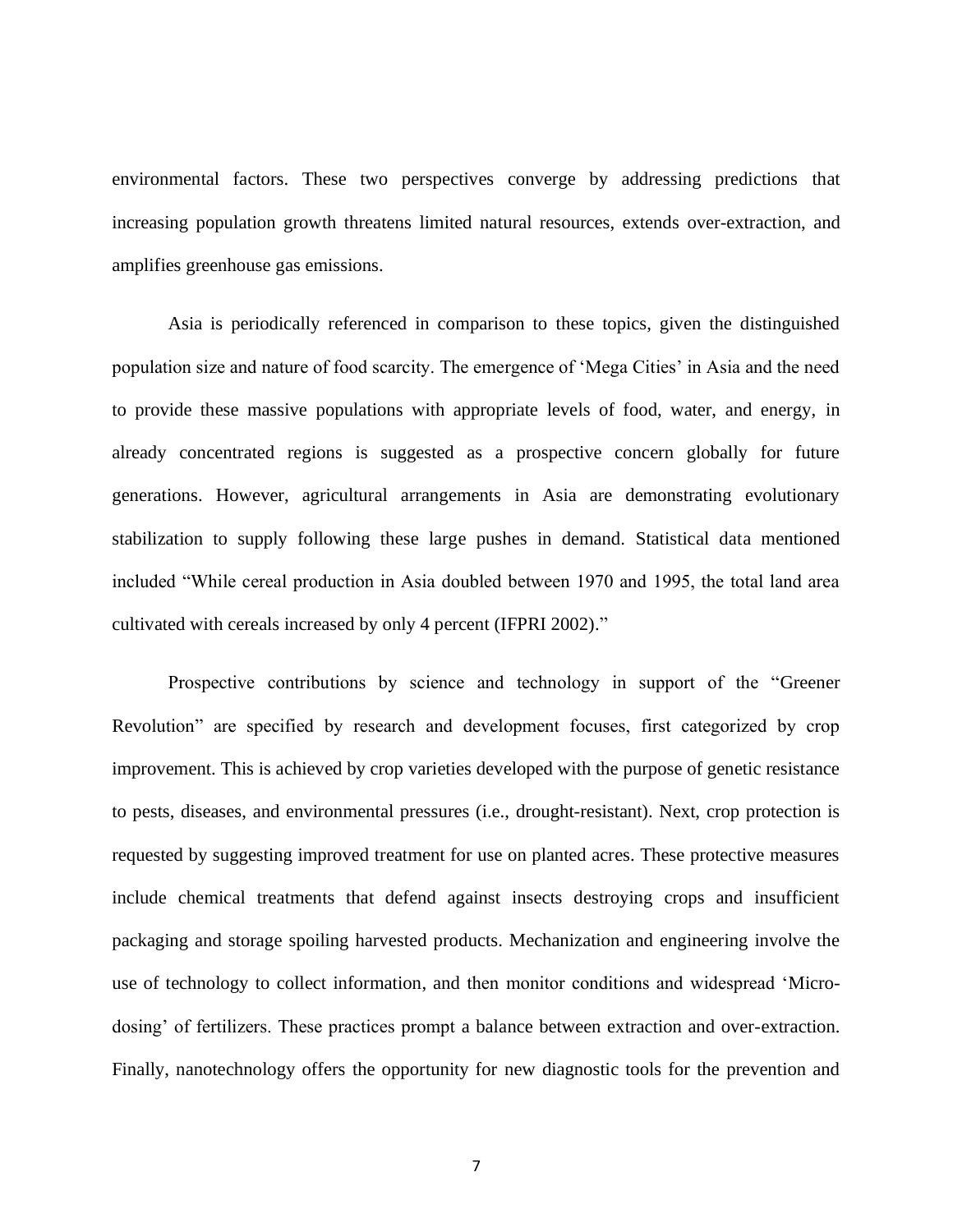early onset treatment of crop disease (Beddington 2010.) Ultimately, as food security concerns arise, the use of constantly advancing technology amplifies the rate and precision of solution methods.

As more technology is developed, evolved, and integrated into the basic functioning of everyday lives, living as we know it has changed robustly. Minna Lammi and Mika Pantzar focused directly on the impact of technology on the role of the citizen-consumer. This role is further explained by the vicious cycle of the continuous collection and manipulation of consumer data and consumer behavior adjusting to these data-based generated algorithms. The generalization of this theory occurs under the basis of the data economy. This is described by correlating the constant data collection of everyone and data circulating faster than ever to a newly developed digital economy (Lammi and Pantzar 2019). The premise of a data economy explains how industries have become increasingly connected; individual opinions are formed on the basis of information accessed digitally, digital feedback provides a degree of consumer data never seen before, and the cycle of data collection, presentation, and consumer reaction occurs in real-time. For reference, the report states, "Because of its sheer volume, diversity, and rate of accumulation, the body of data traveling at ever increasing speeds within networks" is the framework used to identify big data.

Additionally, data is generated and presented to the citizen-consumer through an individualized algorithm. The efficiency of this algorithm is maximized by using posts, likes, search results, and screen times to engage increased durations and interactions of citizens. While this research does not account for how geographical location, income, government, and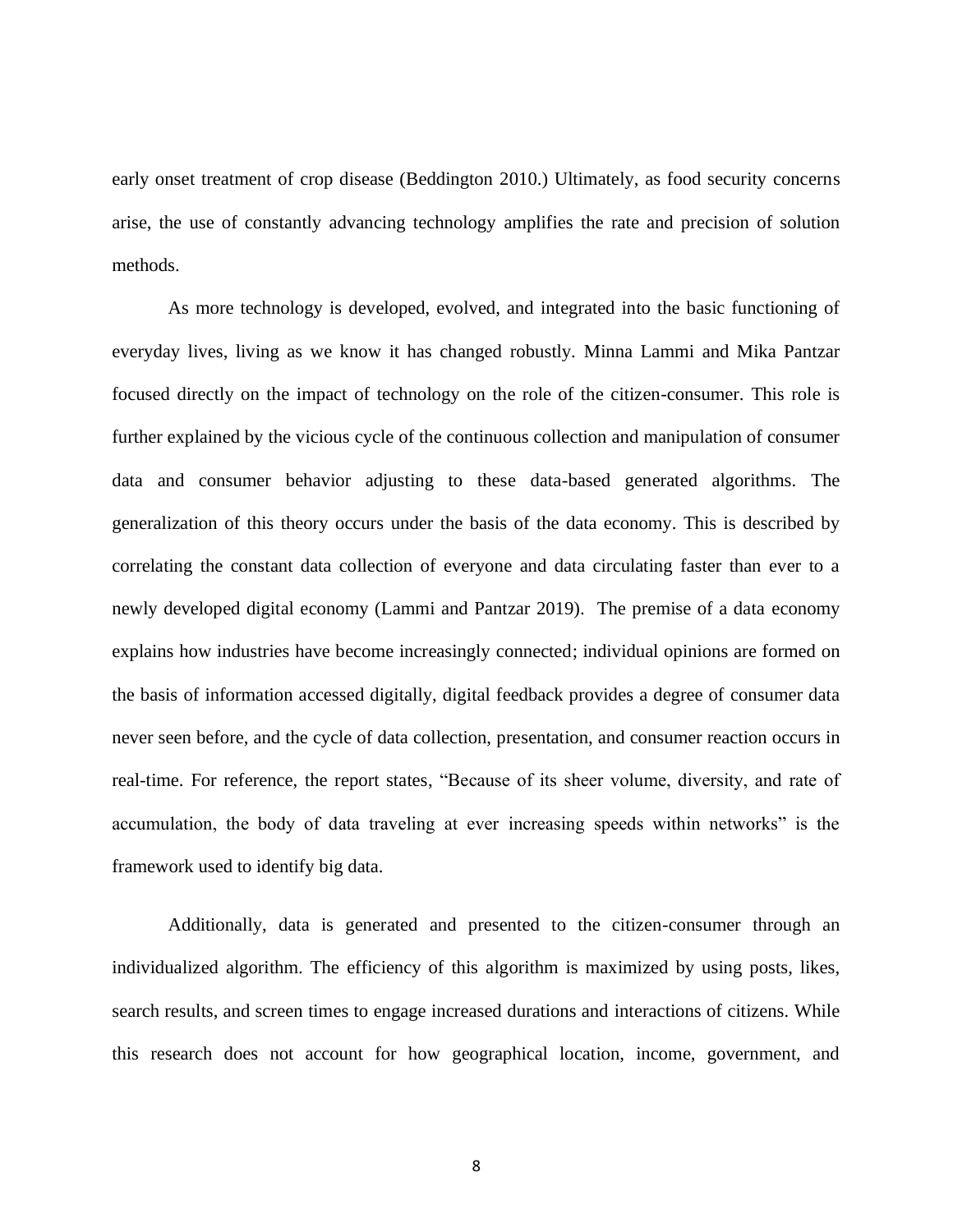demographic impact the premise of the data economy, it is explicitly defined and analyzes how financial markets are adapting to technological advancements.

Big data quickly, and unsurprisingly, assimilated into the financial industry serving as a powerful source of information collection for investment decision making. (Comtois 2013) Discusses the role technological advancement has on improved efficiency and money management. When analyzing the role of the internet and smartphones for traders, he states that these technologies "made easily available to client's information that was previously only available to money managers." The discussion proceeds by addressing the evolution of trading culture involving greater sophistication and revolutionization, as well as the "steady incremental specialization" mentioned by Kenny L. Fisher in the article (Comtois 2013). In brief, the article strongly supported the significance of technological advances in trade culture and money management. The claims made by Comtois being relative to the thesis question being statistically tested.

The role of advancing financial technology continues to press the decision-making process of traders. The concept of Information Asymmetry introduced by Akerlof's Market for Lemons (Akerlof 1970) was drawn as a parallel to smartphone information accessibility in the publication by Fulgence Waryoba (Waryoba 2018). Information asymmetry is used to describe a decision-making event involving two groups/individuals in which one person has more information pretraining to the current situation than the other. Relative to the paper's conclusion of information asymmetry diminishing with technology, the win-win "Pareto efficient" situation results from these smartphones provides information accessibility. Moreover, the issue of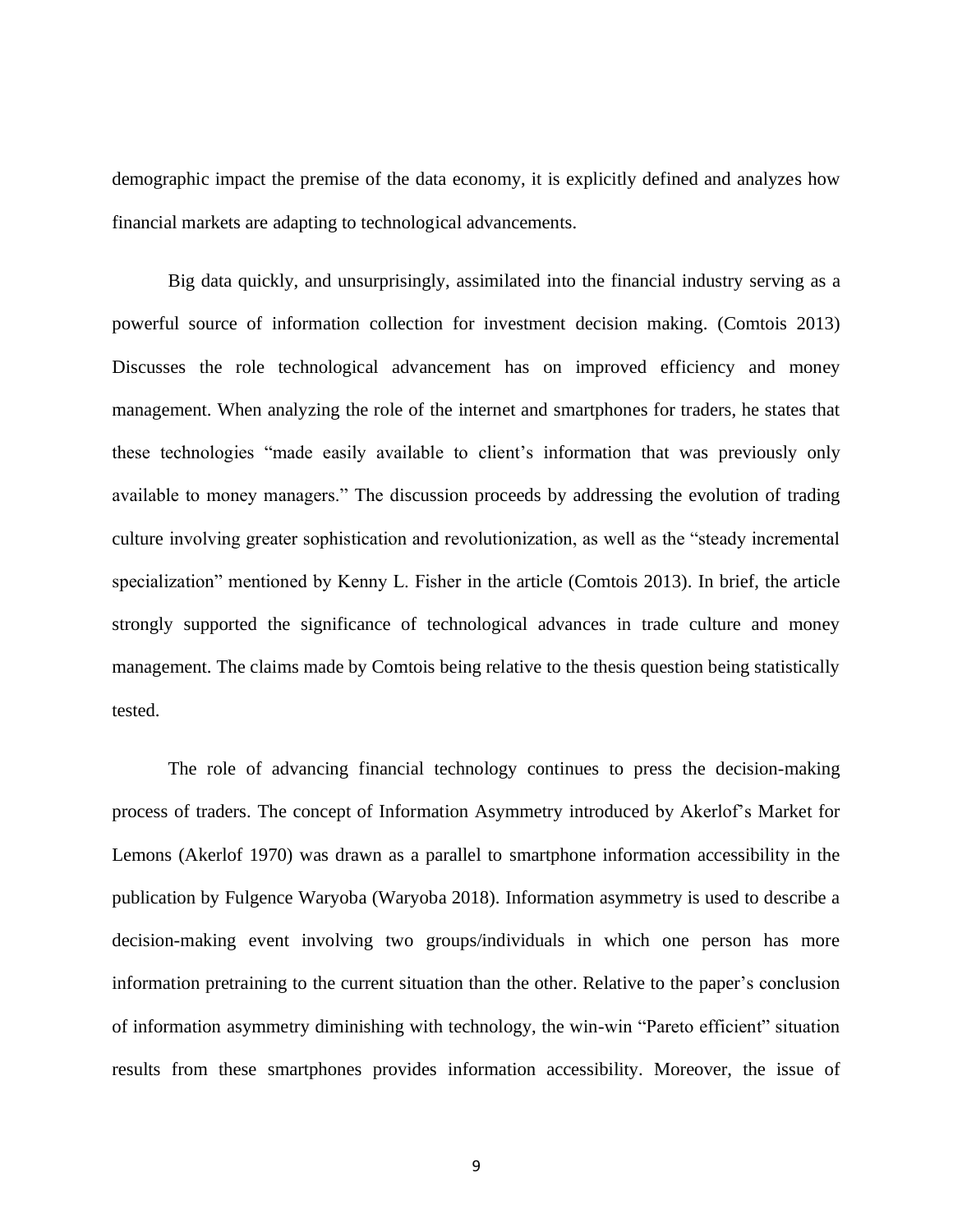adverse selection that makes decision-makers (traders) less informed when making decisions (placing trades) as a result of information asymmetry is reduced given that "smartphone trading enhances more signals" (Waryoba 2018).

Expanding on consumer rationality and information accuracy resulting from the information presented to individuals digitally, big data and smartphone use influence markets both directly and indirectly. On one side of the spectrum, transaction volumes and speeds are increasing, given the ease of doing so online. On the other side, online trade platforms and smartphone investment apps have barriers to entry at an all-time low.

A research report published in September 2020 defines these relationships in the work "Mobile Devices and Investment News Apps" (Clor-Proell, Guggenmos, and Rennekamp 2020). This study is expanding on the criteria of the traditional Fear of Missing Out (FoMO) individuals' experience from not participating in social settings to the specified Investor Fear of Missing Out (I-FoMO). This is further elaborated on as the anxiety experienced by investors to receive and act immediately on real-time news releases in effort to profit from 'breaking news'. On a larger scale, the report suggests this technological integration reduces information asymmetry and cash flow mispricing while improving market pricing efficiency. This study was conducted by validating the scale of I-FoMO and its correlation to the manner in which information notifications are presented. The experiment examined respective levels of I-FoMO by providing the sample of nonprofessional investors with a fake phone designed to mimic an actual smartphone granting access to investment news apps and providing news releases related to firms. Holding the total amount of information constant between two groups, one sample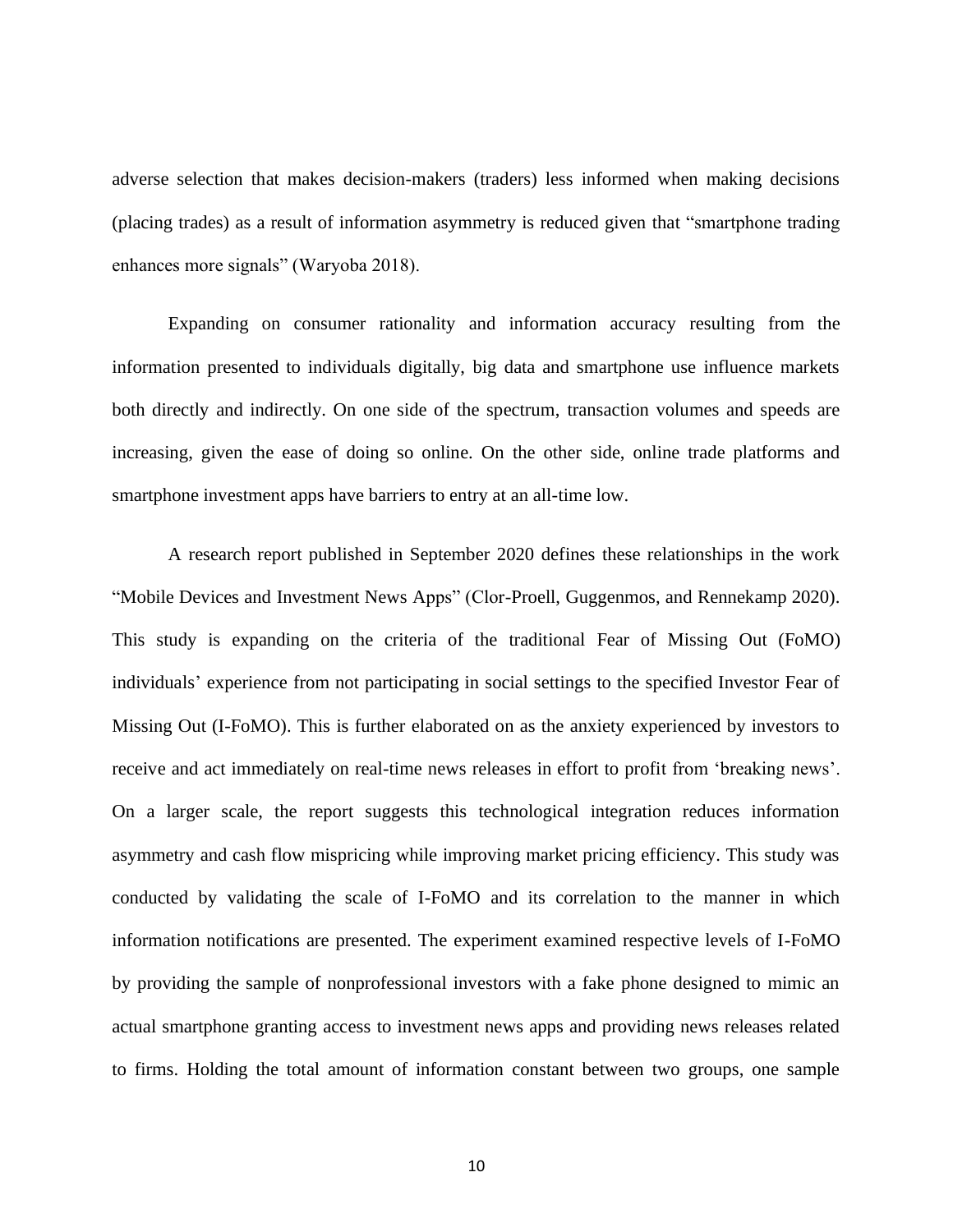experienced ungrouped news releases occurring over six notifications, the other experiencing grouped news releases occurring over two notifications. The findings showed that ungrouped content and push notifications demonstrate a greater influence on individuals with a higher level of I-FoMO. Additionally, those individuals with a higher level of I-FoMO demonstrated a larger screen time and checked the home screen more frequently.

While the concept of I-FoMo remains specific to the prior research reviewed, concerns surrounding rational decision making by traders with modern trade culture is again discussed. On behalf of the National Bureau of Economic Research, faulty trade behavior is observed with the use of smartphone investing. Research conducted compared portfolio efficiency and performance across different platforms by the same trader over a month. Observations from the smartphonebased trade platform showed that specific investment decisions were limited to trades placed on mobile devices, without duplicating these transactions on other platforms. Additionally, smartphone specific trades were described as "riskier, lottery-type, and hot investments" (Kalda et al., 2021).

The theory surrounding the psychology of trader behavior and impulsive decision making can somewhat be related to economic theory presented early on by John Keynes. Keynes concluded similarities shared between the stock exchange and casinos when stating that "casinos should, in the public interest, be inaccessible and expensive. And perhaps the same if true of Stock Exchanges" (Keynes 1935). While a distinction can be made between options and futures, as options are non-binding transactions while futures are obligatory based on the contract specified, the risk-reward foundation of trading remains likewise. The general concept presented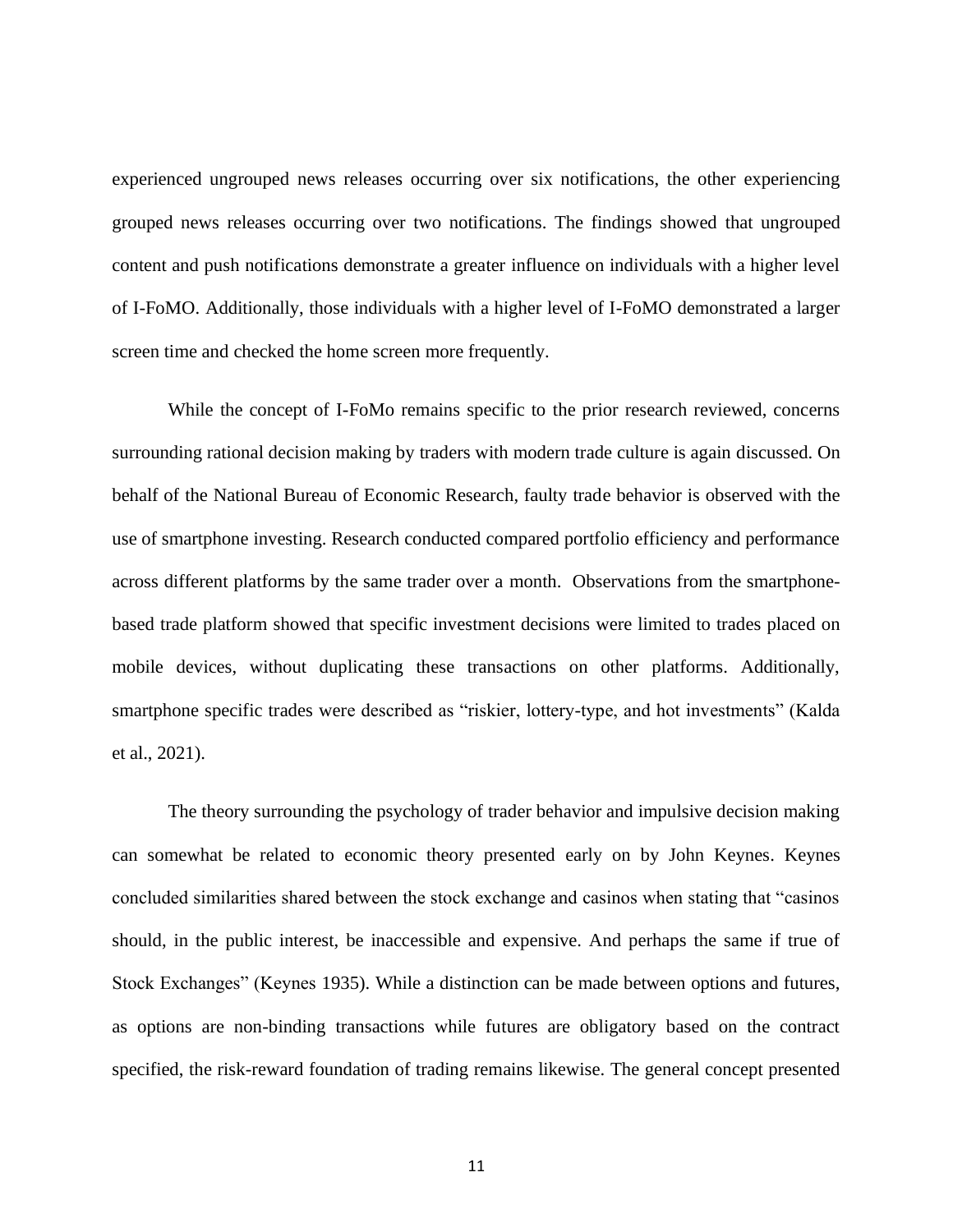by Keynes' casino theory, in that respect, remains somewhat applicable to any trading environment.

Relaying back to the proposed reaction of impulsive decision making by anxious traders, as demonstrated by the previously defined "I-FoMo" (Clor-Proell, Guggenmos and Rennekamp 2020), technology is the foundation of these increasingly frequent impulses. Alice Ross concluded similar supporting evidence showing PureDeal, a mobile trade smartphone application created by the parent company and online trade platform IG Index, was responsible for roughly ten percent of total trades placed at IG Index after only one month of being released. This research was later followed by statements elaborating on warnings being made to mobile platform traders regarding deviation from "their normal rigorous decision-making process" if acting too fast when placing trades (Ross 2010).

Further elaborating on the increased contributions of naïve traders given smartphone investment simplicity, accessibility, and financial flexibility, these market interactions emphasize false market signals. Noise trading is characterized as speculation influenced by rumors or technical analysis, both of which are considered non-fundamental information (Wang 2009). This interpretation originates from Fischer Black's original Publication, concluding, "The more noise trading there is, the more liquid the markets will be" (Black 1986). Given the nature of noise trading and a modern account of this dynamic with digital trades, this theory is a notable interpretation of speculative effects on possible price inefficiencies.

A more recent journal published in 2014 separates traders based on speculative behavior and examines respective price correlations (Fishe, Janzen, Smith 2014). Market populations are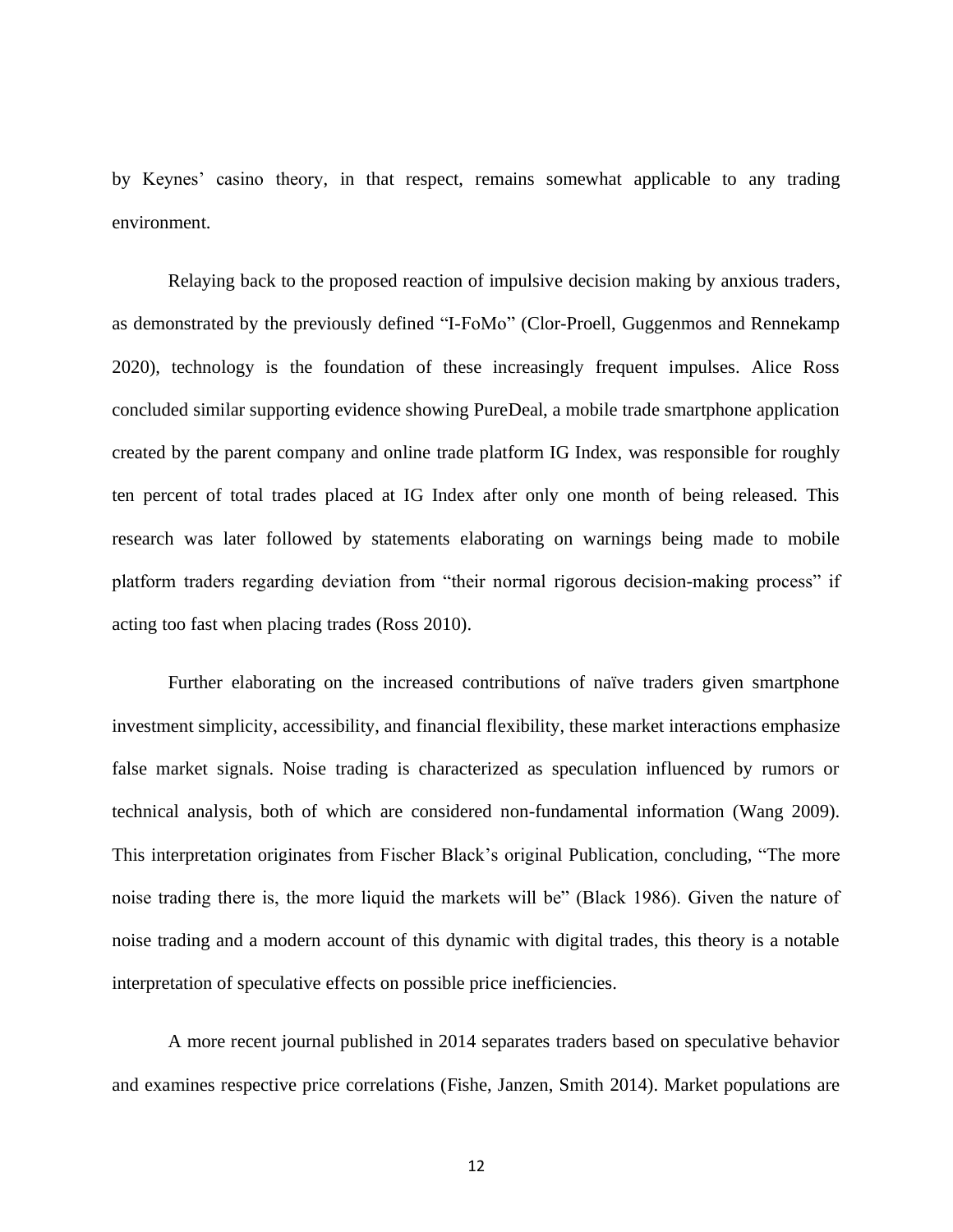shared between informed traders demonstrating rational expectations (RE) and more naïve participants trading on the basis of difference of opinion (DO). Statistical results gathered from regression analysis of position change on price change show that while traders believe and act on personal signals, producers and others who believe otherwise lead to slow price adjustment. These empirical results find that those price inefficiencies and errors are unlikely to be significant, given that they do not create discrepancies in pricing fundamentals (Fishe, Janzen, Smith 2014).

Prior studies offer analysis evaluating these claims when considering pre-existing occurrences of volatility spillover and price co-movement among agricultural commodities. Empirical evidence collected on corn, wheat, soybean, and soybean oil returns demonstrated significant bidirectional volatility spillover among these commodities. (Bassil, Hamadi, Nehme 2017.). Further analysis of these variables relative to macroeconomic news releases and volatility effects was employed using GARCH analysis. Results conclusive of the basis that news reports had a significant impact on the volatility of these agricultural commodities. However, a significant volatility correlation was found under the premise that these shocks were absorbed quickly (Bassil, Hamadi, Nehme 2017.) Given that volatility clusters motivated by news releases are evident, the stabilization following these trends reflects market efficiency and structural price integrity.

Agricultural commodities demonstrate both substitute and complement good tendencies, and their underlying relationship proves significant under supply-side analysis. Research analyzing the effect and impact of technology on cereal and oilseed markets shows strong

13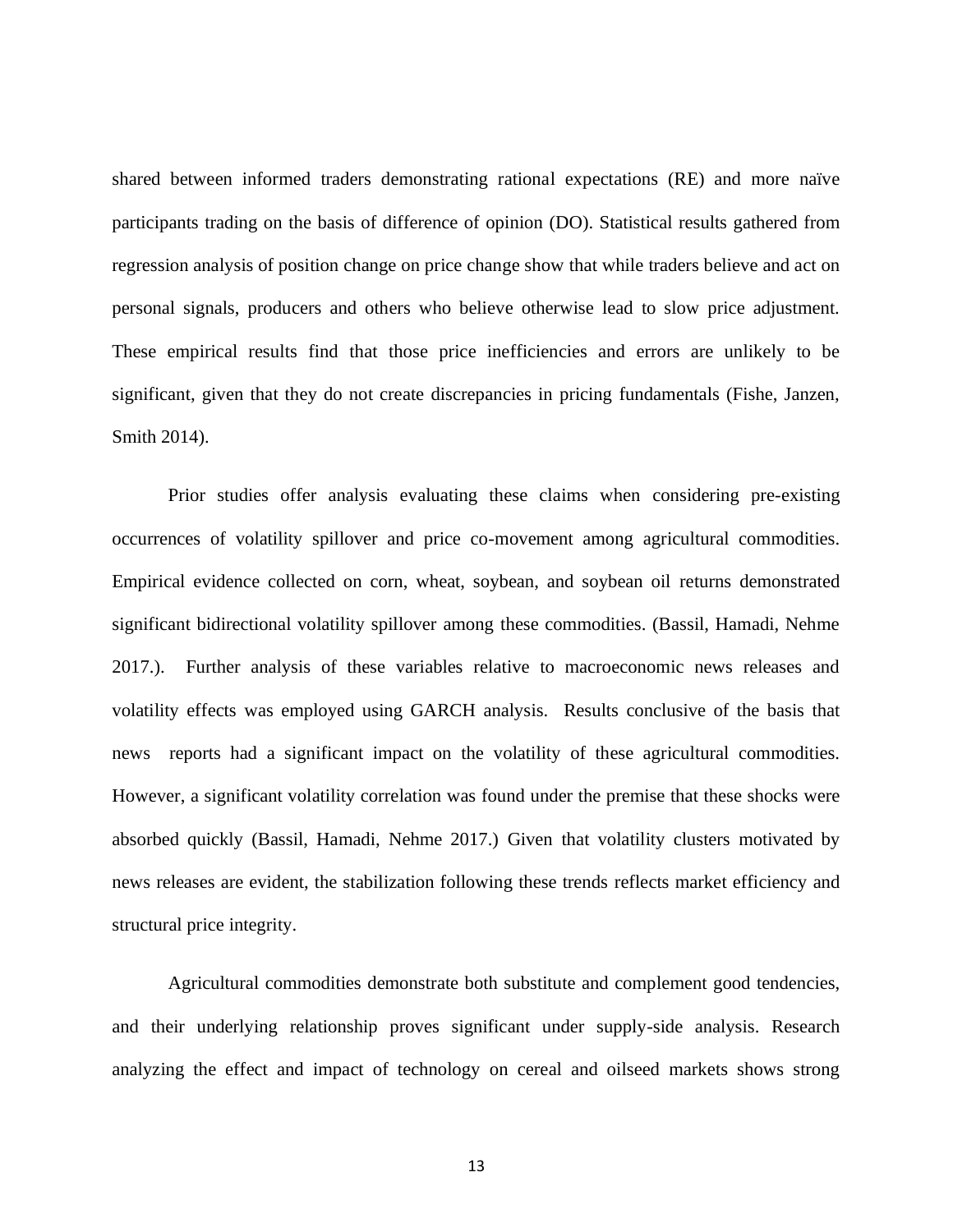supporting evidence. Using agricultural commodity models, results showed that price estimates of agricultural products under 2007 technological baseline levels would be higher by 5.8% for corn, 9.6% for soybean, and 3.8% for canola (Brookes, Yu, Tokgoz, Elobeid 2010). This evidence was signified while addressing the issue of relative price adjustments alongside the surge of biotechnology use in agricultural production. Evidence suggests a negative price effect on farmers who have not integrated technology use into harvesting, given reduced respective yields and cost inefficiencies. The research used statistical interpretations to develop findings relating biotech crop developments to relative production and price measures estimations. However, the data did not expand beyond price estimates, relative growth, and the limited commodity sample. Building on the research developed, agricultural commodities as significant assets in trade markets provide much more price variability with given improvements in efficiency. Additionally, given the nature in which agricultural commodities interact, the cereal and oilseed sectors narrow down results failing to demonstrate biotech's aggregate price impact.

Consistent development and integration of technology in agricultural production and trade markets have been substantially influential over supply and demand theories explaining these interactions. With farmers being introduced to advanced developments in an otherwise ancient practice and speculative traders accessing, analyzing, and trading based on virtually limitless amounts of data at incompressible speeds, an overall period of accelerated technological growth that has been consistent and gaining great momentum since the beginning of the  $21<sup>st</sup>$ century is transforming economic foundations. It is an ideal time to assess the overall impact of technology, both financial and real, on agricultural production.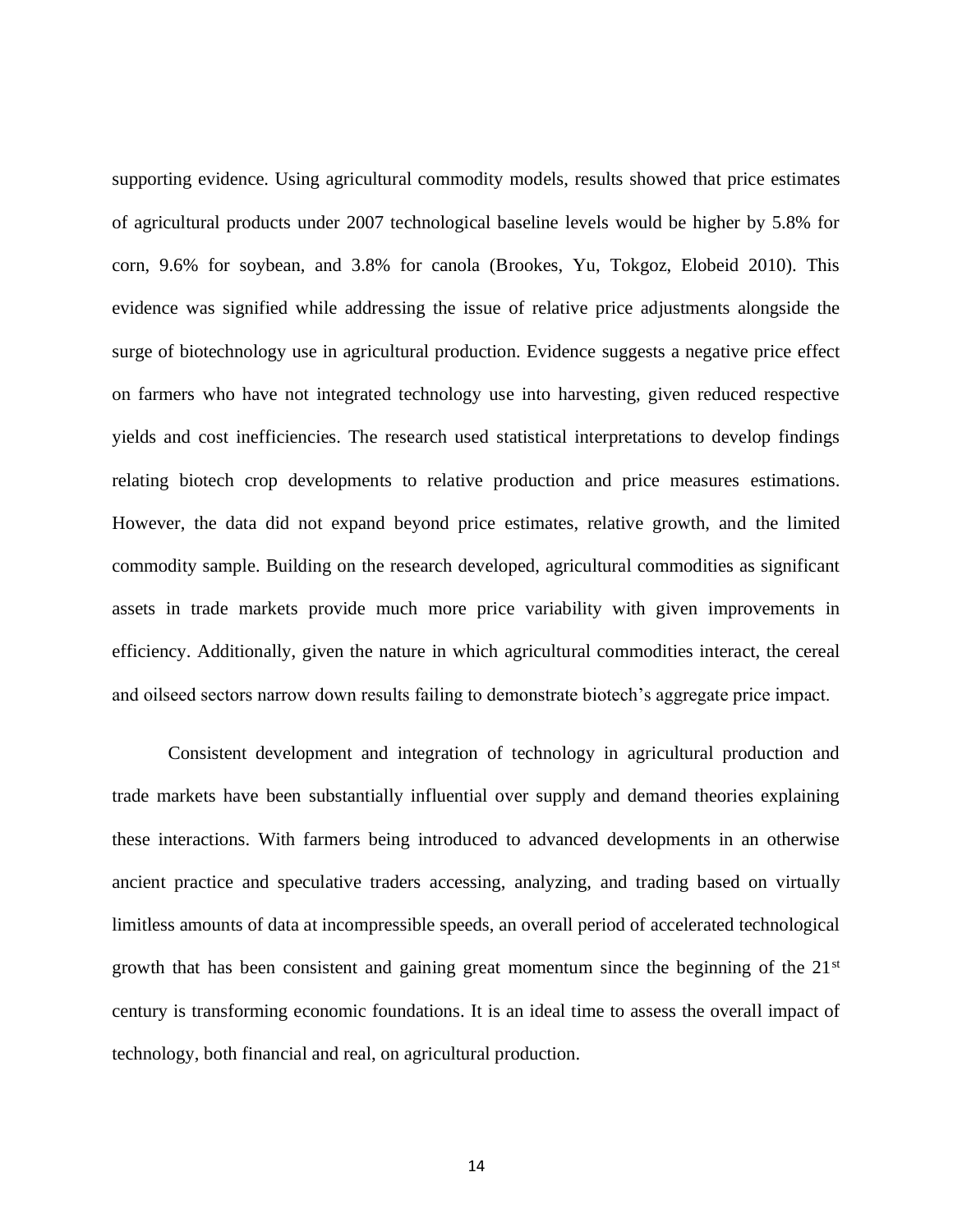#### **METHODOLOGY AND DATA**

<span id="page-24-0"></span>Testing consisted of two main phases: correlation and multivariable linear regression analysis. In efforts to break data into two separate spaces for deeper analysis in terms of the criteria of technology, real technological advancement was the first subcategory to begin testing. The natural order of analysis continued with correlation then linear regression, correlation results helping to distinguish any degree of stronger statistical significance among these relationship combinations to note patterns for further tests using multiple regression as a means of identifying independent relationships.

$$
r = \frac{\Sigma(x_i - \bar{x})(y_i - \bar{y})}{\sqrt{\Sigma(x_i - \bar{x})^2 \Sigma(y_i - \bar{y})^2}}\tag{1.1}
$$

The above notation, noted by equation 1.1, is the mathematical computation to calculate the correlation coefficient,  $r$ . Elaborating on the additional variables,  $x_i$  represents the values of the x-variables in the sample, whereas  $\bar{x}$  is the respective mean of the values of x-variables from the sample. Similarly,  $y_i$  represents the values of the y-variable from the sample, thus  $\bar{y}$  being the mean of the values of the y-variables. That is correlation ranging from  $(-1,1)$  demonstrating the strength and direction shared between variables as measured over time. Linear regression testing was conducted at the 95% confidence interval with the respective 0.05 significance level. That is, we could conclude we are 95% confident that the population correlation falls within the range of the correlation coefficient if results demonstrate a p-value less than our significance level at 0.05; thus, concluding variables are correlated.

$$
Y_i = \beta_0 + \beta_1 X_{1i} + \beta_2 X_{2i} + \dots + \beta_k X_{ki} + \varepsilon_i
$$
 (1.2)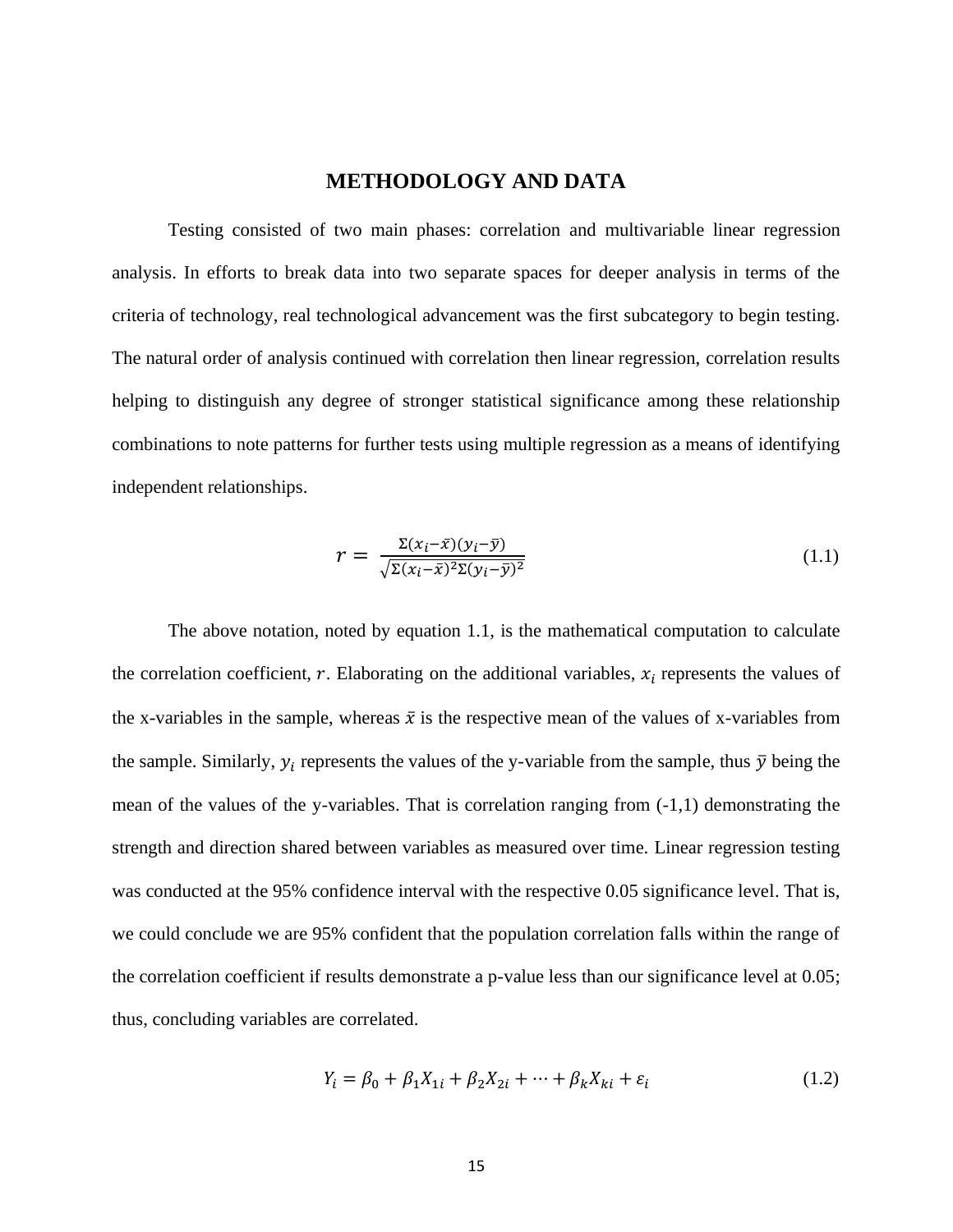The above notation is representative of the mathematical equations supporting the statistical analysis used in the study. More precisely, the equation (1.2) demonstrates the formula used to conduct a multivariable linear regression analysis. In this case, Y represents the dependent variable,  $\beta_0$  is the intercept, and  $\beta_1$  through  $\beta_k$  denote the coefficients of the independent variables  $X_1$ , through  $X_n$ . The final variable  $\varepsilon_i$  is the error term reflecting possible errors in measurement and the effects of omitted variables on Y. STATA software was used to generate the results of our multivariable regression analysis with the respective y variable and x variables for the multiple tests conducted throughout this study with interchanged variables. The **options** category in our linear regression analysis code was used as needed by including a **robust**  specification command to control for heteroscedasticity. Heteroscedasticity being further defined as difference in variances of errors. Variance measures the mean squared deviation of a variable from its mean.

Correlation of real technology usage and agricultural production was examined using monthly pricing data collected from 2007 to 2021 for the S&P500, S&P500 Fertilizers & Agricultural Chemicals Sub-Industry Index (S5FERT), Invesco DB Agriculture Fund (DBA), Bloomberg Agriculture Subindex (BCO) and World Bank Commodity Price Data. The indices specified begins with the S&P500, a stock market index consisting of the over 500 of the largest companies operating within the United States stock exchanges. This general index is the testing measure representative of average stock price and market performance as a proxy to refer to when collecting results. The S&P500 Fertilizers & Agricultural Chemicals Sub-Industry Index, similarly, is used as a general reference measure but is more complementary to agricultural production. Including this index allows to make any distinctions between potential industry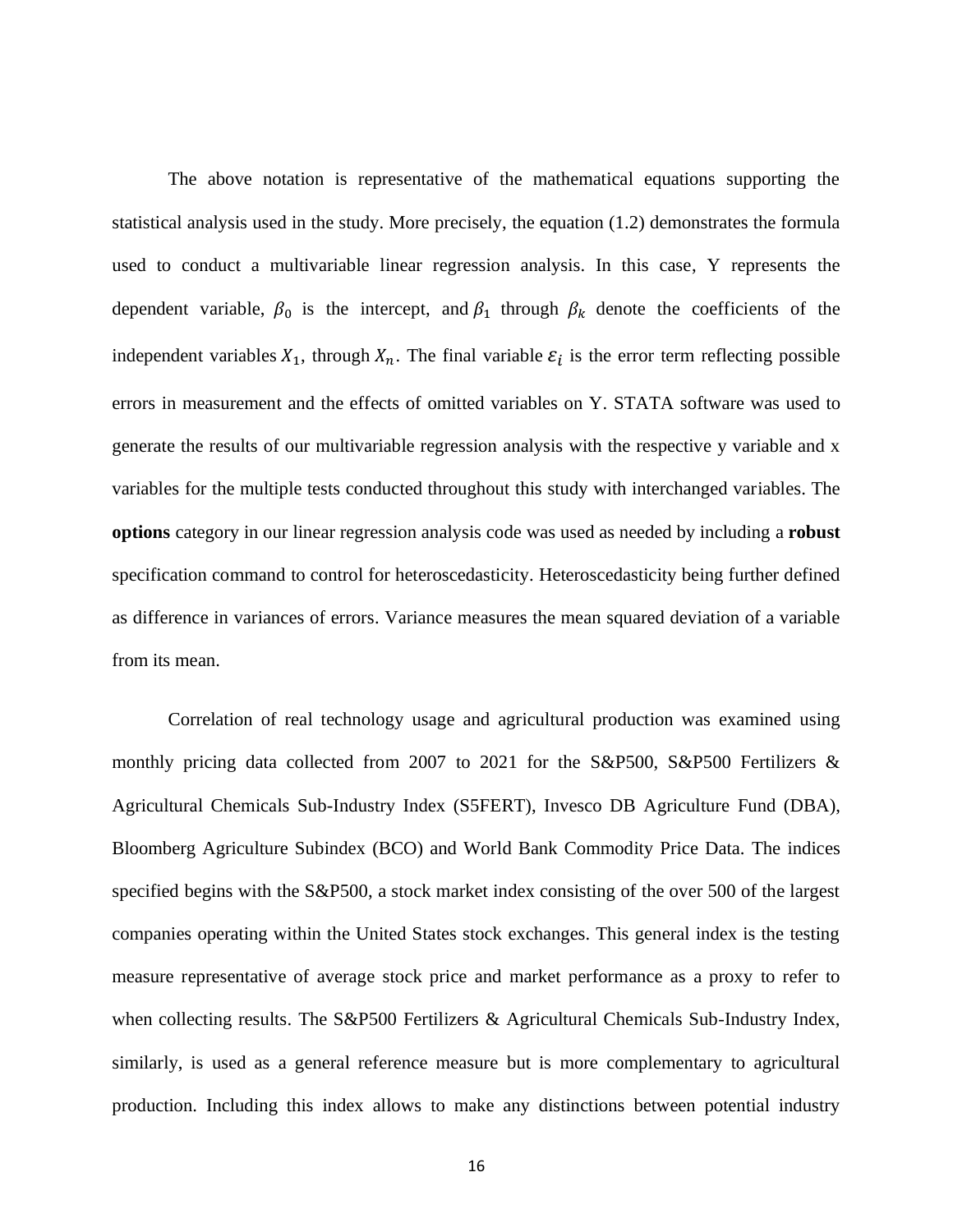specific fluctuations and mitigate overfitting risks with the capacity of the S&P500. Invesco DB Agriculture Fund (DBA) is a measure representative of agricultural commodity futures. Similarly, Bloomberg Agriculture Subindex (BCO) is an alternative measure representative of agricultural commodity futures. Lastly, World Bank Commodity Price Data is representative of an average for agricultural commodity prices.

Additional data collection was included to gauge a better understanding of the influence agricultural chemical complements may have on agricultural commodity trades. These agricultural chemical complements, in simpler terms, are the chemical treatments and fertilizers used in agricultural commodity production. Gross cash income of US agricultural commodity production alongside the NAICS industry code 325 for Chemical Manufacturing subsector in agricultural usage, the S&P500, and S5FERT were involved in testing for shared linear relationships. This group of testing identifies any potential relationship between commodity production income, agricultural chemical production income, and those agricultural chemical complements traded in the stock exchange.

Lastly, three of the 'Big Four' agricultural chemical producers, Bayer-Monsanto, BASF, and DowDuPont/Corteva were tested alongside the S&P500. It can be considered that results from testing among the 'Big Four' and the S&P500 may be disoriented due to the large-scale composition of the S&P500. Thus, ten series of hypothesis tests were run holding Bayer-Monsanto, BASF, and DowDuPont/Corteva against those ten smaller randomly generated samples consisting of 10 companies from S&P500. After pulling those ten random samples of ten companies from the complete S&P500 list, only those companies selected from the random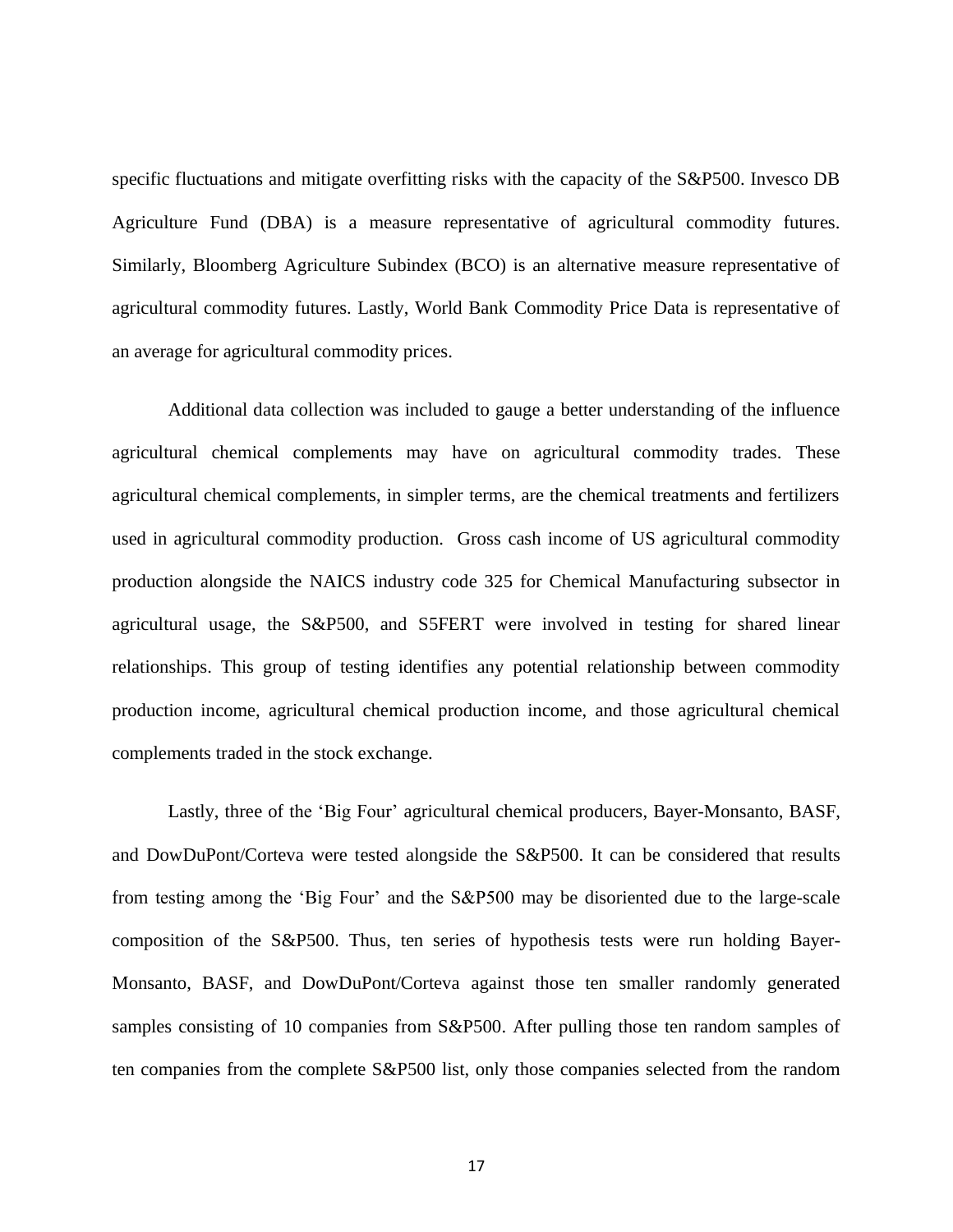sample that had quarterly price and volume data available from our testing period of 2007 to 2021 were included in the average generated and thus tested. These random samples were formed into a respective 'smaller slice' of the S&P500 to form an average of these for deeper analysis, given the possible overvaluation in the regression analysis with the complete S&500. Possible overvaluation can be further elaborated on as the concern selection biased my impose on results given only a single test under the scope of our random sample is conducted. Additionally, collecting several randomly selected samples from the S&P500 and generating the respective averages was included to reduce selection bias. The average of the quarterly price data for a given sample of companies and the average of the quarterly volume data was generated by taking the sum of the sample measures (price and volume) divided by the number of companies included in the sample.

$$
Price Average = \frac{\Sigma p_k}{n} \quad Volume Average = \frac{\Sigma v_k}{n}
$$

The following index level formula specifies  $P_k$  as the quarterly historical price data from 2007 to 2021 for each of the specified companies,  $V_k$  being the volumes, n being the total number of companies included in the sample.

The three progressions of testing, more easily categorized by the grouping of generalized indexes, industry specific data, and the 'Big Four' chemical producers was initiated in efforts to collect and gather evidence that would easily distinguish the elements of real and financial technologies while jointing them with the shared explanatory variable of S&P500 Fertilizers &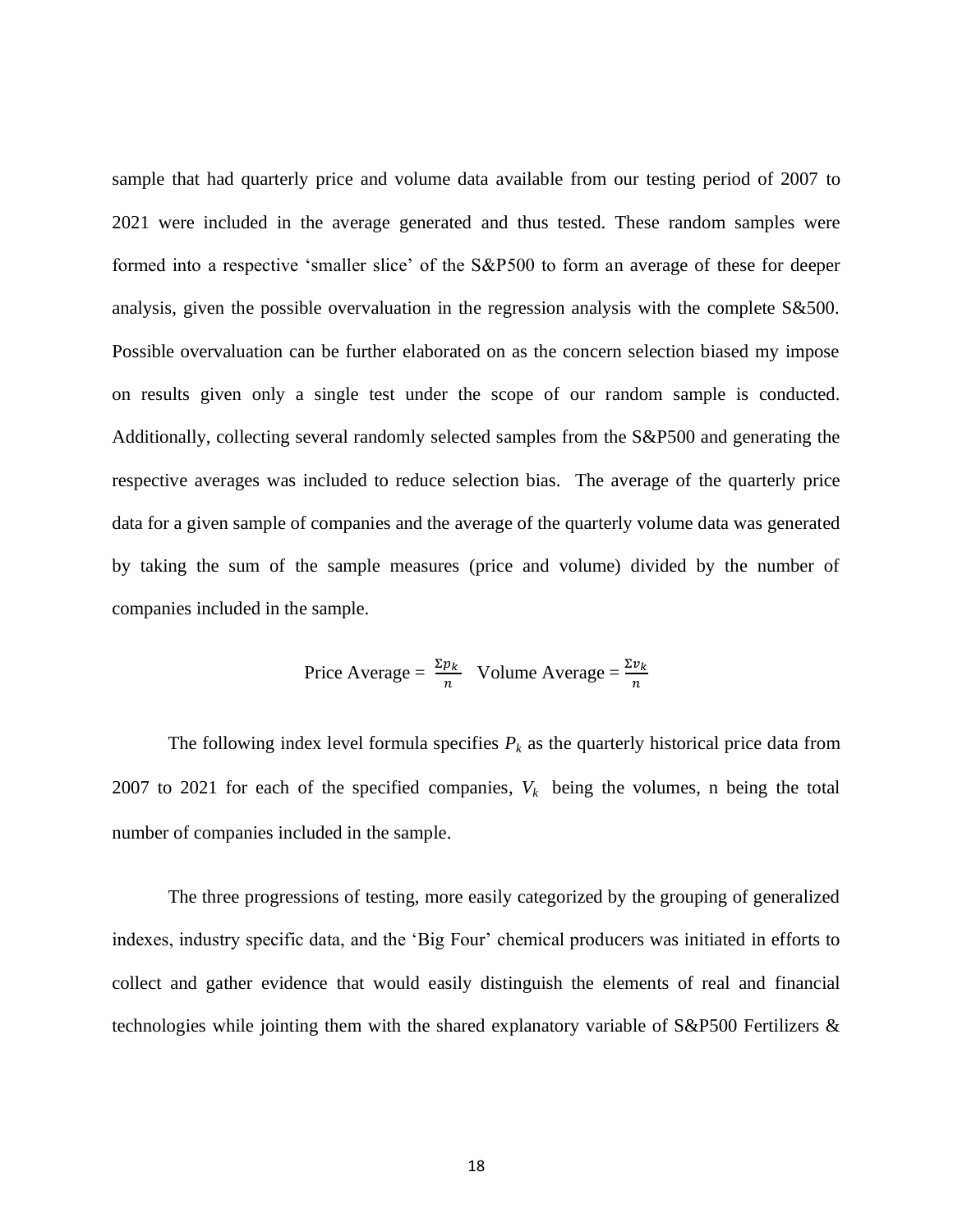Agricultural Chemicals Sub-Industry Index (S5FERT) as well as Invesco DB Agriculture Fund (DBA) when necessary.

Transitioning into the second subcategory of testing, financial technology, a similar methodology was carried out. The correlation was tested among the S5FERT index, S&P500, and DBA in relation to monthly volume recorded during the period of 2007 to 2021. This testing was followed by using quarterly volume data from Bayer-Monsanto, BASF, and DowDuPont/Corteva relative to the S&P500 and then again with the ten series of ten count company samples drawn from the S&P500 that were generated as averages previously.

All correlation and linear regression series analyzed were followed by a Variance Inflation Factor (VIF) test to check model precision relative to any effects on inferences due to multicollinearity. Detection of multicollinearity is confirmed by two general conditions. These conditions specify if any single VIF measures report above the threshold of ten or if the mean VIF measure is reported above one, there is evidence of multicollinearity. The mathematical computation for Variance Inflation Factor testing is represented by the following formula:

$$
VIF = \frac{1}{1 - R_k^2}
$$

The preceding formula uses the variable  $R_k^2$  to represent the R-squared value; that is the measure of how much the variation in the dependent variable is explained by the independent variable or variables in the model. The subscript  $i$  is used to represent the sequence of R-squared values of all variables included in the regression analysis.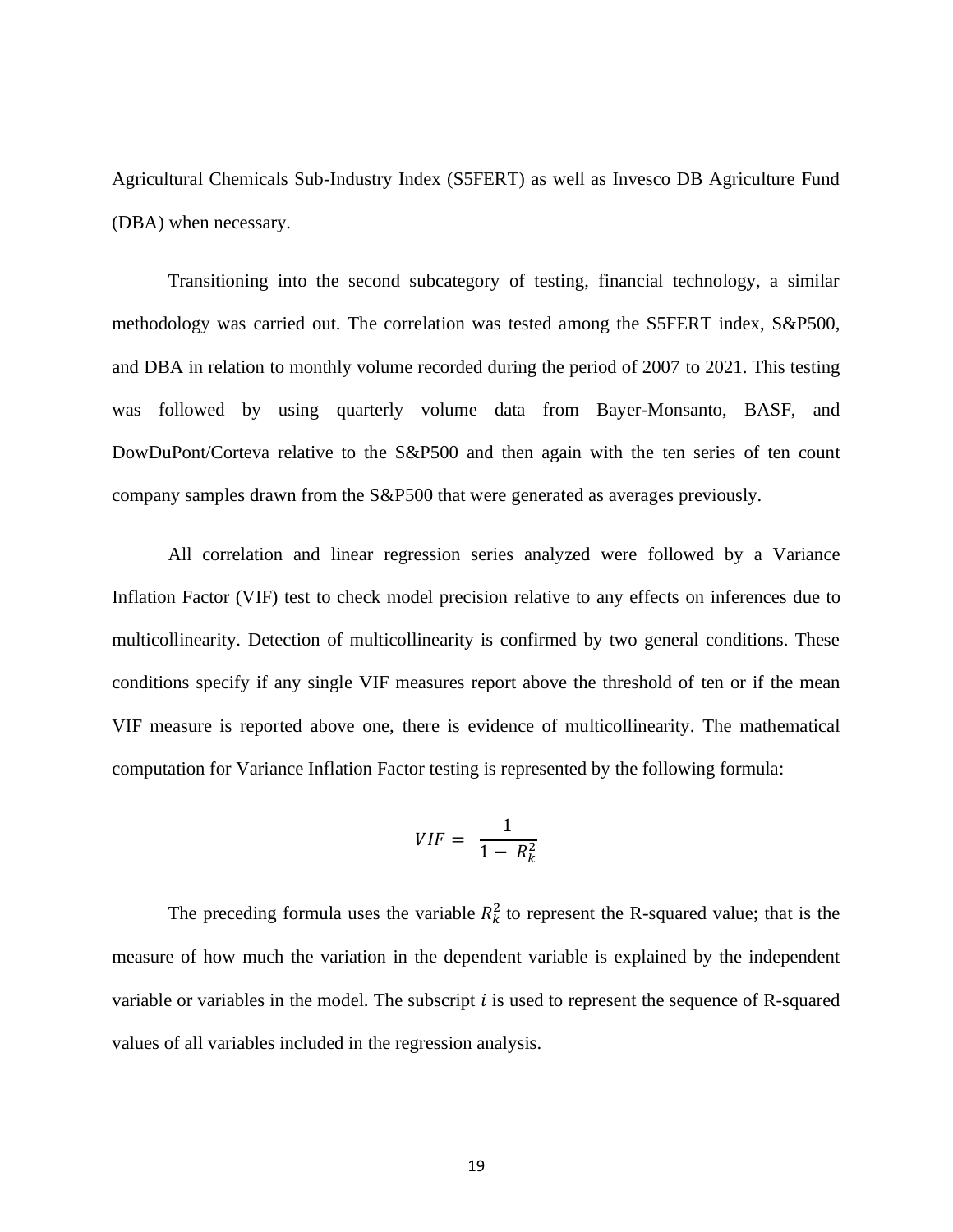Breusch-Pagan/Cook-Weisberg testing for heteroskedasticity was conducted if necessary, preceding VIF testing to test the null hypothesis that error variances are all equal. Testing is conducted using a chi-squared distribution under the null hypothesis, with the test statistic itself being calculated as follows:

#### Test Statistic =  $N * R^2$

The preceding formula denotes the test sample size by N and the R-squared value by  $R^2$ . The R-squared value in this test is representative of the regressions involving quarterly volume data from Bayer-Monsanto, BASF, and DowDuPont/Corteva relative to the S&P500 and then again with the ten series of ten count company samples drawn from the S&P500. Using a significance value of 0.05, the null hypothesis of heteroskedasticity is rejected if the p-value is less than 0.05. It can be noted, heteroskedasticity testing was used for preliminary data progressing when determining significant models that inferences that could be drawn from. Indication of heteroskedasticity was followed by incorporating the **robust** command during linear regression testing to confirm improved clarity and adequacy in analysis.

My thesis is testing to identify any technology transfers relative to trade volumes among the general index and the complementary ag-tech stocks. It can be noted that the research is lacking high frequency/bid-ask spreads data for testing of this hypothesis. Given these circumstances, the impact of financial technologies on trade behavior relative to the agricultural commodities market cannot be explicitly inferred from my thesis hypothesis testing results. Considering these limitations posed by the lack of sufficient collected data, hypothesis testing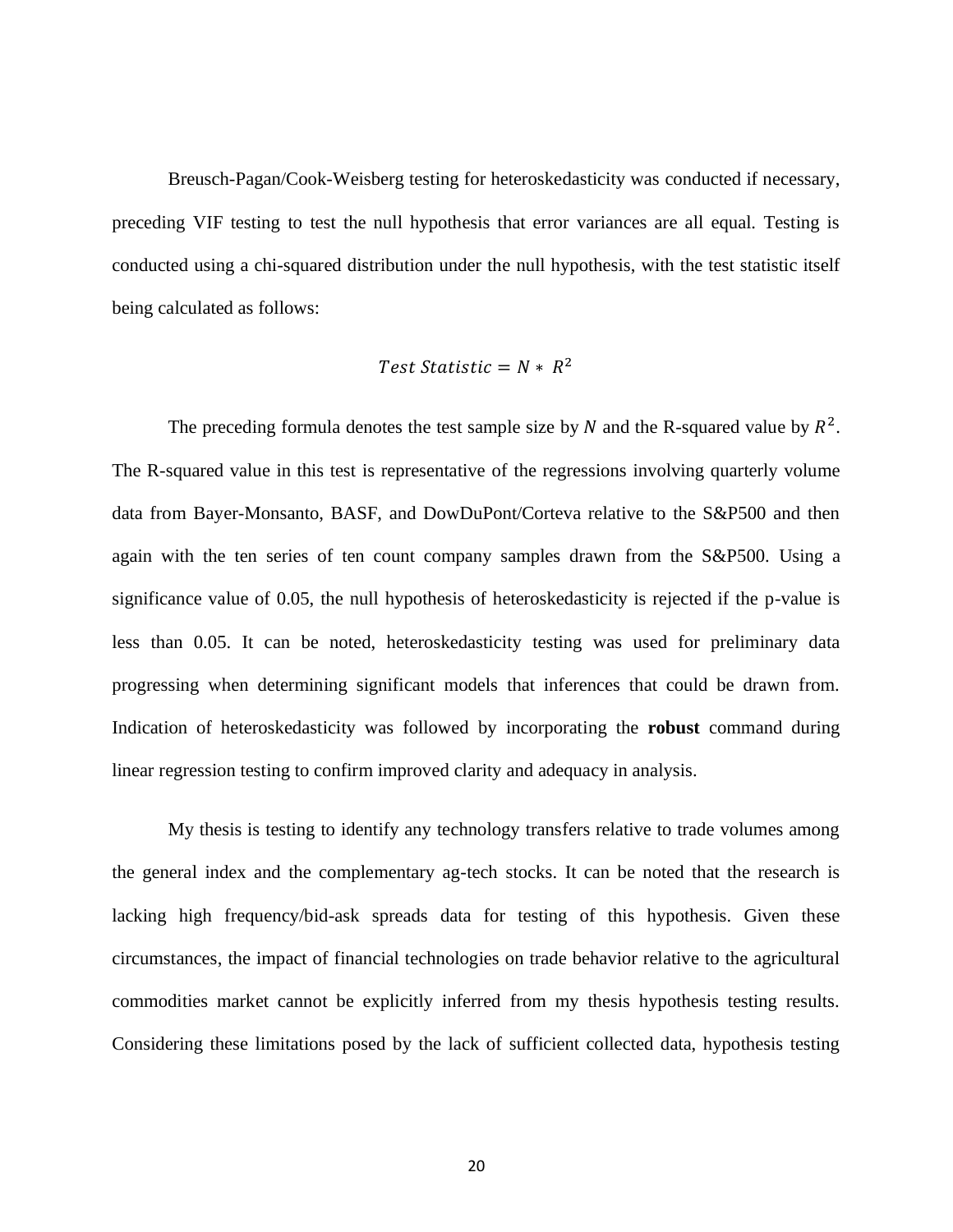was conducted as appropriately as possible by way of linear regression analysis relative to historical stock price and volume data as previously specified.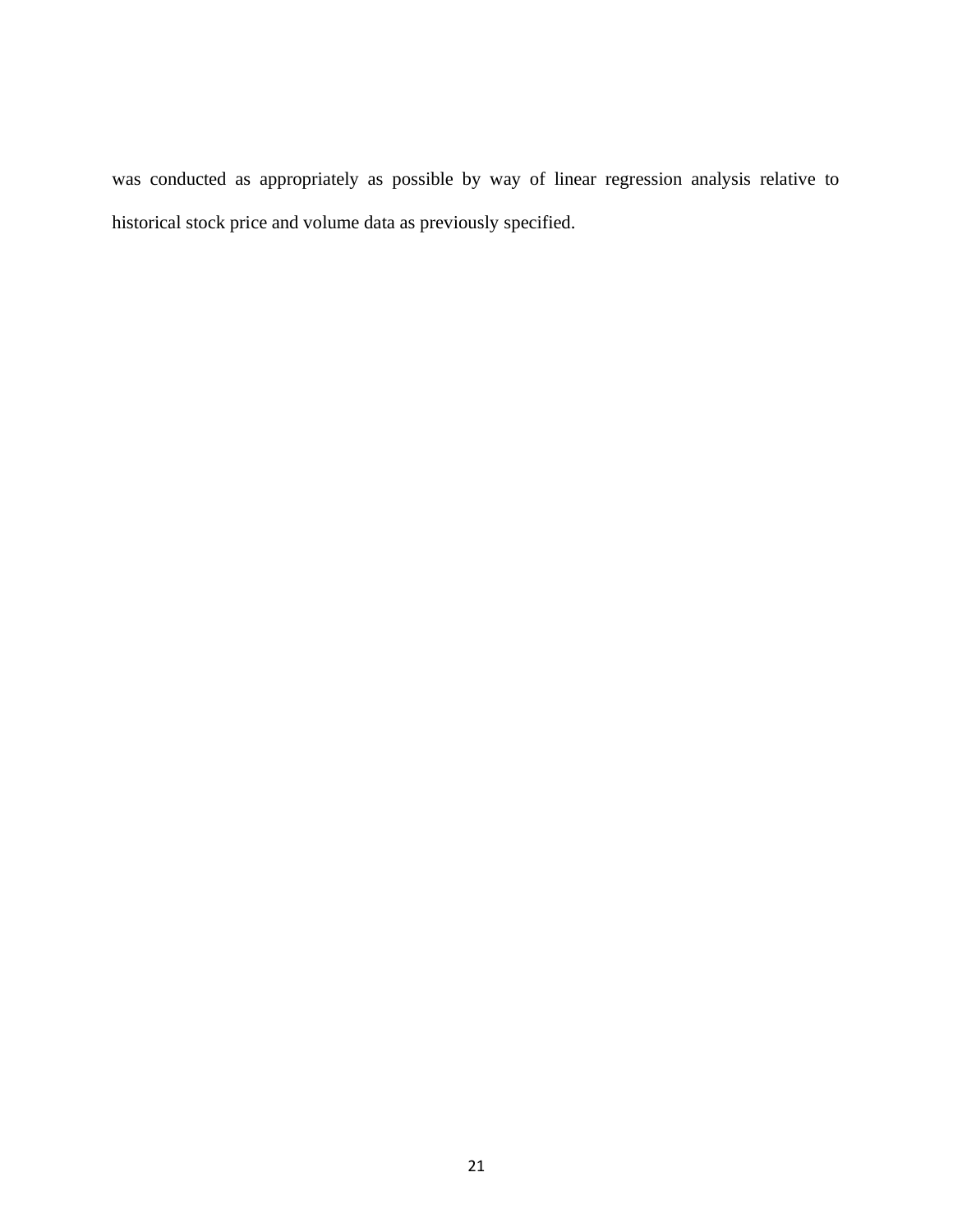#### **RESULTS**

#### Generalized Index Measures

<span id="page-31-1"></span><span id="page-31-0"></span>The introductory set of results were gathered by testing the correlation coefficient using categorization by the grouping of generalized indexes. That is, monthly pricing data from 2007 to 2021 for the S&P500 (SP), S&P500 Fertilizers & Agricultural Chemicals Sub-Industry Index (S5FERT), Invesco DB Agriculture Fund (DBA), Bloomberg Agriculture Subindex (BCO), and World Bank Commodity Price (CMO) were our variable measures of interest. The historical price data for this testing set was measured in terms of percent change. The correlation was then tested over the period, and observations were specified producing those results found below in Table 1.

As noted by the asterisk, any value followed by (\*) reflected results in which the correlation coefficient is significant at the 5% level. In this case, the test demonstrated significant statistical evidence to conclude correlation between price percent change among S&P500, S5FERT, DBA, and BCO. Invesco DB Agriculture Fund (DBA) and Bloomberg Agriculture Subindex (BCO) monthly price data produced the highest correlation coefficient of 0.9049, thus providing sufficient evidence of strong positive correlation. Readdressing the significance of the incorporation of these variables in the study, DBA is an Exchange Traded Fund (EFT) investing in a futures-based basket of broad agricultural commodities. Similarly, Bloomberg Agriculture Subindex (BCO) is composed of futures contracts quoted in USD for coffee, corn, cotton,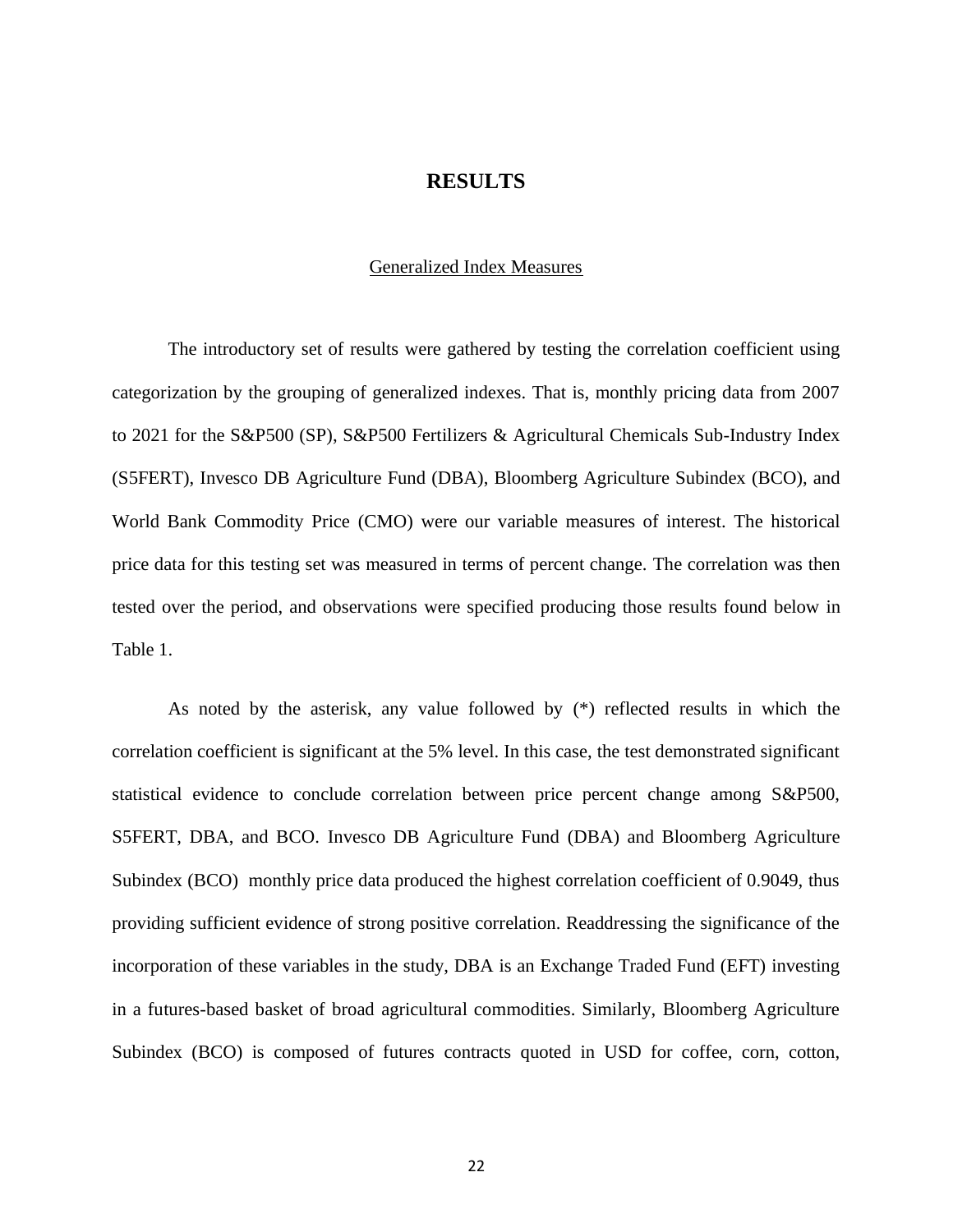soybeans, soybean oil, soybean meal, sugar, and wheat. Therefore, this high degree of correlation is easily understood, given the nature of the index compositions.

To a more moderate degree, a positive correlation was noted among S5FERT and S&P500 with a correlation coefficient of 0.5908. This demonstrates that even the S5FERT index, as a subcategorization of the S&P500 specifically under the scope of agricultural chemical production, shows a moderate positive relationship to that of the general S&P500 index.

The remaining results indicating the correlation coefficient significant at the 5% level demonstrated a weak positive correlation among the S&P500 and S5FERT relative to DBA and BCO. That is, these cross-correlations ranged from 0.2950 to 0.4087. Conversely, the CMO price percent change demonstrated no correlation among any of the alternative variables at our 5% level.

|              | SP_PCCHG S5F~CCHG DBA_PC~G BCO_PC~G CMO PC~G |           |           |        |        |  |
|--------------|----------------------------------------------|-----------|-----------|--------|--------|--|
| SP PCCHG     | 1,0000                                       |           |           |        |        |  |
| S5FERT PCCHG | $0.5908*$                                    | 1,0000    |           |        |        |  |
|              | 0.0000                                       |           |           |        |        |  |
| DBA PCCHG    | $0.3092*$                                    | $0.4087*$ | 1.0000    |        |        |  |
|              | 0.0000                                       | 0.0000    |           |        |        |  |
| BCO PCCHG    | $0.2950*$                                    | $0.3913*$ | $0.9049*$ | 1,0000 |        |  |
|              | 0.0001                                       | 0.0000    | 0.0000    |        |        |  |
| CMO PCCHG    | 0.0221                                       | 0.0623    | 0.0853    | 0.0396 | 1.0000 |  |
|              | 0.7696                                       | 0.4089    | 0.2578    | 0.5995 |        |  |

<span id="page-32-0"></span>**Table 1 Price Percent Change Correlation Matrix**

It can be concluded from the empirical evidence found that there is positive correlation among the percent change in price relative to our general index, agricultural chemical general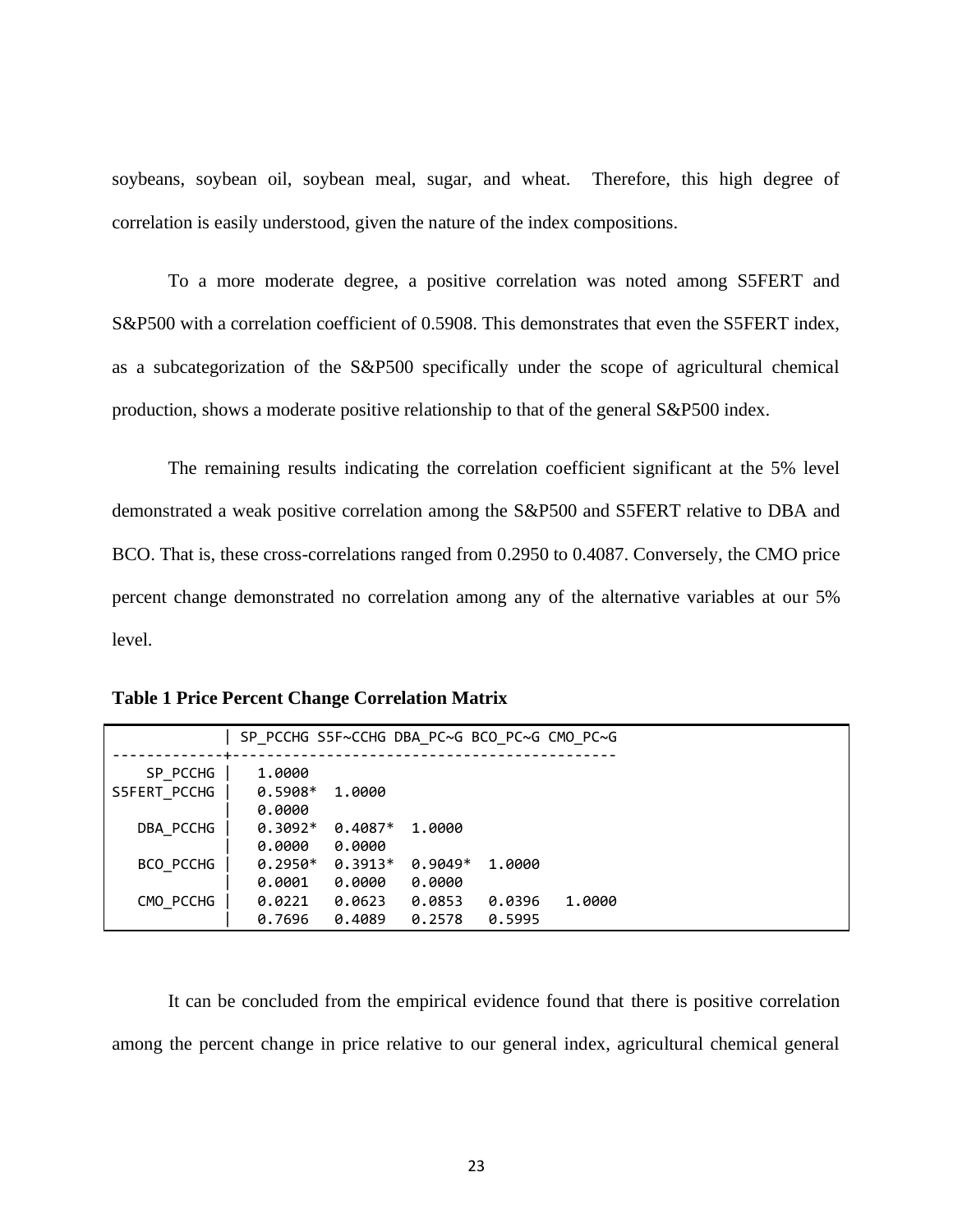index, and both agricultural commodity indexes. These results indicate of a degree of correlation among speculation with general indexes and agricultural commodity price levels over time.

Transitioning from correlation testing to multivariate linear regression analysis, S5FERT, S&P500, DBA, CMO, and BCO were again used as variables in this test to produce the following results. The results denoted by three asterisks (\*\*\*) represented those results that tested significant with a p-value less than 0.001, two asterisks (\*\*) with a p-value less than 0.01, and one asterisk (\*) with a p-value less than the 0.05 significance level.

Regression analysis results in Table 2 first show those results for the analysis in which Invesco DB Agriculture Fund (DBA) is our dependent variable, relative to our single independent variable the S&P500 Fertilizers & Agricultural Chemicals Sub-Industry Index (S5FERT). Identified as the first column (1), these results were statistically significant at the 0.001 significant level showing a positive linear relationship. Similarly, in our second column (2), located in Table 2, holding the Bloomberg Agriculture Subindex (BCO) as our dependent variable against our independent variable S5FERT, the results are statically significant at the 0.001 significant level. Both columns 1 and 2 are representative of our agricultural commodity futures indices and demonstrate positive linear relationships with coefficient values under the value of one. World Bank Commodity Price (CMO) measured in price percent change is shown in Table 2 as identified by the third column (3). While results from the linear regression of the dependent variable CMO was not statistically significant, the coefficient similarly was less than one.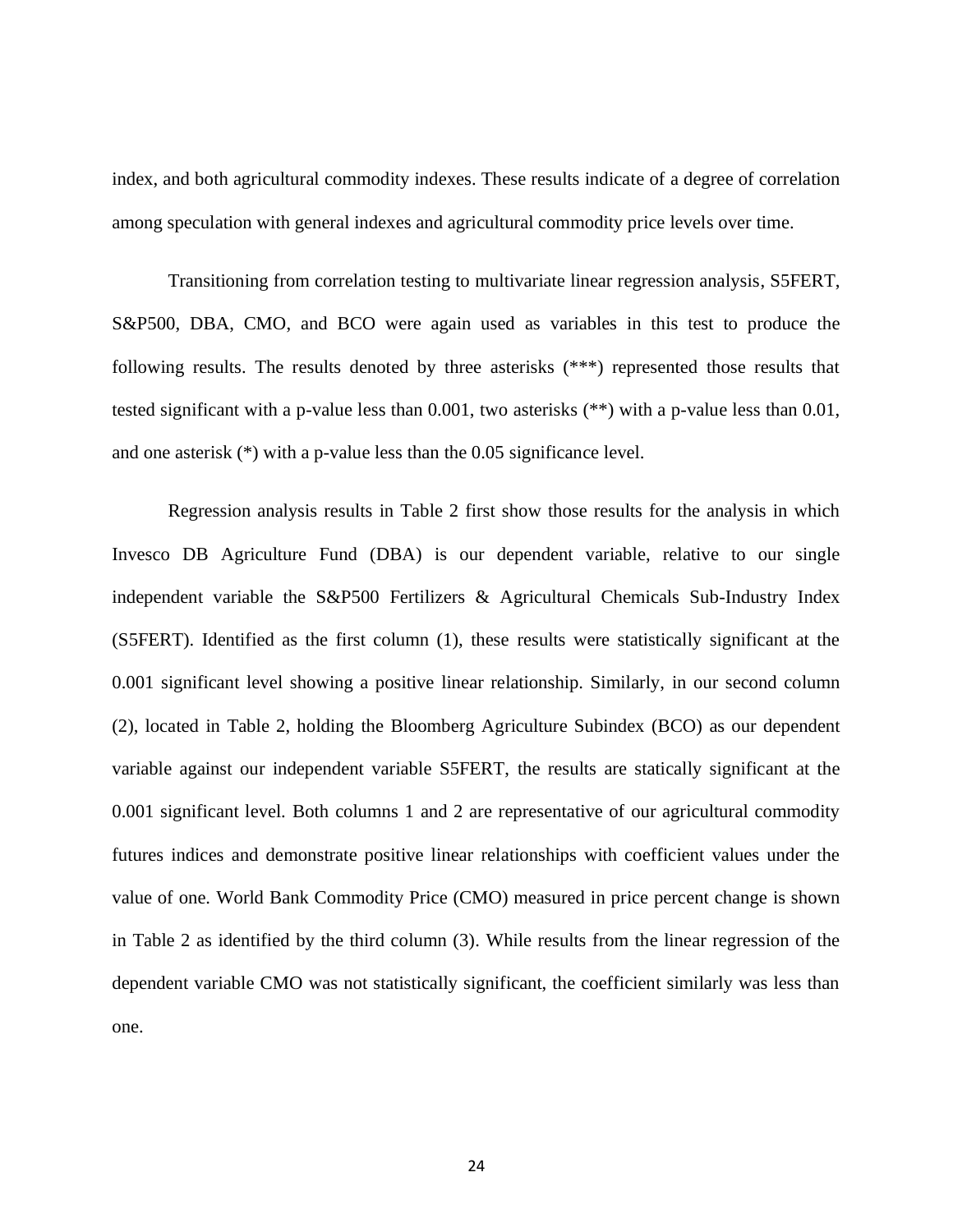This positive relationship between our general ag-tech index and the agricultural commodity futures indices demonstrates a positive correlation between chemicals and these agricultural indices. Additionally, our coefficient results relative to DBA indicates that a 1% change in S5FERT corresponds to a 0.252% change in DBA. Similarly, the results infer that a 1% change in S5FERT corresponds to a 0.312% change in BCO. Both of these coefficients are statistically significant and less than 1; thus, these results support the hypothesis that our ag-tech index is more volatile and experiences more activity.

|              | (1)                                            | (2)        | (3)       |
|--------------|------------------------------------------------|------------|-----------|
|              | DBA PCCHG                                      | BCO_PCCHG  | CMO PCCHG |
| S5FERT PCCHG | $0.252***$                                     | $0.312***$ | 0.488     |
|              | (0.0461)                                       | (0.0619)   | (0.580)   |
| cons         | $-0.274$                                       | $-0.134$   | 3.275     |
|              | (0.333)                                        | (0.433)    | (3.968)   |
| N            | 179                                            | 179        | 178       |
| $R-Sq$       | 0.167                                          | 0.153      | 0.004     |
| adj. R-sq    | 0.162                                          | 0.148      | $-0.002$  |
| rmse         | 4.294                                          | 5.608      | 59.61     |
|              | Standard errors in parentheses                 |            |           |
|              | * $p < 0.05$ , ** $p < 0.01$ , *** $p < 0.001$ |            |           |

<span id="page-34-0"></span>**Table 2 Price Percent Change S&P500 Sub Index Linear Regression Analysis**

Elaborating more on the prior claim, the distinction of S5FERT demonstrating greater volatility while our dependent variables show less of a reaction to changes in the ag-tech index, it is noted that this could be a result of financial technologies. That is, the regression results in Table 2 indicate technology transfers impose effects on our general ag-tech index.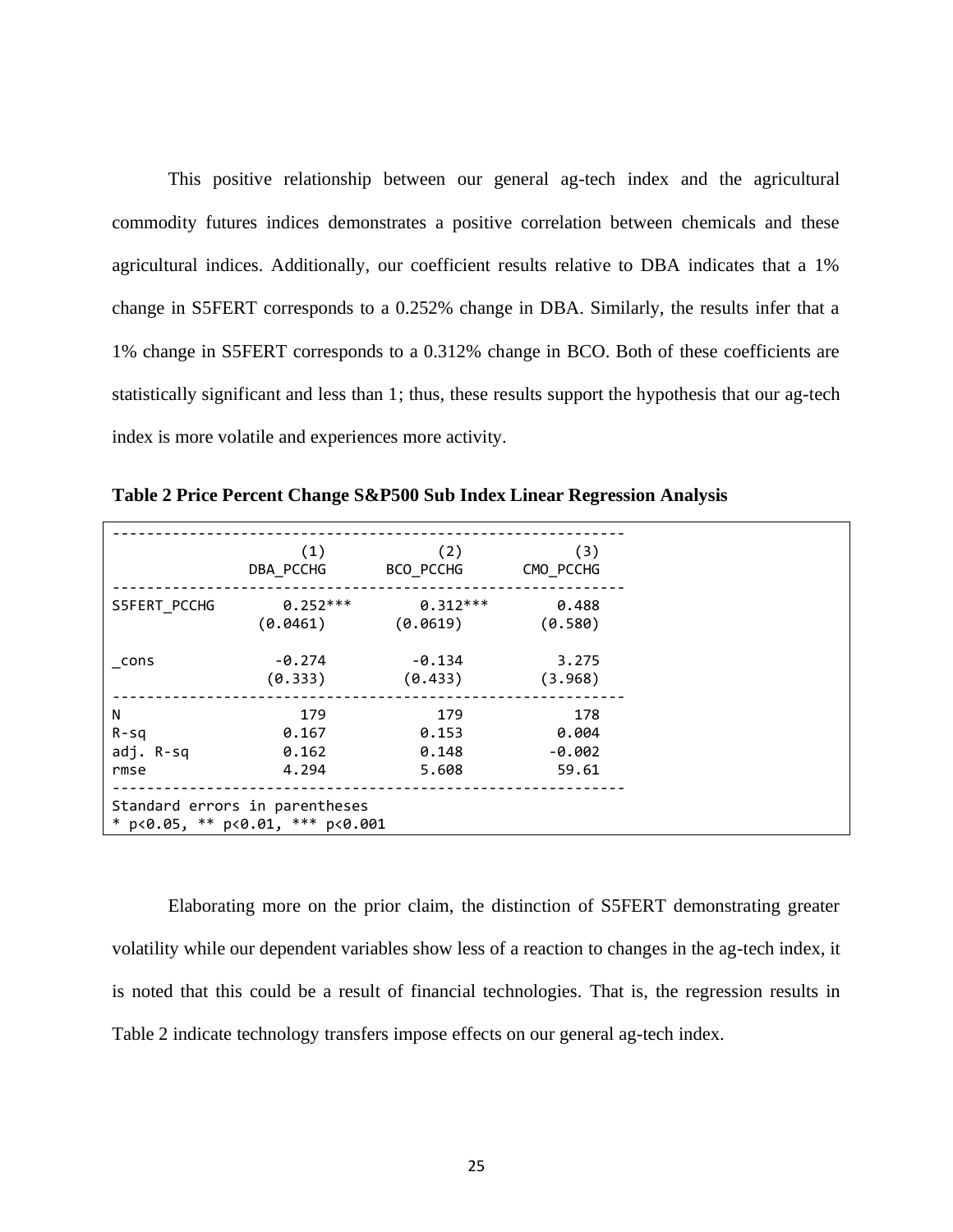The following linear regression results shown in Table 3 address the same three dependent variables consisting of DBA, BCO, and CMO but include a second dependent variable switching over to the multivariable linear regression setting. The following results are conclusive of our independent variables: the S&P500 Fertilizers & Agricultural Chemicals Sub-Industry Index and the S&P500, measured again in price percent change. Addressing the variable names as they are presented in the output, they are the same as in Table 2 while including the additional independent variable of the S&P500(SP\_PCCHG).

The results relative to the multivariable linear regression analysis including the additional independent variable of the S&P500 price percent change remain consistent with the previous results found in Table 2. While the agricultural commodity indices show a positive linear relationship below a value of one for our general market index (S&P500), being closely related to the coefficients found for the ag-tech index (S5FERT), these results are not statically significant as indicated by our significance values. Additionally, the commodity price measure (CMO) showed an opposing, inverse relationship lacking statical significance relative to the independent variable S&P500 (SP).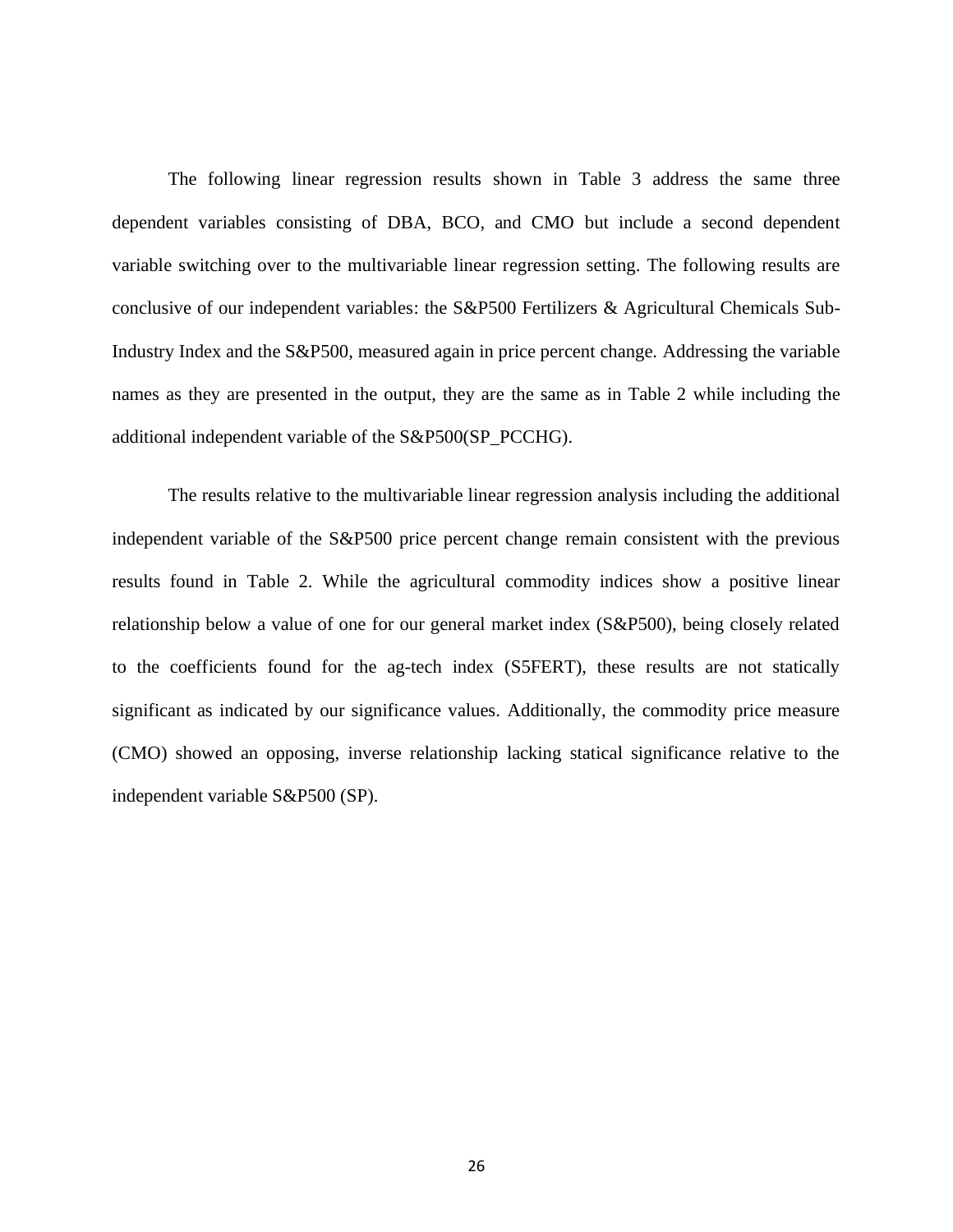|              | (1)                                            | (2)        | (3)       |
|--------------|------------------------------------------------|------------|-----------|
|              | DBA_PCCHG                                      | BCO_PCCHG  | CMO_PCCHG |
| S5FERT_PCCHG | $0.214***$                                     | $0.266***$ | 0.591     |
|              | (0.0606)                                       | (0.0778)   | (0.668)   |
| SP PCCHG     | 0.110                                          | 0.134      | $-0.299$  |
|              | (0.129)                                        | (0.148)    | (0.300)   |
| cons         | $-0.324$                                       | $-0.195$   | 3.410     |
|              | (0.353)                                        | (0.448)    | (4.084)   |
| N            | 179                                            | 179        | 178       |
| $R-Sq$       | 0.174                                          | 0.159      | 0.004     |
| adj. R-sq    | 0.165                                          | 0.150      | $-0.007$  |
| rmse         | 4.288                                          | 5.603      | 59.77     |
|              | Standard errors in parentheses                 |            |           |
|              | * $p < 0.05$ , ** $p < 0.01$ , *** $p < 0.001$ |            |           |

<span id="page-36-0"></span>**Table 3 Price Percent Change Multivariable Linear Regression Analysis**

The S&P500 was introduced into the multivariable linear regression setting to find the relationship between these agricultural technologies and the ag-tech index. Results found these relationships are independent of the market (as represented by the S&P500 independent variable), continuing to demonstrate results relative to S5FERT as positive and less than one. That being said, the results were robust. Table 3, in addition to Table 2 , supports the hypothesis that our ag-tech index is more volatile and may indicate technology transfers onto the general agtech related market.

In efforts to further investigate the high levels of correlation demonstrated in Table 1, relative to the linear regression analysis presented in table 3, a Variance Inflation Factor (VIF) test was reported. This test is used to measure any multicollinearity effect on standard errors of estimated coefficients. More simply put, multicollinearity can make it difficult to precisely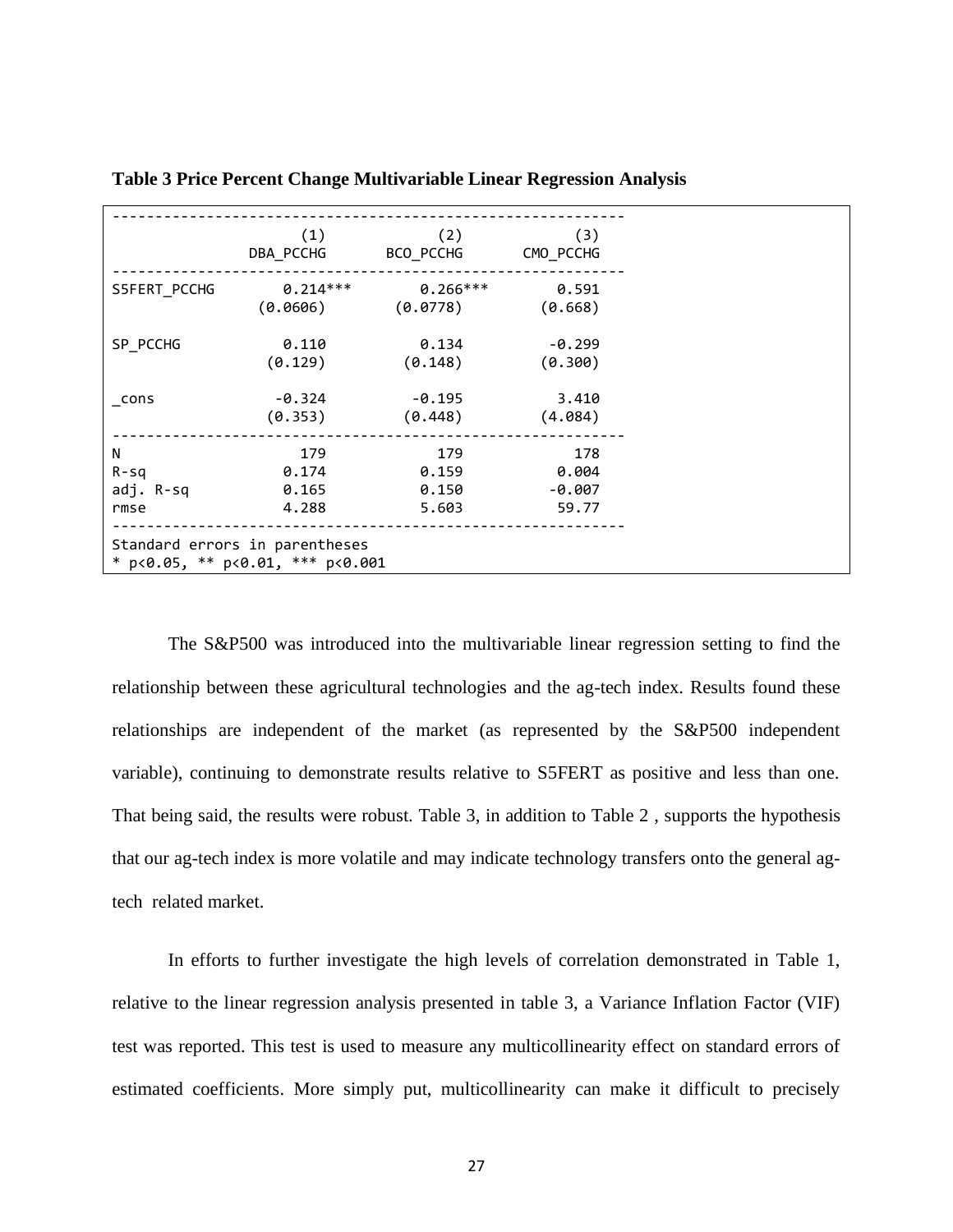estimate the separate effects of correlated independent variables. VIF testing reported mean VIFs of 1.54, 1.54, and 2.53 for Table 3, columns 1, 2, and 3. These values being slightly larger than 1 signify evidence of multicollinearity. Given that these values are slightly larger than the threshold of 1, Table 2, representing our linear regression analysis with the single independent variable of the S&P500 Fertilizers & Agricultural Chemicals Sub-Industry Index, is further emphasized. Correcting for multicollinearity we can still conclude these results came back in support of the hypothesis that technology transfers are imposing effects on the ag-tech trade market.

#### Industry Specific Data

<span id="page-37-0"></span>This sub-category transitions over to results presented regarding industry specific data. These relative measures include S5FERT, the North American Industry Classification System (NAICS) 325 for chemical manufacturing for the agricultural sector, and Gross Cash Incomes of the United States agricultural commodity industry. The supporting data collected was representative of annual pricing data over the period of 2000 to 2021 at the indicated critical value of 0.05. As denoted in previous testing, any value followed by an asterisk (\*) reflects results of a specified correlation coefficient which tested significant at the 5% level.

Results relative to this subcategory of testing provides sufficient statistical evidence to conclude various correlation coefficients with a p-value below the critical level of 0.05, as shown in Table 4. The respective column names denote the annual pricing data observed for the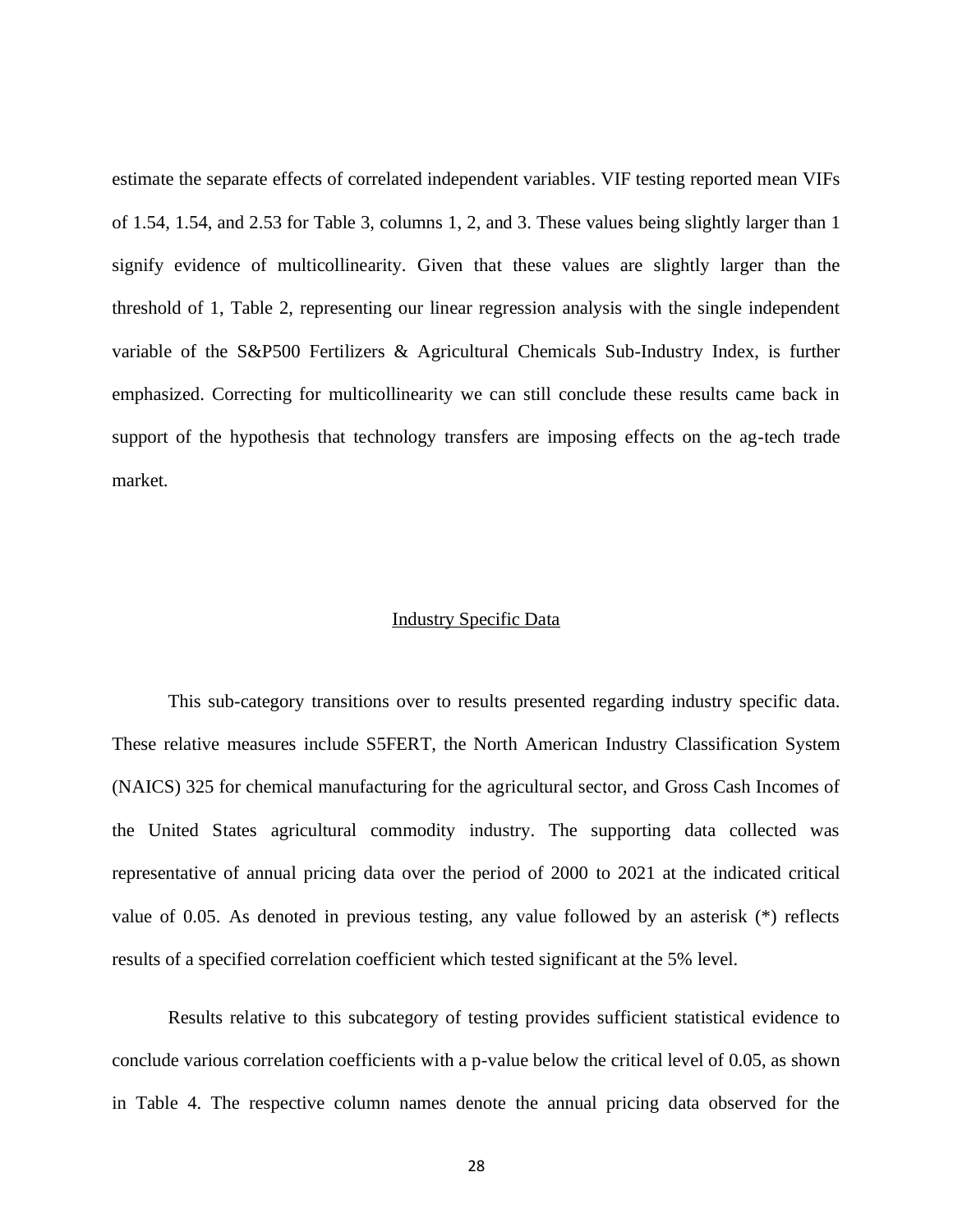S&P500 Fertilizers & Agricultural Chemicals Sub-Industry Index (S5FERT), The North American Industry Classification System (NAICS) code 325 for chemical manufacturing for the agricultural industry price average (Ind), and the Gross Cash Incomes of the United States agricultural commodity industry in both nominal (GCI\_Nominal) and real (GCI\_Real) dollars. In this sample, we used S5FERT as our industry specific general index, NAICS 325 as our ag-tech production variable, and GCI as our agricultural commodity production variable. At the 0.05 critical level, agricultural chemical manufacturing demonstrated a statistically significant and strong correlation relative to gross cash incomes in nominal terms of agricultural commodities at 0.9450. The NAICS correlation alongside both real and nominal GCI shows ag-tech and agricultural commodity production coincided. Additionally, S5FERT historical price data was statically significant with a strong positive correlation to all variables included in the testing.

|                     | S5FERT~T Ind_Pr~g GCI_No~l GCI_Real |                     |                     |        |  |  |
|---------------------|-------------------------------------|---------------------|---------------------|--------|--|--|
| S5FERT LAST         | 1.0000                              |                     |                     |        |  |  |
| Ind Price $~\sim g$ | $0.8826*$<br>0.0000                 | 1,0000              |                     |        |  |  |
| GCI Nominal         | $0.8723*$<br>0.0000                 | $0.9450*$<br>0.0000 | 1,0000              |        |  |  |
| GCI_Real            | $0.7248*$<br>0.0003                 | $0.7977*$<br>0.0000 | $0.9413*$<br>0.0000 | 1.0000 |  |  |

<span id="page-38-0"></span>

The empirical evidence collected provided results demonstrating a strong correlation among all variables included in the testing; thus, there is correlation among the Agricultural fertilizer index, agricultural chemical manufacturing, and gross cash incomes of agricultural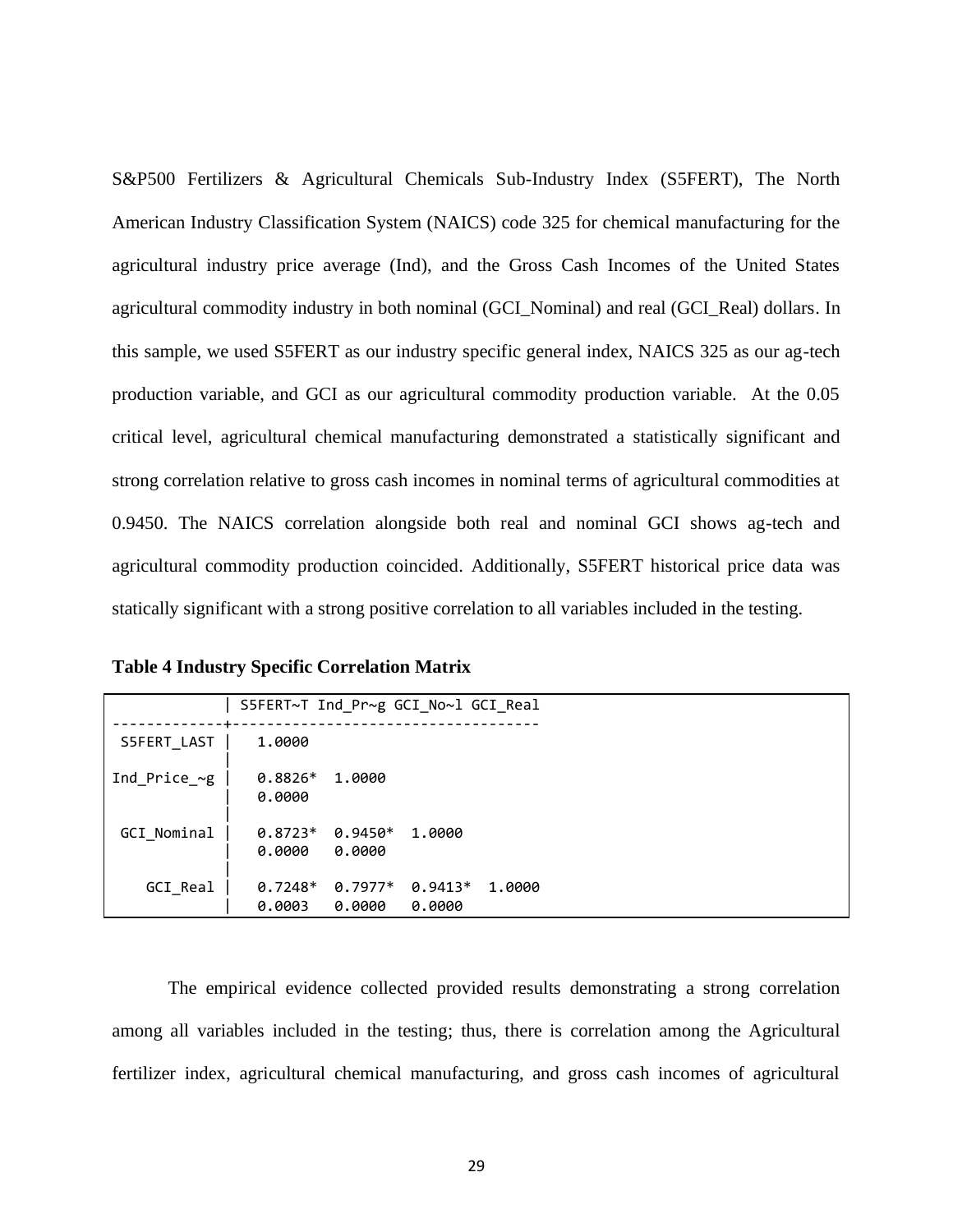commodities as shown in Table 4. The result is evidently in support of the hypothesis of a strong positive relationship between the ag-tech index price, ag-chemical production, and agcommodity production.

Multivariable linear regression analysis was conducted proceeding correlation testing for industry specific data. As shown in Table 5, the regression analysis was conducted with the dependent variable being the NAICS chemical manufacturing for the agricultural industry Price Average (Ind\_Price). Analysis followed with the dependent variables being the Gross Cash Incomes of the United States agricultural commodity industry in real dollars (GCI\_Real) and the ag-tech index (S5FERT). A statistically significant, positive linear relationship between the agtech index (S5FERT) and chemical manufacturing price average (Ind\_Price) is observed. These results show, at the 0.05 significance level, a one unit increase in S5FERT corresponds to a 0.05833 unit increase in Ind\_Price. While not statically significant, the GCI\_Real independent variable similarly demonstrates a positive coefficient.

| Linear regression  |            |           |      | Number of obs | $\equiv$             | 20       |  |
|--------------------|------------|-----------|------|---------------|----------------------|----------|--|
|                    |            |           |      | F(2, 17)      | $=$                  | 122.66   |  |
|                    |            |           |      | Prob > F      | $=$                  | 0.0000   |  |
|                    |            |           |      | R-squared     | $=$                  | 0.8316   |  |
|                    |            |           |      | Root MSE      | $=$                  | 20.304   |  |
|                    |            |           |      |               |                      |          |  |
|                    |            | Robust    |      |               |                      |          |  |
| Ind Price $\sim g$ | Coef.      | Std. Err. | t    | P> t          | [95% Conf. Interval] |          |  |
| GCI Real           | $2.43e-07$ | 1.22e-07  | 1.99 | 0.063         | $-1.48e-08$          | 5.00e-07 |  |
| S5FERT LAST        | .05833     | .0167812  | 3.48 | 0.003         | .0229248             | .0937353 |  |
| cons               | 64.23264   | 41.89772  | 1.53 | 0.144         | $-24.16381$          | 152.6291 |  |

<span id="page-39-0"></span>**Table 5 Industry Specific Linear Regression (GCI\_Real)**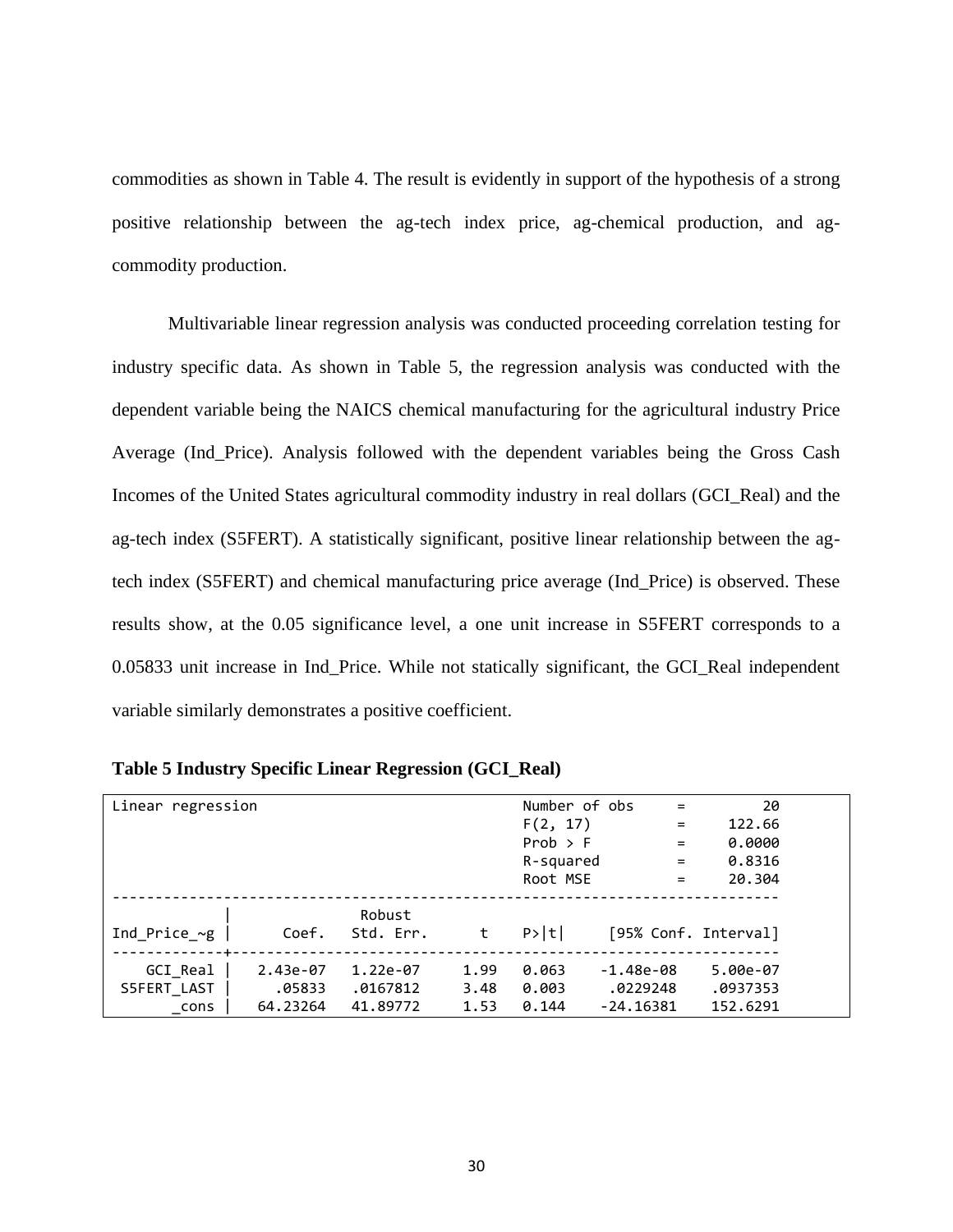In brief, the results found were statistically significant in support of a shared positive relationship between the ag-tech index and actual ag-tech prices in the industry. These results can be further elaborated on when considering how financial changes (S5FERT) affect the actual market industry dynamics by changing prices. Drawing focus on advances in information technology and increased activity in this market, more trading could have a positive spillover into the actual market. In simpler terms, Table 5 in support of a positive link between financial activity and the actual prices in the industry.

After analysis of the linear regression results, a Variance Inflation Factor (VIF) test was incorporated for diagnosis of statistical accuracy. The mean VIF for our 'industry specific' subcategory linear regression analysis tested slightly above our threshold of 1 at 2.11. The VIF was tested again, accounting for the Gross Cash Incomes of the United States agricultural commodity industry in Nominal dollars (GCI\_Nominal). However, VIF testing results provided a mean VIF of 4.18 when running the regression analysis using Gross Cash Incomes measured in Nominal dollars. These results, while both indicating a presence of multicollinearity, was nearly half as large with the GCI measured in Real dollars, as included in Table 5. This further supports the reasoning of including the real measure over the nominal measure in testing. While the mean VIF of 2.11 suggests greater precision of results in comparison to that of 4.18, the test still suggests a presence of heteroskedasticity with a mean VIF larger than the threshold of 1.

Accounting for slight correction in multicollinearity leaves Table 5 as the preferred model. The resulting analysis provided results that were statistically significant in support of a shared positive relationship between the ag-tech index and actual ag-tech prices in the industry.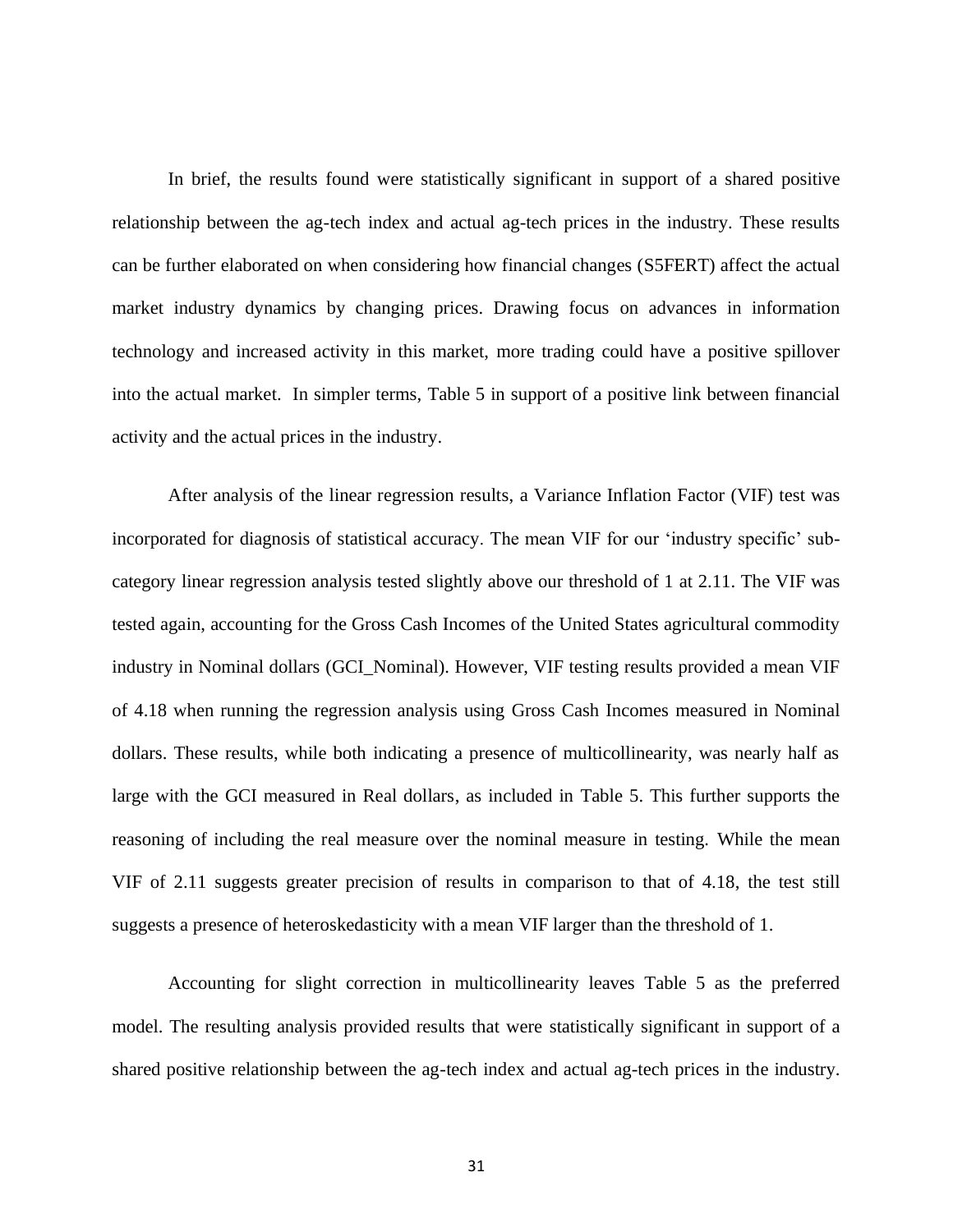While the inability to proceed testing using higher frequency data related to bid-ask spread and additional trade market components may pose hypothesis testing bias, this inability to come to a formal conclusion is somewhat supported with slight indications of technology transfers supported by these tests. That is, the findings showing results in favor of advances in financial technologies leading to increased activity in the agricultural commodity related market.

#### 'Big Four' Chemical Producers

<span id="page-41-0"></span>The assignment of the 'Big Four', including Bayer-Monsanto, BASF, and DowDuPont/Corteva after a series of mergers, are used to represent three of the largest agricultural chemical companies used for agricultural production. The monthly historical price data was collected from BASF, DowDuPont/Corteva (DD), and Bayer-Monsanto (BAYRY) from the period of 2007 to 2022. The average of 'Big Four' historical data was generated to emphasize model precision and interpretation clarity. This chemical price average (ChemAvgPrice) was then held relative to S5FERT, and the simple random sample price averages generated from the S&P500 (Priceavg1). The below results were generated for the first random sample S&P500 average at a 0.05 critical value. The S&P500 sample price average showed strong positive correlation with the S5FERT index and the 'Big Four' chemical price average.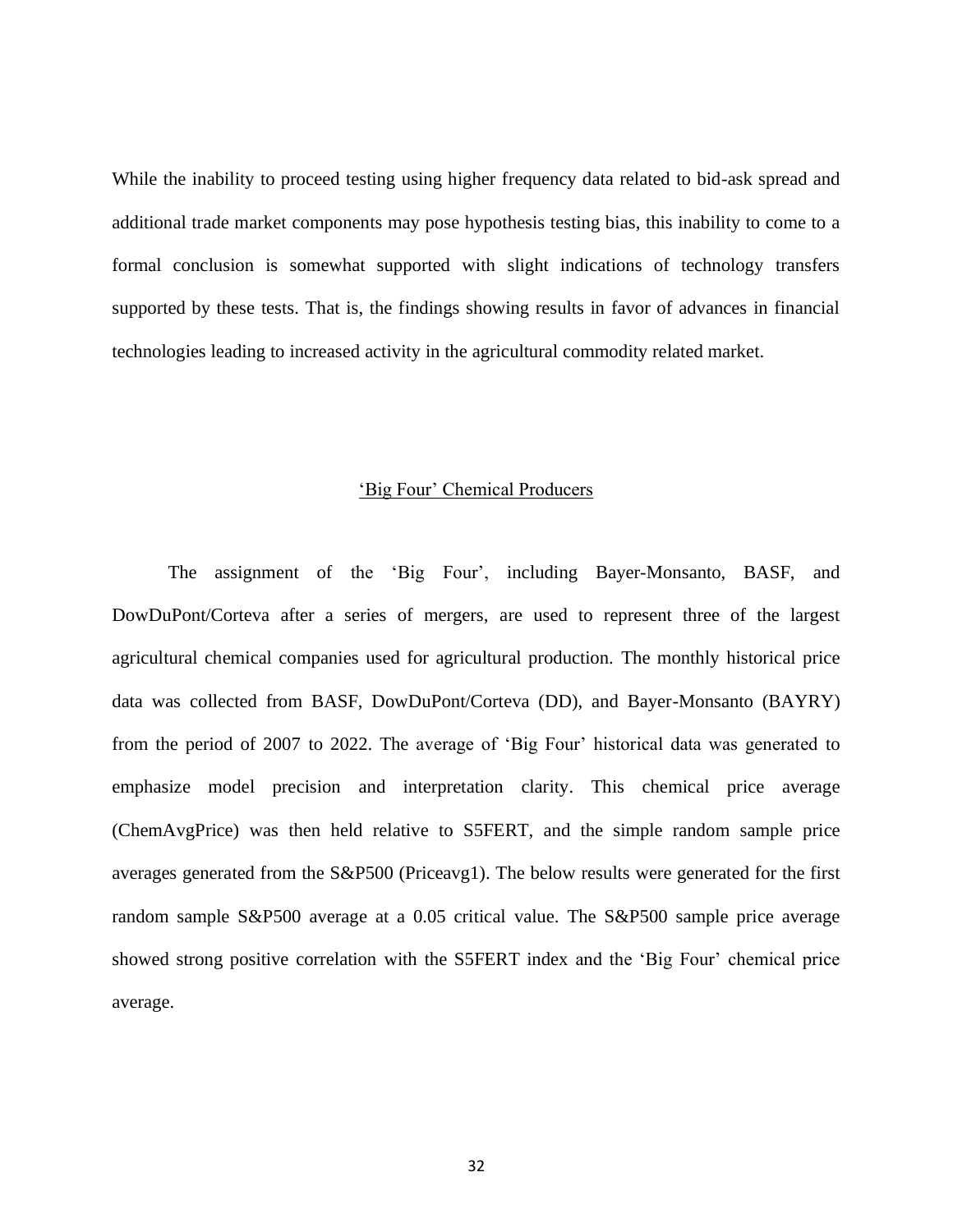|              | Pricea~1 S5FERT~T ChemA~ce                           |  |
|--------------|------------------------------------------------------|--|
| Priceavg1    | 1.0000                                               |  |
| S5FERT LAST  | $0.7122*$<br>1.0000<br>0.0000                        |  |
| ChemAvgPrice | $0.6679*$<br>$0.4418*$<br>1.0000<br>0.0000<br>0.0004 |  |

<span id="page-42-0"></span>**Table 6 Big Four' Sample 1 Price Correlation Matrix**

Table 6 provides results in support a relationship between the general market index, the ag-tech index, and the 'Big Four' average representative of ag-tech producers. There is statistical evidence in favor of the hypothesis that general market index price, ag-tech index price and agtech company stock price are positively correlated.

Changing the scope of results from price to volume data, correlation results were generated for the historical volume data of the S&P500 random sample average, S5FERT Index, and the 'Big Four' chemical producer volume average. The data set used to produce results remained consistent with monthly volumes recorded from 2007 to 2021. Correlation tested at a 0.05 critical value found statistically significant, positive correlation between the 'Big Four' volume average and both S5FERT and the S&P500 random sample average. As denoted by the asterisk indicating statistical significance, there was a slight positive correlation for ChemAvgVolume relative to all other variables included in testing.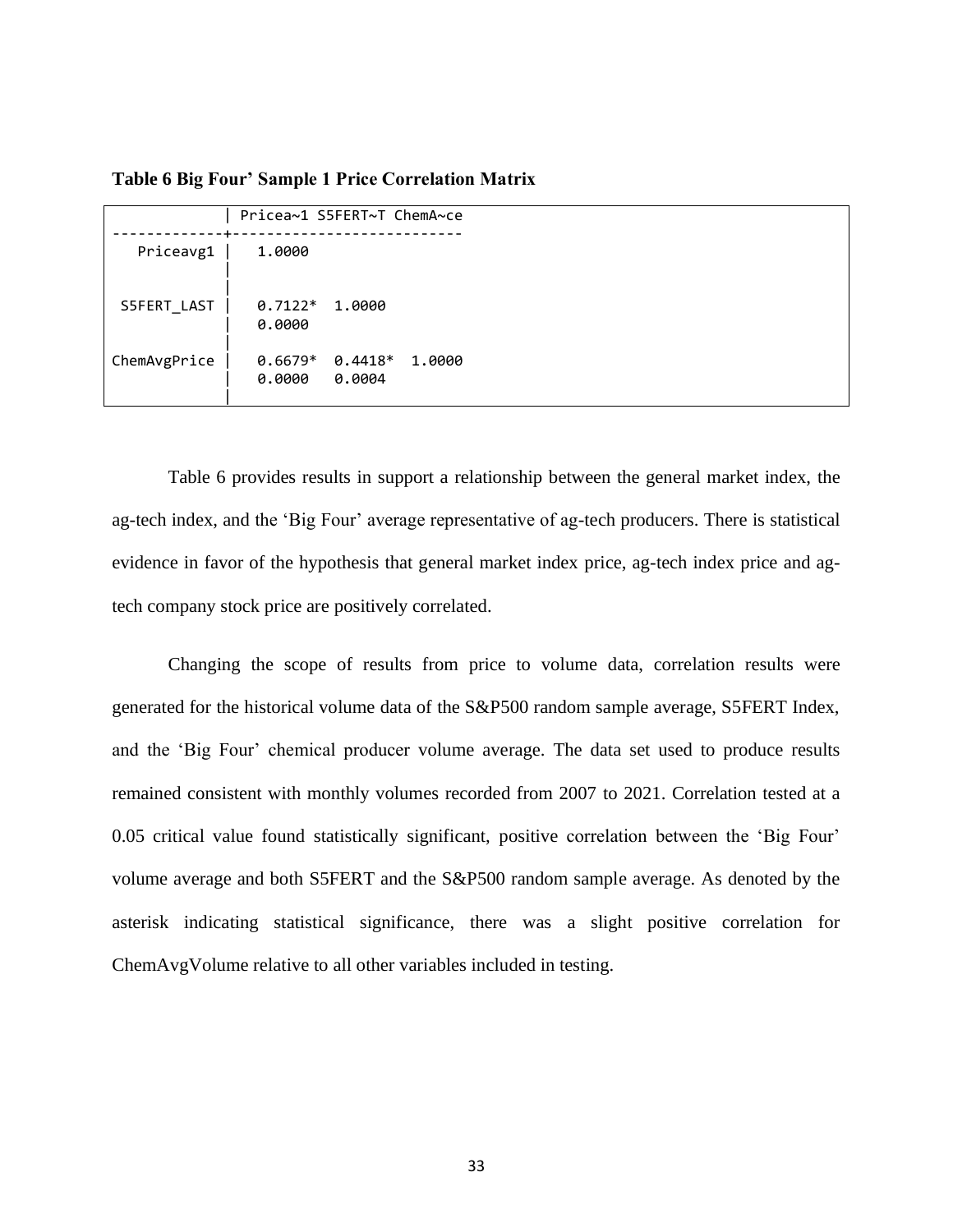<span id="page-43-0"></span>**Table 7 'Big Four' Sample 1 Volume Correlation**

|              | Volume~1 S5FERT~E ChemA~me |                     |        |
|--------------|----------------------------|---------------------|--------|
| Volumeavg1   | 1.0000                     |                     |        |
| S5FERT VOL~E | 0.1167<br>0.3788           | 1.0000              |        |
| ChemAvgVol~e | $0.4095*$<br>0.0013        | $0.2587*$<br>0.0459 | 1.0000 |

Table 7 indicates a positive relationship between the general market index, ag-tech index, and ag-tech chemical producer volumes. These results suggesting support for technology transfers between generalized indices and ag-tech related markets.

Having a strong foundation on the data being tested following interpreting correlation results, multivariable linear regression analysis follows. Table 8 demonstrates the first set of results collected in which our dependent variable is the S&P500 random sample price average relative to the independent variables S5FERT and the 'Big Four' price average. Results were statistically significant among both independent variables, showing positive linear relationships. S5FERT providing a statistically significant positive coefficient falling below the value of 1 indicates that a 1 percent change in S5FERT corresponds to a .053% change in the S&P500. Similarly, a 1 percent change in ChemAvgPrice corresponds to a 1.45% change in the S&P500.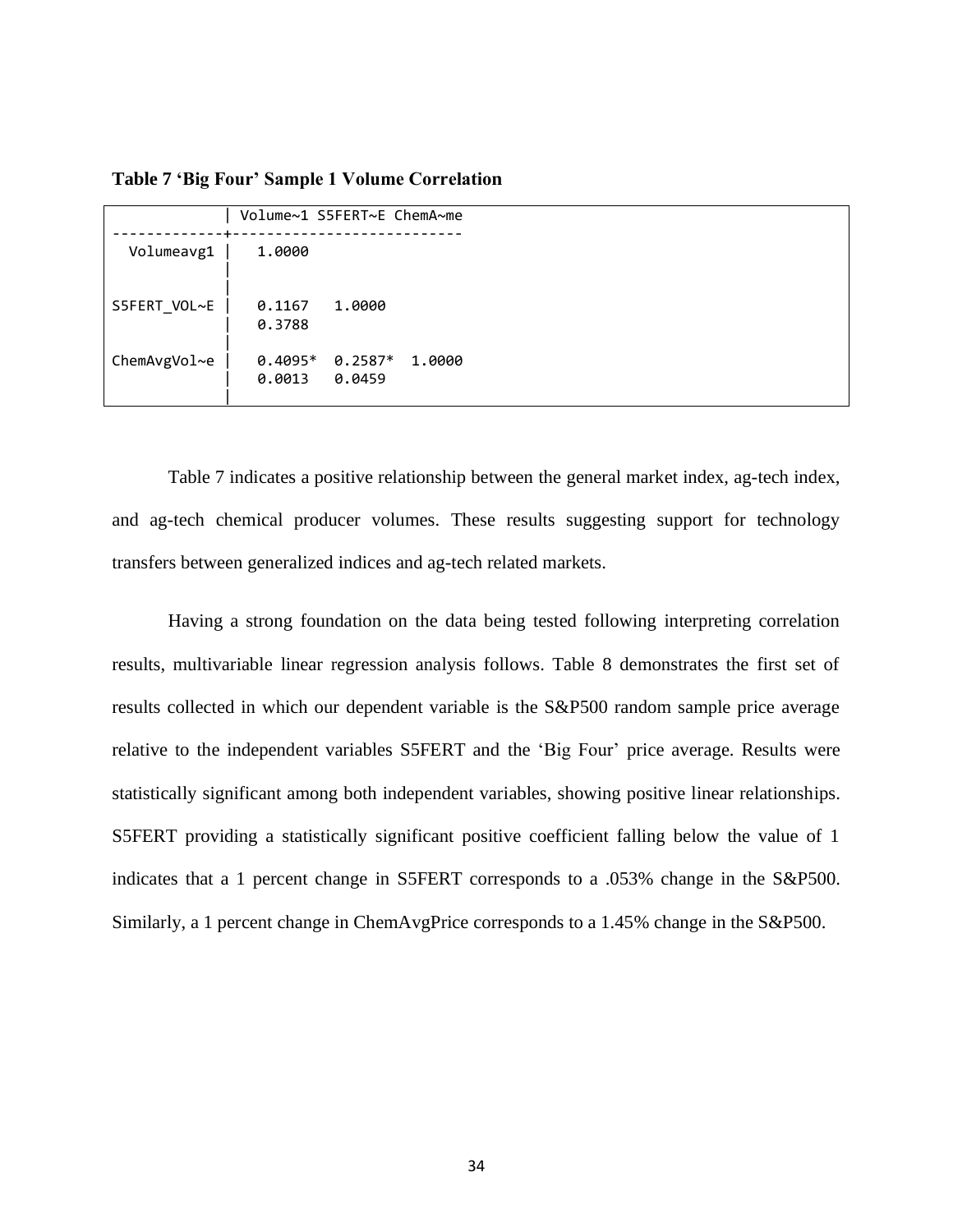| Linear regression |           |           |         | Number of obs | $=$       | 59                   |
|-------------------|-----------|-----------|---------|---------------|-----------|----------------------|
|                   |           |           |         | F(2, 56)      | $=$       | 93.10                |
|                   |           |           |         | Prob > F      | $=$       | 0.0000               |
|                   |           |           |         | R-squared     | $=$       | 0.6606               |
|                   |           |           |         | Root MSE      | $=$       | 18.8                 |
|                   |           |           |         |               |           |                      |
|                   |           |           |         |               |           |                      |
|                   |           | Robust    |         |               |           |                      |
| Priceavg1         | Coef.     | Std. Err. | t       | P> t          |           | [95% Conf. Interval] |
|                   |           |           |         |               |           |                      |
| S5FERT LAST       | .0533801  | .0087473  | 6.10    | 0.000         | .0358572  | .070903              |
| ChemAvgPrice      | 1.458591  | .2741184  | 5.32    | 0.000         | .9094657  | 2.007716             |
| cons              | -40.35994 | 9.199765  | $-4.39$ | 0.000         | -58.78928 | $-21.93059$          |
|                   |           |           |         |               |           |                      |

<span id="page-44-0"></span>**Table 8 Sample 1 Price Multivariable Linear Regression**

Table 8 can be further interpreted alongside the testing question providing results in support of the hypothesis. Given the statistically significant, positive linear relationship between our ag-tech index (S5FERT) and the general market index (PriceAvg1), the coefficient less than one could suggest S5FERT is more volatile. Furthermore, the coefficient value of .0533 could suggest the ag-tech index is less stable.

Comparing those results found in Table 8, representative of the multivariable setting, we can continue to address this analysis relative to the single independent variable setting. Table 9 below is representative of the dependent variable Priceavg1 as our general index measure relative to the single independent variable S5FERT as our ag-tech index. The coefficient value is statically significant, with a positive value of less than 1.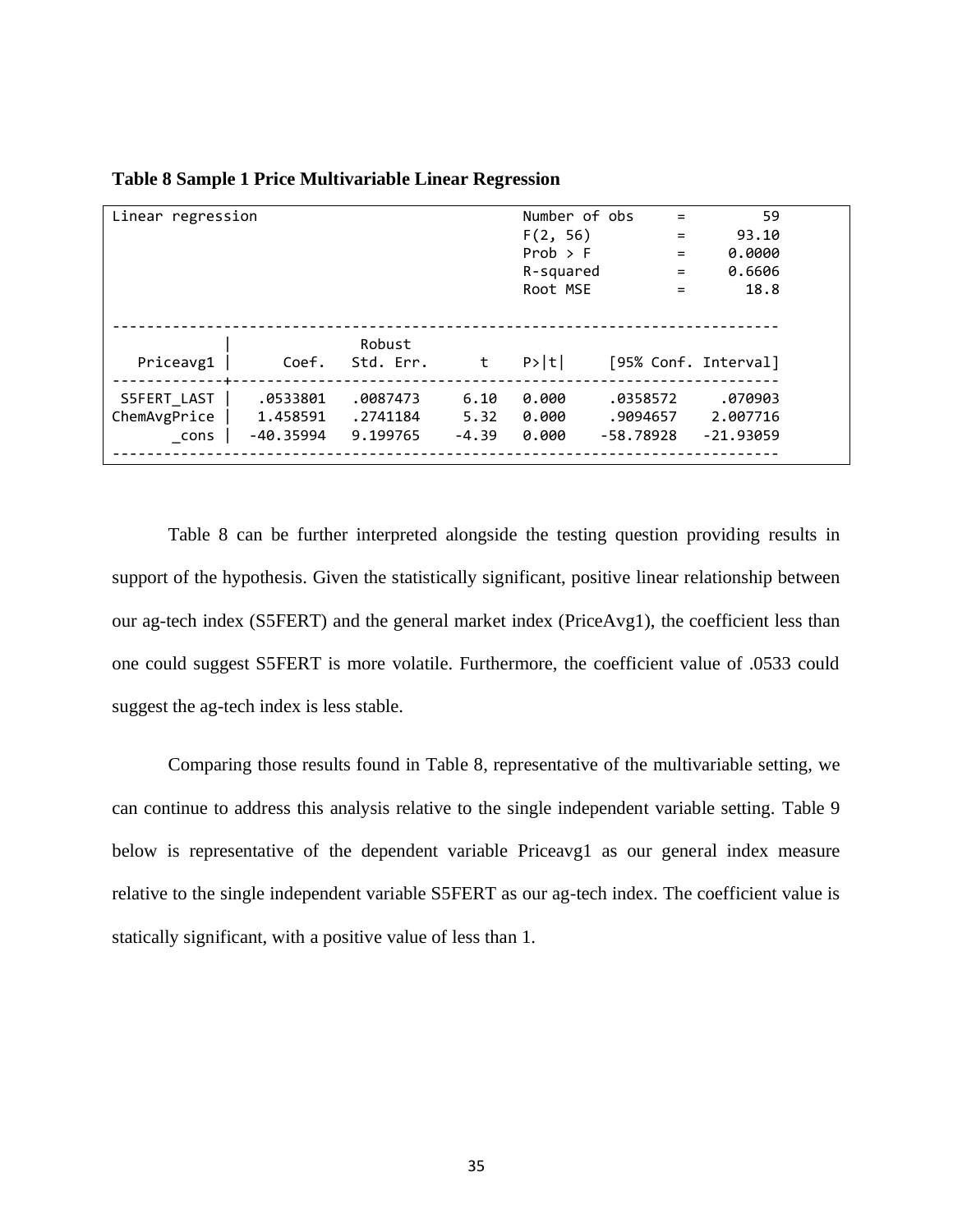| Linear regression |             |                     |         | Number of obs | $=$         | 59                   |  |
|-------------------|-------------|---------------------|---------|---------------|-------------|----------------------|--|
|                   |             |                     |         | F(1, 57)      | $=$         | 95.00                |  |
|                   |             |                     |         | Prob > F      | $=$         | 0.0000               |  |
|                   |             |                     |         | R-squared     | $=$         | 0.5072               |  |
|                   |             |                     |         | Root MSE      | $=$         | 22.453               |  |
|                   |             |                     |         |               |             |                      |  |
|                   |             |                     |         |               |             |                      |  |
| Priceavg1         | Coef.       | Robust<br>Std. Err. | t       | P> t          |             | [95% Conf. Interval] |  |
|                   |             |                     |         |               |             |                      |  |
| S5FERT_LAST       | .0734968    | .0075407            | 9.75    | 0.000         | .0583968    | .0885968             |  |
| cons              | $-15.21767$ | 9.325608            | $-1.63$ | 0.108         | $-33.89188$ | 3.456534             |  |
|                   |             |                     |         |               |             |                      |  |

<span id="page-45-0"></span>**Table 9 Sample 1 Price Linear Regression S5FERT**

These results offer the same interpretation gathered from the multivariable setting analyzed in Table 8, but the increased coefficient value from 0.0533 to 0.0734 is noted. While a one unit change in S5FERT would now correspond to a 0.0734 unit change in S&P500, this result is still in support of S5FERT being more volatile. Drawing focus to the alternative model represented by Table 10, the single independent variable setting relative to the ChemAvgPrice variable demonstrates a statistically significant effect. Given Priceavg1 is the dependent variable among the independent variable ChemAvgPrice, the results show a positive coefficient.

<span id="page-45-1"></span>

|  |  |  |  | Table 10 Sample 1 Price Linear Regression ChemAvg |  |
|--|--|--|--|---------------------------------------------------|--|
|  |  |  |  |                                                   |  |

| Linear regression             |                         |                     |                 | Number of obs<br>F(1, 57)<br>$Prob$ > F<br>R-squared<br>Root MSE | $\qquad \qquad =$<br>$\equiv$<br>$=$<br>$=$<br>$=$ | 59<br>86.86<br>0.0000<br>0.4462<br>23.803 |
|-------------------------------|-------------------------|---------------------|-----------------|------------------------------------------------------------------|----------------------------------------------------|-------------------------------------------|
| Priceavg1                     | Coef.                   | Robust<br>Std. Err. | t               | P> t                                                             | [95% Conf. Interval]                               |                                           |
| --+--<br>ChemAvgPrice<br>cons | 2.227027<br>$-.9169388$ | .2389569<br>9.6413  | 9.32<br>$-0.10$ | 0.000<br>0.925                                                   | 1.748524<br>$-20.22331$                            | 2.70553<br>18.38943                       |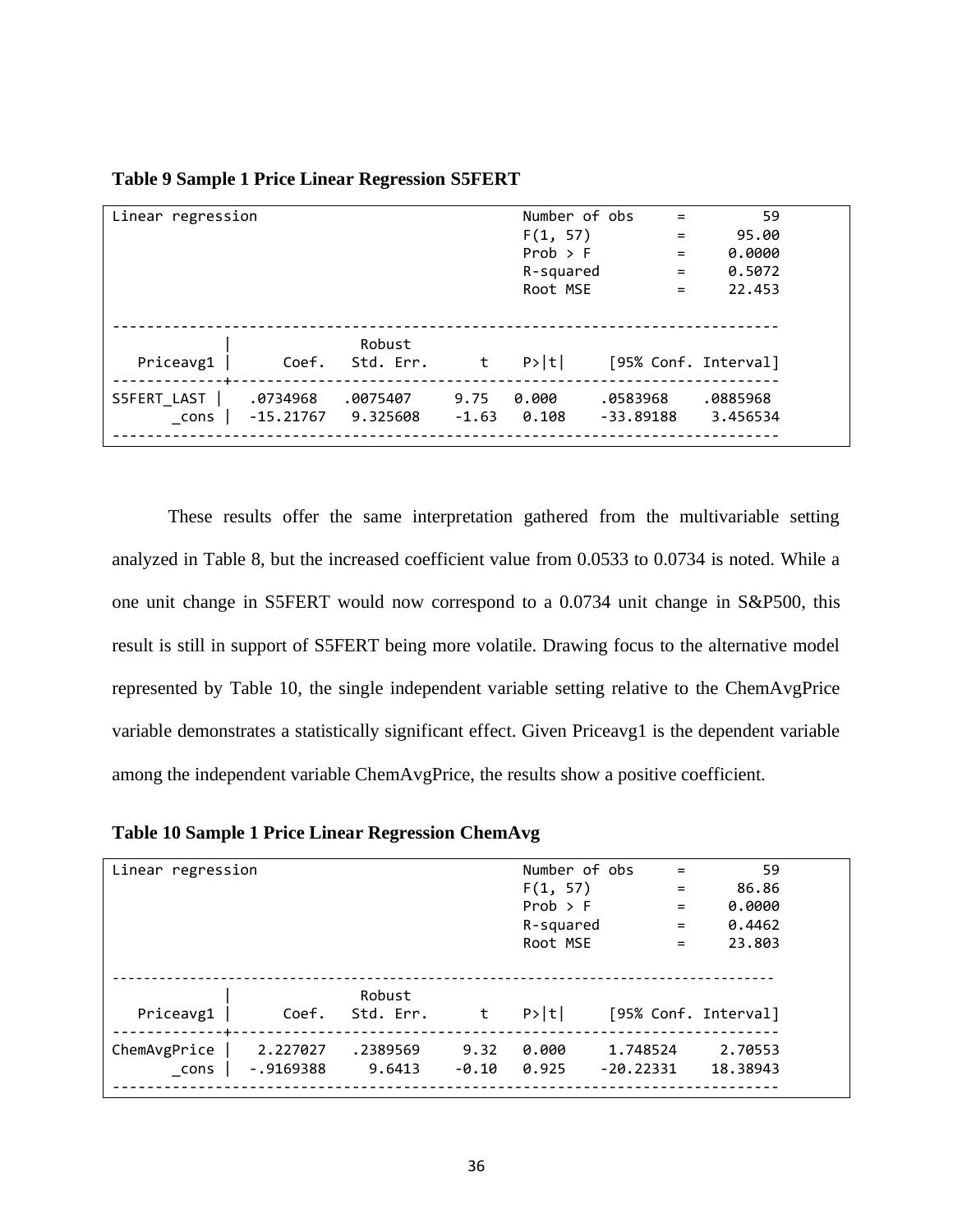As the coefficient increases from 1.4585 in Table 8 to 2.227 in Table 10, we can see a one unit change in ChemAvgPrice would now correspond to a 2.227 unit change in S&P500. These result interpretations supporting an alternative suggestion that the general market index price could be noted as less stable relative to the ag-tech price average. As shown by Table 10, there is plausible reasoning of these results when considering the strength of the S&P500 as the general market index in comparison to the ag-tech industry stock relative to stock performance growth over time. Relative to the testing objective, analysis of Tables 8 and 9, provide results in support of technological transfers and the ag-tech index demonstrating greater volatility. Moreover, the general market index and the ag-tech related independent variables demonstrate a positive relationship with respect to price.

Comparing the multivariable linear regression results relative to those found in the single independent variable setting helps to confirm model interpretation with improved accuracy by reducing any possible adverse effects of multicollinearity. With that being said, the following results are relative to volume data, rather than price data, for linear regression testing conducted. To reiterate, the variable names shown for this series of testing include the dependent variable of Volumeavg1to represent the S&P500 simple random sample volume average generated. Additionally, our independent variables once again include our ag-tech index (S5FERT), and 'Big Four' ag-tech average (ChemAvgPrice) measured relative to volume data.

Beginning with the multivariable linear regression model shown by Table 11, only the ChemAvgVolume independent variable provided results that were statistically significant. At the 0.05 significance value, results showed a positive linear relationship between the 'Big Four' ag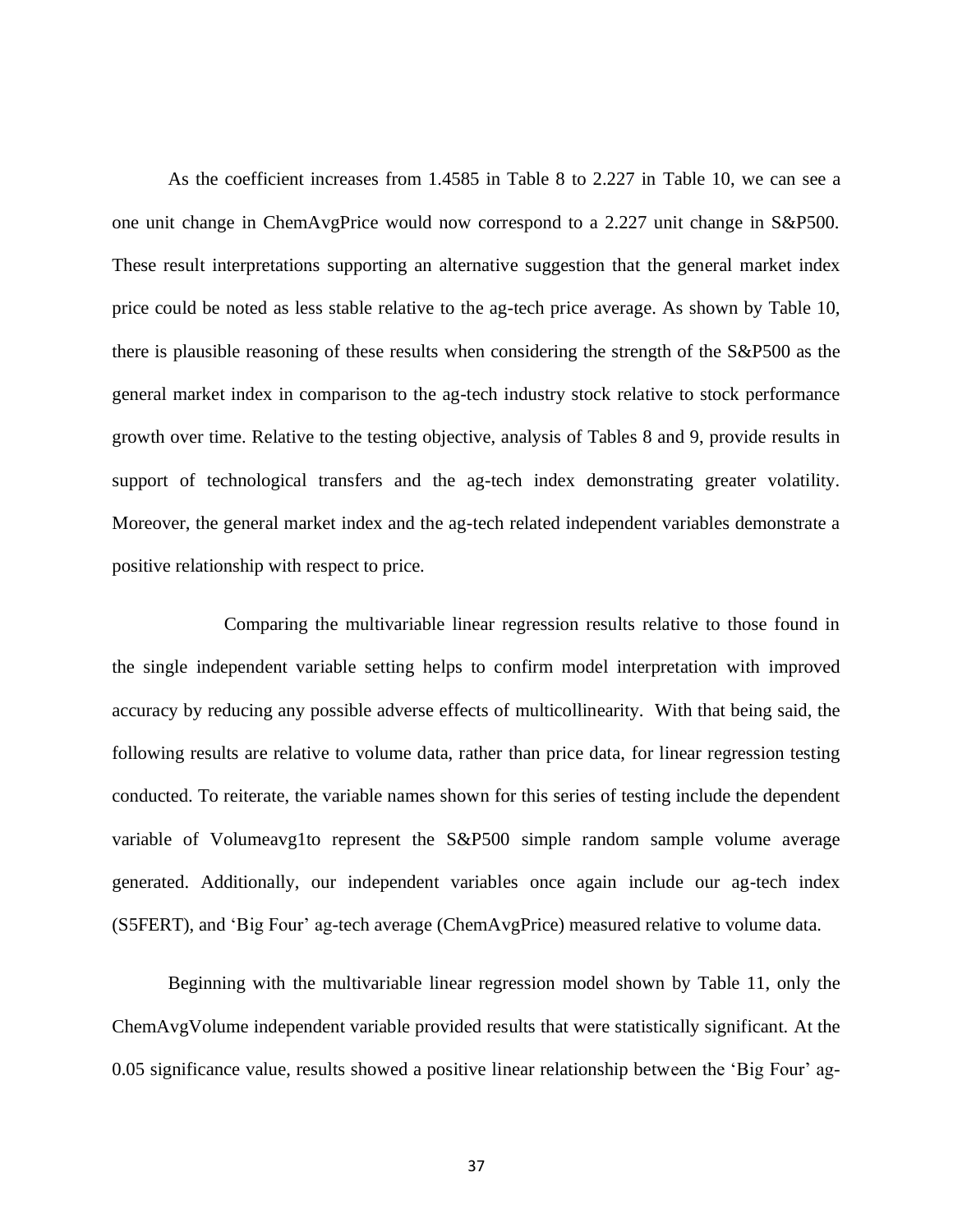tech average and the general market index volumes. Table 11 proposes that a one unit change in S5FERT volume corresponds to a 0.337 unit change in the general market index volume

| Linear regression                    |                                  |                                  |                       | Number of obs<br>F(2, 56)<br>Prob $>$ F<br>R-squared<br>Root MSE | $=$<br>$=$<br>$=$<br>$=$<br>$\qquad \qquad =$ | 59<br>2.73<br>0.0739<br>0.1678<br>$3.1e+07$ |
|--------------------------------------|----------------------------------|----------------------------------|-----------------------|------------------------------------------------------------------|-----------------------------------------------|---------------------------------------------|
| Volumeavg1                           | Coef.                            | Robust<br>Std. Err.              | t                     | P> t                                                             | [95% Conf. Interval]                          |                                             |
| S5FERT VOL~E<br>ChemAvgVol~e<br>cons | .0063955<br>.3370784<br>1.64e+08 | .0699395<br>.1495748<br>1.60e+07 | 0.09<br>2.25<br>10.26 | 0.927<br>0.028<br>0.000                                          | $-.1337102$<br>.037444<br>1.32e+08            | .1465012<br>.6367127<br>1.96e+08            |

<span id="page-47-0"></span>**Table 11 Sample 1 Volume Multivariable Linear Regression**

The statistically significant coefficient value for ChemAvgVolume again falls below a coefficient value of 1, in support of the plausible explanation that the chemical industry is more volatile than the general market index. To further investigate these results, the single independent variable linear regression model with respect to the relationship between VolumeAvg1 and ChemAvgVolume is shown by Table 12. Table 12 results above demonstrate a similar outcome to those in the multivariable linear regression setting presented in Table 11. Once again, the test results are statistically significant and show a positive linear relationship. The only significant visible difference between the two results is the coefficient jumping to .3392 from 0.3370, which eludes the same response prediction.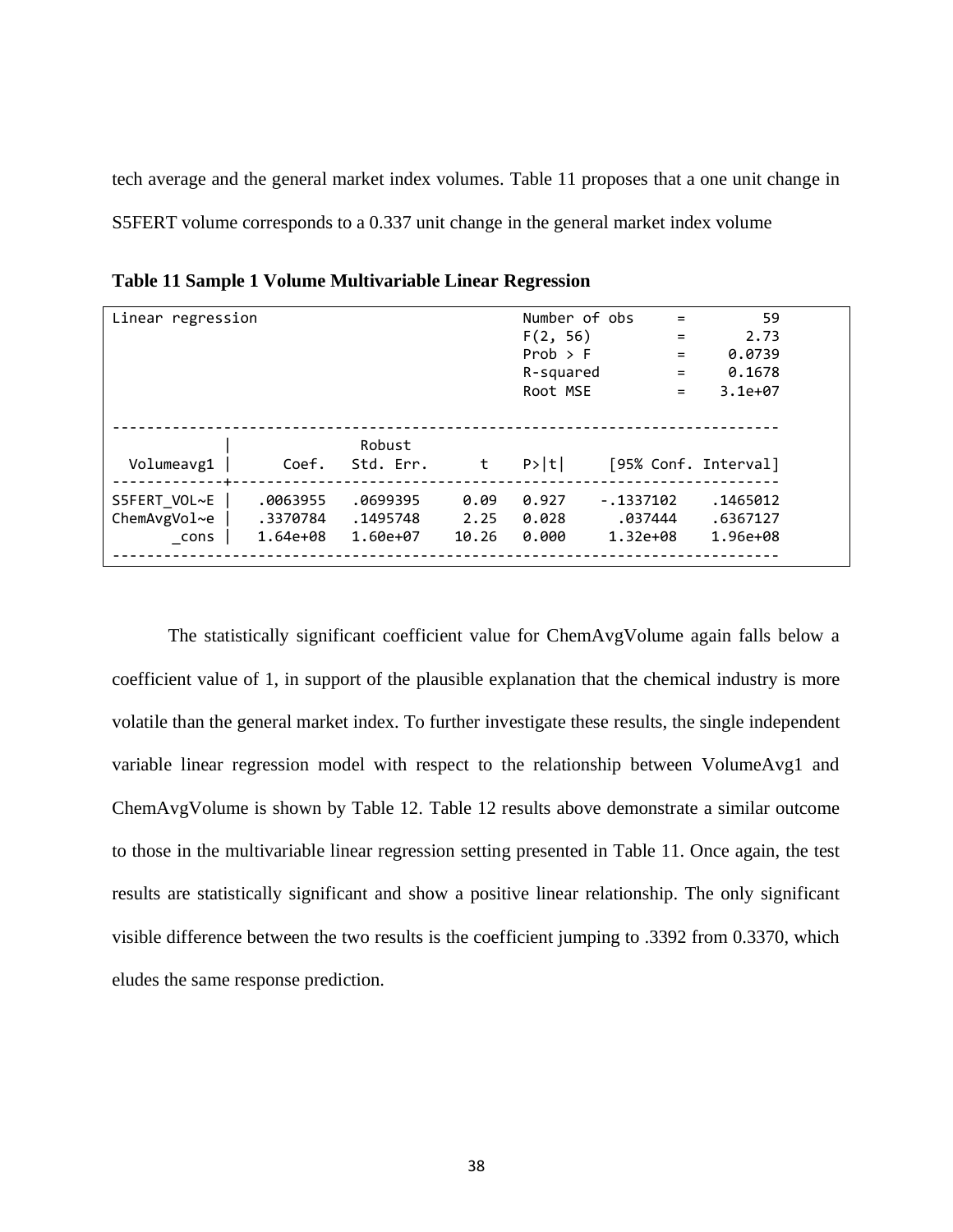| Linear regression   |          |                     |       | Number of obs | $=$                  | 59        |
|---------------------|----------|---------------------|-------|---------------|----------------------|-----------|
|                     |          |                     |       | F(1, 57)      | $=$                  | 5.47      |
|                     |          |                     |       | Prob > F      | $=$                  | 0.0228    |
|                     |          |                     |       | R-squared     | $=$                  | 0.1677    |
|                     |          |                     |       | Root MSE      | $=$                  | $3.1e+07$ |
|                     |          |                     |       |               |                      |           |
|                     |          |                     |       |               |                      |           |
| Volumeavg1          | Coef.    | Robust<br>Std. Err. | t     | P> t          | [95% Conf. Interval] |           |
|                     |          |                     |       |               |                      |           |
| $ChemAvgVol \sim e$ | .33926   | .1450131            | 2.34  | 0.023         | .0488762             | .6296437  |
| cons                | 1.65e+08 | 1.28e+07            | 12.93 | 0.000         | 1.39e+08             | 1.90e+08  |
|                     |          |                     |       |               |                      |           |

<span id="page-48-0"></span>**Table 12 Sample 1 Volume Linear Regression ChemAvg**

Table 12 results distinguishing the explicit relationship between the 'Big Four' ag-tech average and the general market index (Volumeavg1) provide additional clarity and support for those inferences drawn from the multivariable linear regression setting in Table 11. There is statistically significant evidence of a positive linear relationship between the 'Big Four' ag-tech average and the general market index. Furthermore, these results, in a way, demonstrate that the chemical industry is more volatile. This could be due to more trading/financial sector involvements relative to agricultural commodity related markets.

After an in-depth analysis of the "Big Four" historical price and volume data relative to our initial S&P500 sample price and volume averages, a concentrated review of the results collected from the additional ten samples are addressed. These ten additional phases of testing providing those results shown in Tables 14 through 31 as listed in the Appendix. Variables names again correspond to the dependent variable of Priceavg and the independent variables S5FERT\_LAST and ChemAvgPrice Beginning with multivariable linear regression testing relative to price, these additional trials confirmed the general premises of those found in the first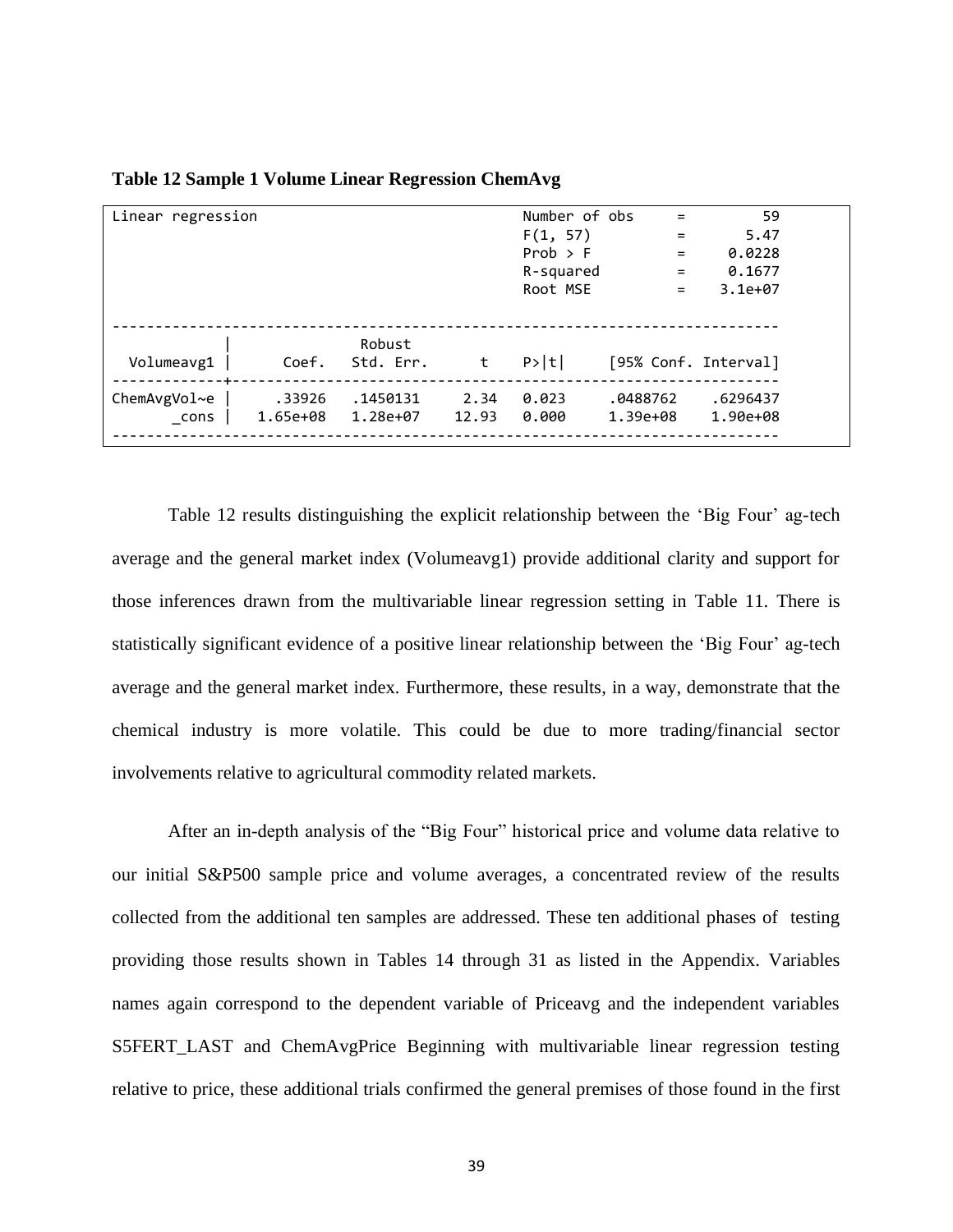sample analysis. Relative to the S5FERT, nine of the ten results provided statistically significant positive linear relationships below a coefficient value of 1. The average coefficient of the ten samples tested was 0.06171. Additionally, we found eight of the ten results relative to ChemAvgPrice provided statistically significant results, seven of which showed positive linear relationships. The average coefficient for ChemAvgPrice was 0.88313. The collective sample results relative to Priceavg can be interpreted in favor of the hypothesis that ag-tech stocks are more volatile, possibly as a result of more trade in these markets, relative to the general market index.

Switching focus to multivariable linear regression testing relative to volume, the results were somewhat distinguishable from our first sample alone. When drawing focus to results specific to the independent variable S5FERT\_VOLUME, only one of the ten results could be considered statistically significant. To elaborate more on this finding, at a p-value of 0.047 there was significant statistical evidence of a positive relationship relative to Volumeavg with a coefficient value of .1369. However, the average coefficient for S5FERT\_VOLUME was calculated at -0.005 with limited model adequacy. Alternativity, five of the ten samples provided statical significant evidence of a positive linear relationship between ChemAvgVolume and Volumeavg. The average of the coefficient results found for our independent variable ChemAvgVolume was calculated at 0.2362. These results draw a parallel to those found in the first sample regression. Overall, the collective multivariable linear regression results for the ten samples relative to volume supported the argument that the 'Big Four' ag-tech average (ChemAvgVolume) is more volatile as a result of technology transfers compared to the general market index (Volumeavg1).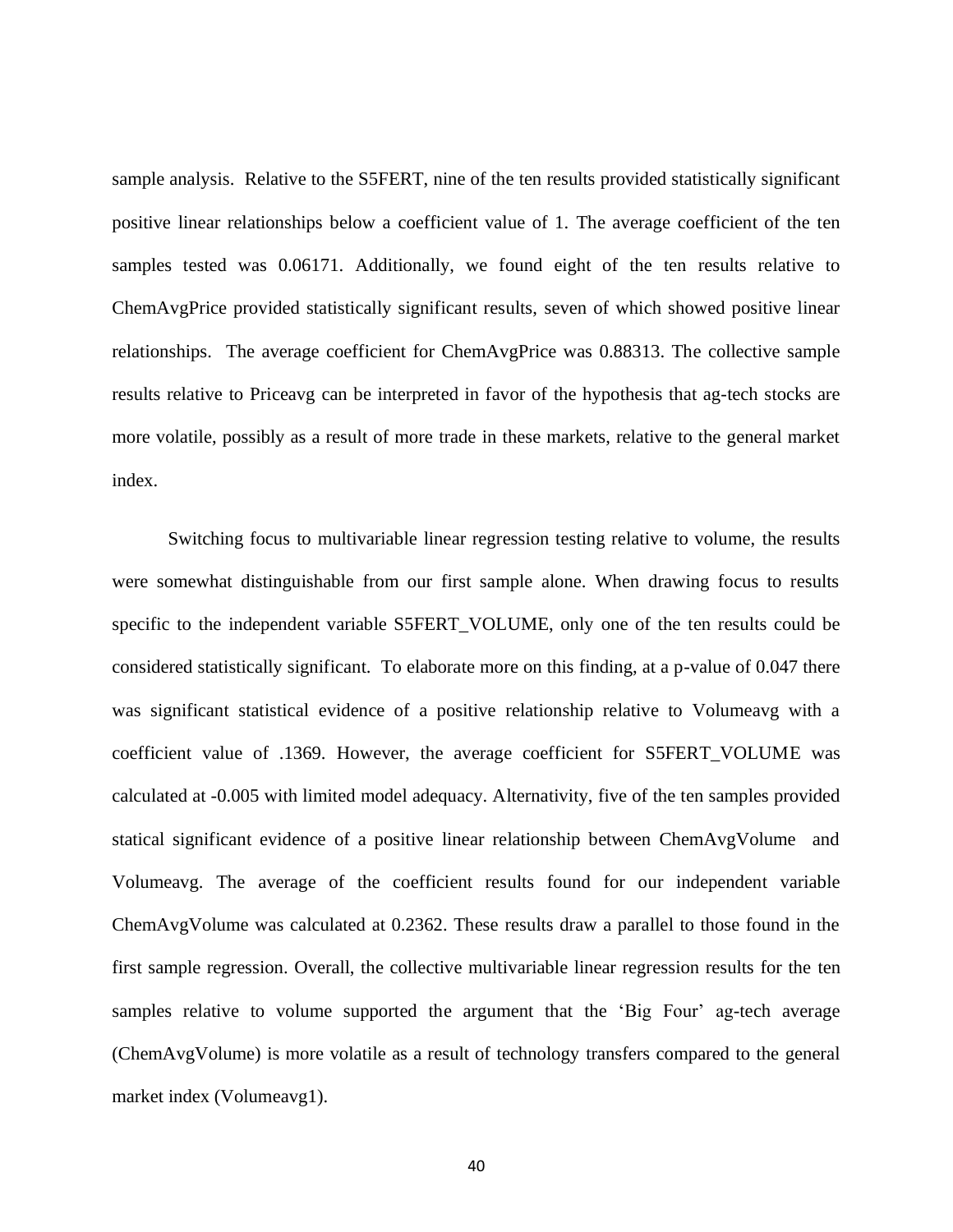Given the reported correlation and linear regression results from our S&P500 random samples relative to our "Big Four" ag-tech average, Variance Inflation Factor (VIF) testing was included to measure testing accuracy. Mean VIF values for all linear regression tests including the ten random samples indicated evidence of multicollinearity. All mean VIFs for price averages ranged from 1.01 to 41.25, averaging across the ten tests at 1.218. While these results were above our threshold of 1, the magnitude of the mean VIF value is only slightly indicative of multicollinearity. The mean VIF relative to the volume averages were only slightly above 1, ranging from 1.01 to 1.70 averaging at 1.06. These results being even less significantly indicative of multicollinearity relative to our threshold mean VIF of 1.

To better link the analysis of volume relative to interactions in the agricultural commodities market, correlation between the S5FERT Index, DBA, and S&P500 was conducted. The following results interpret an inverse relationship shared between S5FERT volumes and those of DBA at the 0.05 significance level. Alternatively, at the significance level there was an indication of a positive relationship between S&P500 and DBA volumes with a result of 0.4209.

<span id="page-50-0"></span>**Table 13 Agricultural Commodity Industry Correlation Matrix**

|                            | S5FERT~E DBA VO~E SP VOL~E            |                     |        |
|----------------------------|---------------------------------------|---------------------|--------|
| S5FERT VOL~E<br>DBA VOLUME | 1.0000<br>$-0.1515*$ 1.0000<br>0.0424 |                     |        |
| SP VOLUME                  | 0.0911<br>0.2240                      | $0.4209*$<br>0.0000 | 1.0000 |

Table 13 results support a shared increase in the growth of trade volumes overtime between a more generalized index (S&P500), and the exchange traded fund with focus in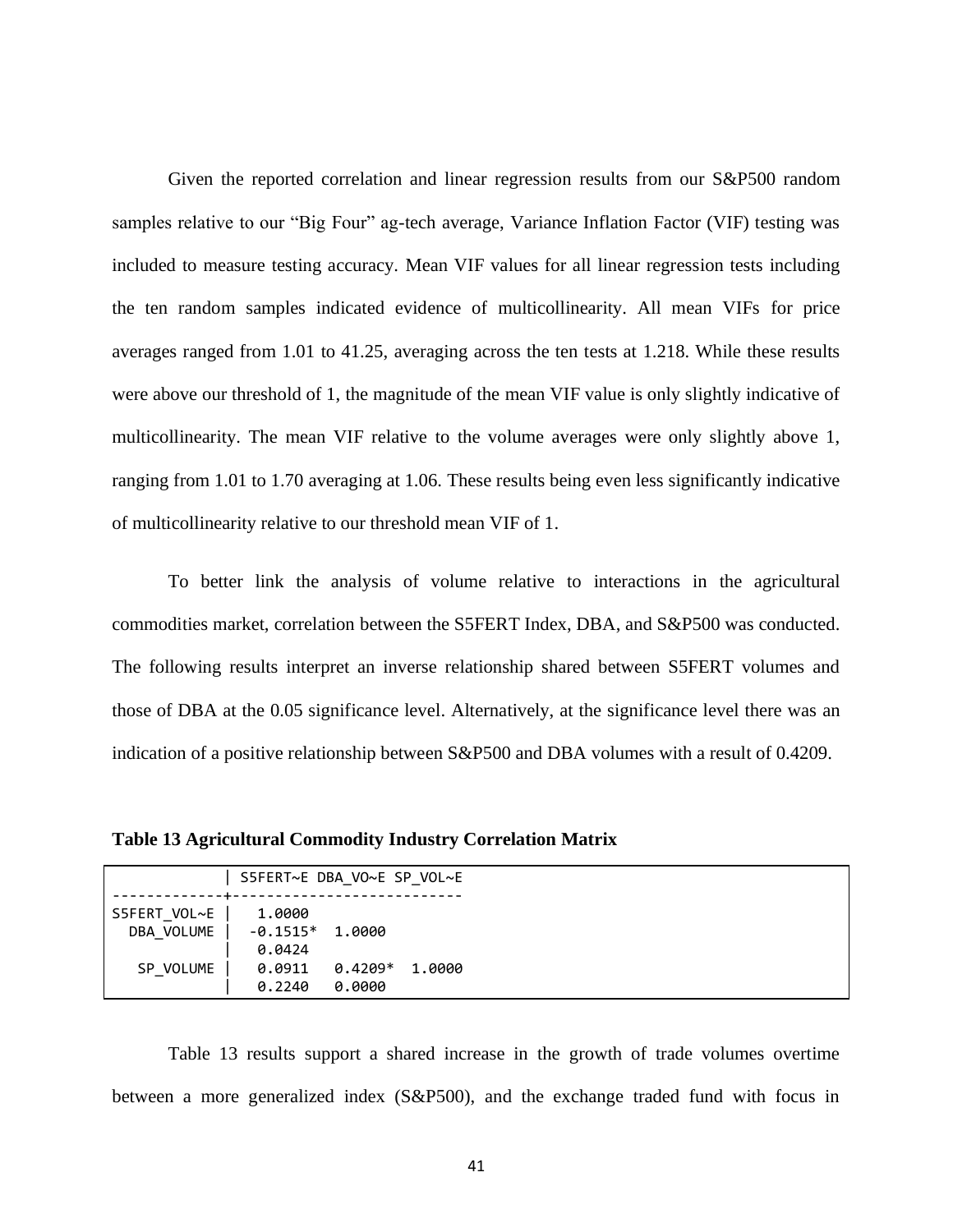agricultural commodity futures (DBA). More simply put, these results support that the general market and commodity futures indexes share a strong relationship relative to trade volumes. That is, financial technologies provide a plausible explanation for growing trader activity in the agricultural commodities market relative to the general market.

Analysis of historical volumes relative to the agricultural commodities market is again approached by addressing the price-earnings (P/E) ratio and price-to-book (P/BV) ratio as a measure of stock price overvaluation. Line charts modeling the P/E and P/BV ratios for a tenyear period were generated for the S&P500 Fertilizers & Agricultural Chemicals Sub-Industry Index (S5FERT). Both Figure 1 and Figure 2 in the Appendix demonstrate the daily price-toearnings ratio and price-to-book value ratio of S5FERT from the period of 2012 to 2022.

As demonstrated by Figure 1, the P/E ratio was at a slight incline until the drop in 2016. This drop later followed by a spike in 2018 until 2019 marking the Corona Virus Pandemic causing another drop. Since 2021, the P/E ratio has grown exponentially breaking new highs over this period. It can be noted in figure 2 that late 2018 marked the initial rise in the P/BV ratio following 6 years of relative consistence. A breakthrough occurred in late 2019 during wake of the Corona Virus Pandemic causing an abrupt dramatic incline. Since the 2019 spike, a higher P/BV ratio has been observed and maintained. Analysis of the spread of the priceearnings and price-to-book ratios support potential indication of strong overvaluation following mid-2020 for S5FERT. Overvaluation of the S&P500 Fertilizers & Agricultural Chemicals Sub-Industry Index (S5FERT) may indicate relative support of financial technology advancements causing more trade, and thus overvaluation of companies, relative to the ag-tech index.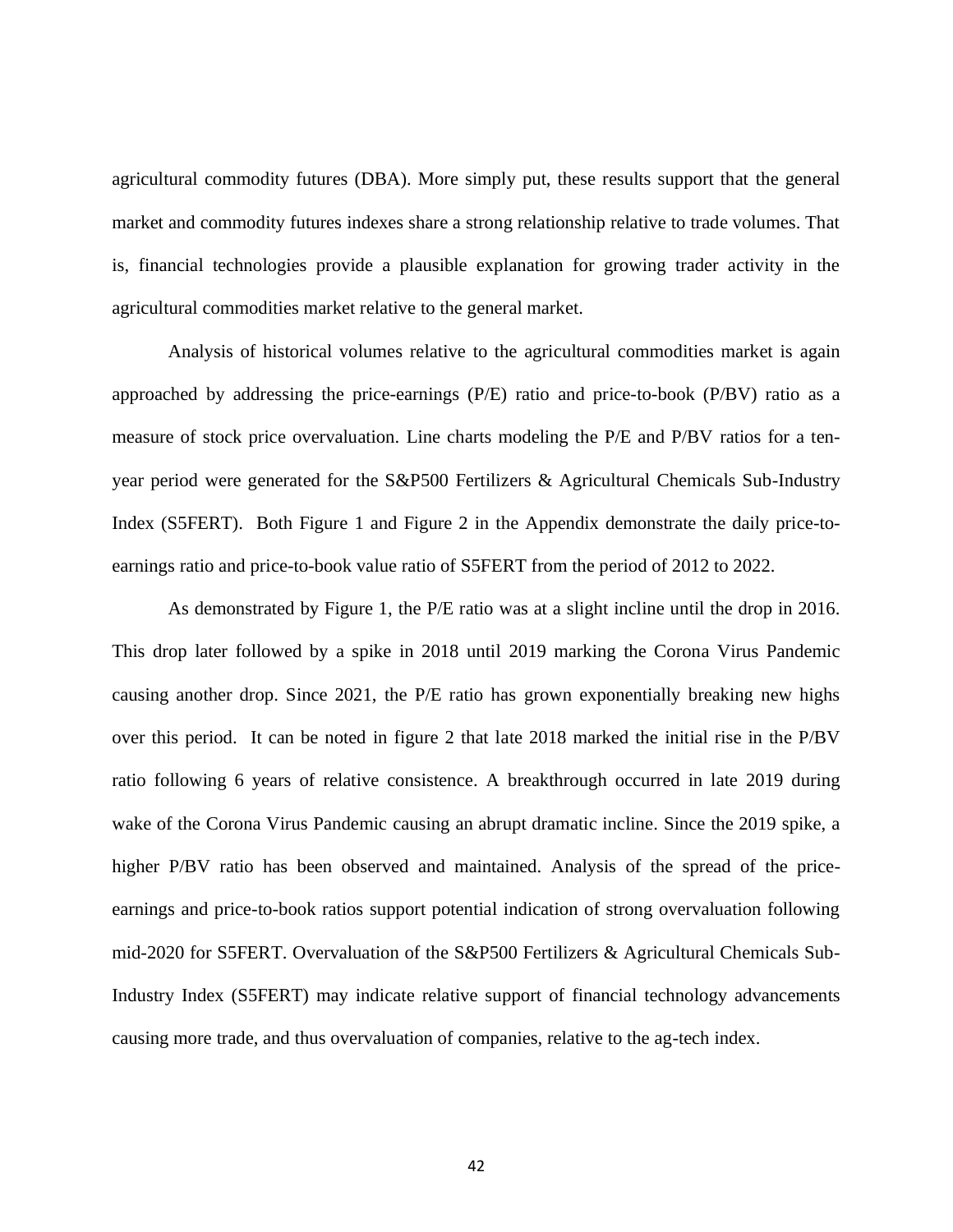#### **CONCLUSION**

<span id="page-52-0"></span>In this thesis, research was conducted in an effort to elaborate on statistical evidence in support of the possible impact of advancements in real and financial technology on interactions in the agricultural commodities market. Real technology, in this instance, was reflective of the increased efficiency and accuracy of harvesting yields for farmers acting as suppliers in the trades markets. Drawing a parallel, financial technologies were defined as the access to, and those instruments used, allowing for reduced barriers to entry into trade markets for traders. That is, given the progression of technological availability, trade markets are not as exclusive as they previously were in the past. Three progressions of testing took place as series under the categorization of generalized indexes, industry specific data, and the 'Big Four' chemical producers. These series were initiated with the determinant of the coefficient correlation among variables included in the testing.

The first sub-category group tested included the S&P500, S&P500 Fertilizers & Agricultural Chemicals Sub-Industry Index (S5FERT), Invesco DB Agriculture Fund (DBA), Bloomberg Agriculture Subindex (BCO) and World Bank Commodity Price (CMO). These measures were included in correlation and linear regression testing using monthly price percent change data from 2007 to 2021. Results came at the 0.05 significance level with positive correlation among S5FERT, S&P500, DBA, and BCO. The results generally supporting the complementary speculation aspect of financial technologies in the agricultural industry. Price percent change linear regression results found were in support the hypothesis that our ag-tech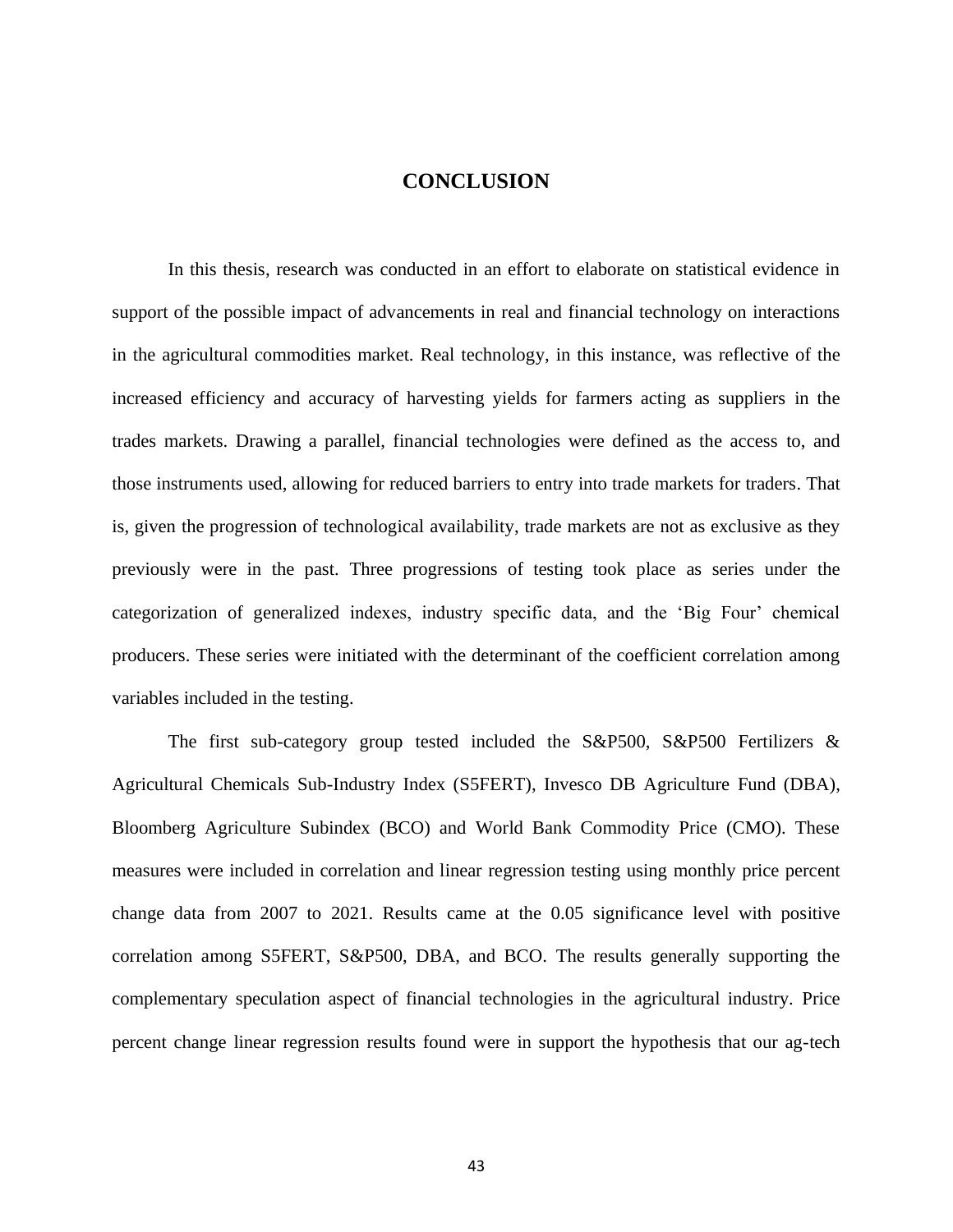index is more volatile and may indicate technology transfers onto the general ag-tech related market.

The next sub-category, and second series of testing, defined by industry specific data, proved evident at the 0.05 significance level of positive correlation. To elaborate more on the claim, the S5FERT index, NAICS price, and gross cash income of agricultural commodities all shared strong positive correlation relationships. This evidence is found supporting the basis of agricultural chemical production and agricultural commodity returns being strongly related to one another. Linear regression analysis showed a positive linear relationship between the ag-tech index (S5FERT) and the chemical manufacturing price average (Ind\_Price). The general conclusion drawn from the results were in support of a positive link between financial activity and the actual prices in the industry. This empirical evidence supports the hypothesis that our agtech index is more volatile and may indicate technology transfers to the general ag-tech related market.

Lastly, testing of the 'Big Four' based chemical producers relative to the random samples drawn from the S&P500 were the final sub-category tested. Results reflective of the collective sample testing expressed a positive linear relationship between the S&P500 sample and the 'Big Four' ag-tech averages. Moreover, the collective sample results from multivariable linear regression testing relative to the general market index volume averages and ag-tech related indices supports the argument that ag-tech is more volatile than the general market index, possibly as a result of technology transfers.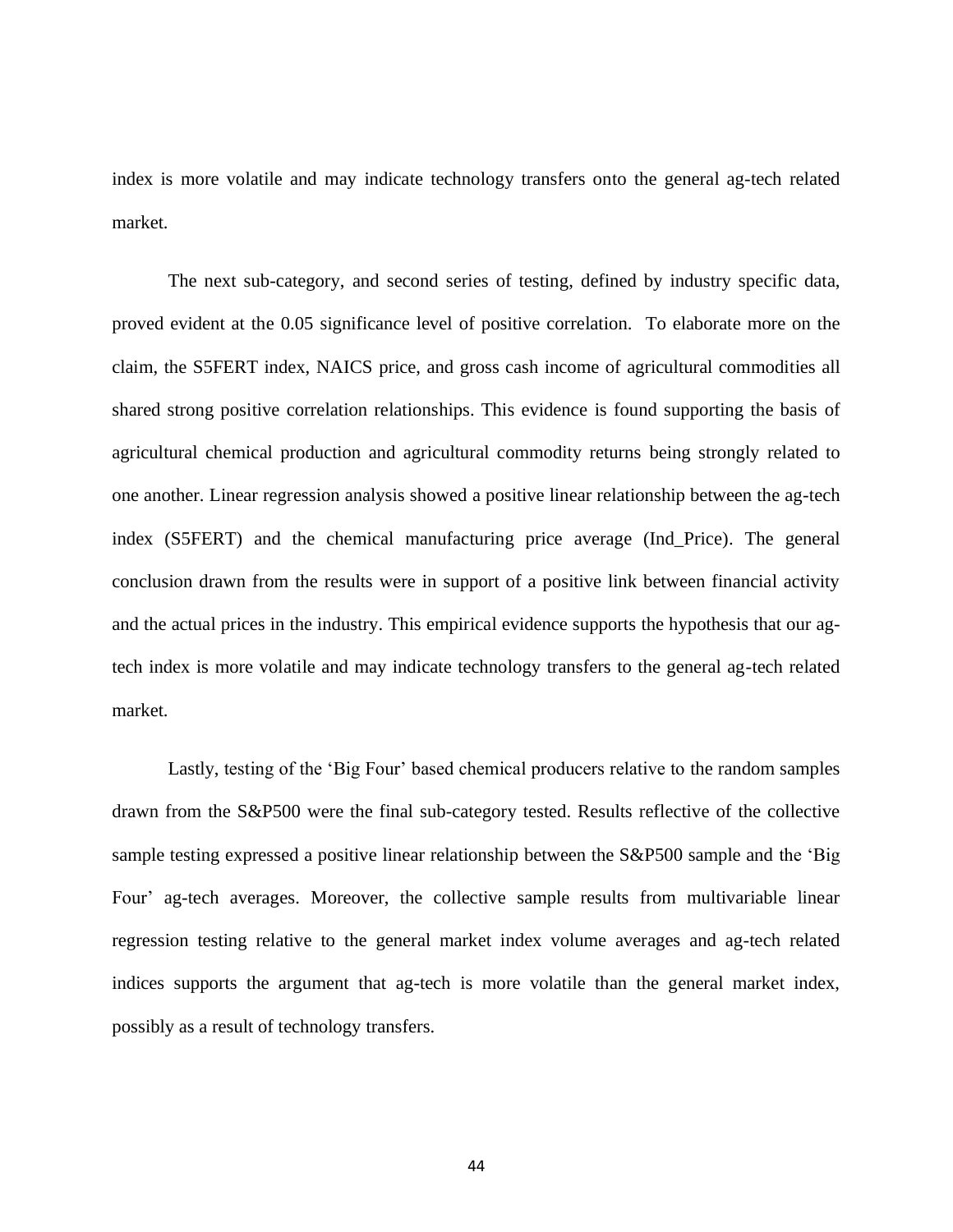Supplementary results were included upon completion of testing to confirm statistical results found prior. Correlation testing of the historical volumes of the S&P500, S5FERT, and DBA showed a strong positive relationship between the growth of trade volumes over time between the generalized index (S&P500) and agricultural commodity exchange traded funds. The price-earnings ratio and price-to-book ratio from 2012 to 2022 for the S&P500 Fertilizers & Agricultural Chemicals Sub-Industry Index (S5FERT) was included to investigate potential stock overvaluation. Figures 1 and 2 represent these two measures graphically to explicitly show any major indications, and consequently indicated that following mid-2020 the P/E and P/BV ratios had two major shocks and were followed by consistent higher levels. Analysis of the P/E ratio being consistent with the general argument in support of the complementary speculation aspect of financial technologies in the agricultural industry.

Evidence drawn from the multiple series of testing demonstrated a shared relationship relative to price movement between the general market index and ag-tech related indices. Additionally, empirical evidence found a shared relationship between ag-tech related stocks and agricultural commodity returns. In brief, testing provided statistically significant results in support of the hypothesis that technology transfers influence the general ag-tech market and financial technologies influence the actual market industry dynamics with respect to prices. Thus, findings supporting the proposition that the agricultural commodities market and their relative trade volumes are gaining moment as a result of technological advancements.

It is understood that with respect to the hypothesis question focused on financial technologies influencing trade behavior and the agricultural commodities market the testing used in this thesis lacks sufficient data to draw empirical evidence. Given the nature of lack of

45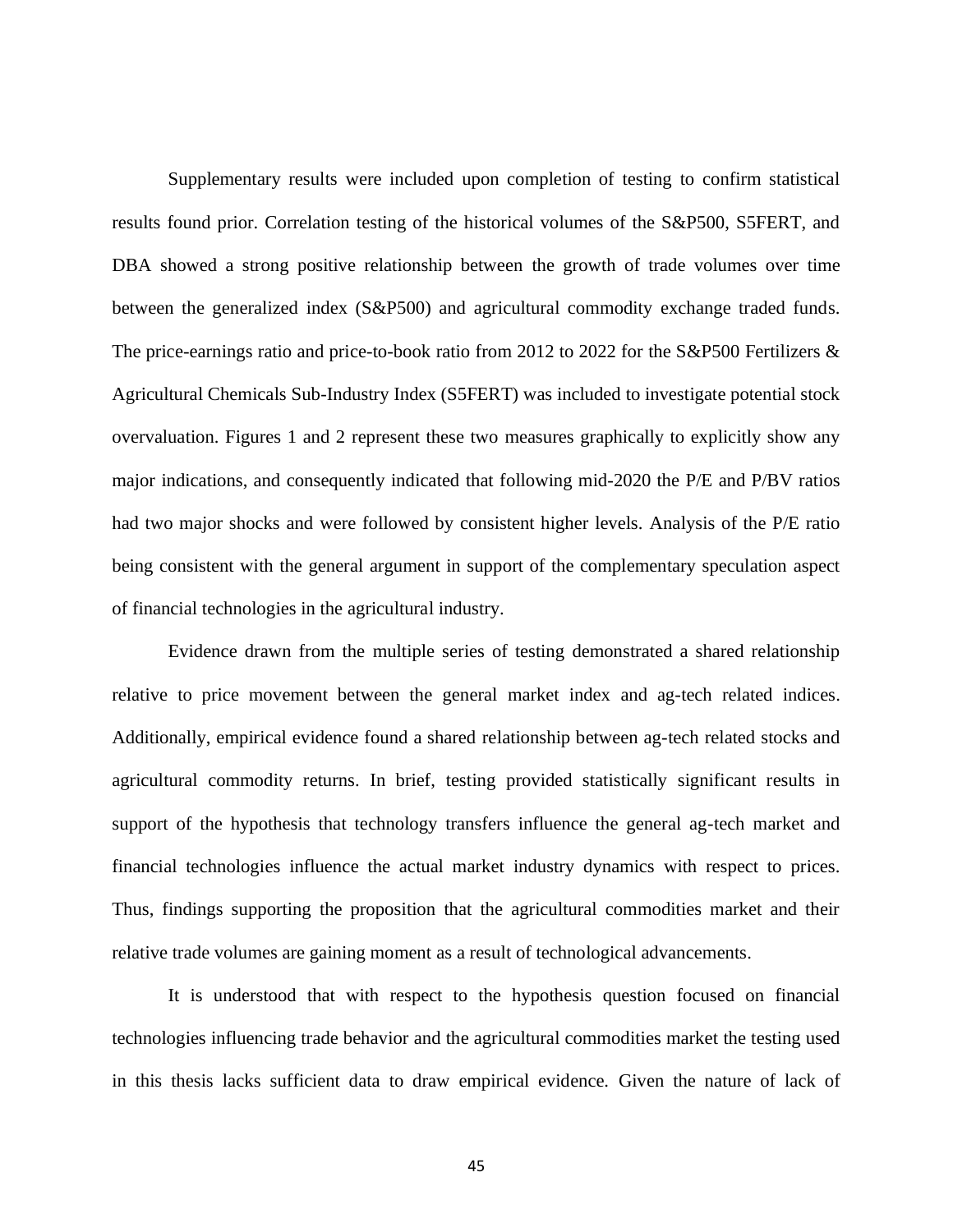complete data for testing, the results found relative to financial technologies may serve as strong intermediate empirical evidence for greater analysis. As previously addressed, future testing utilizing high-frequency bid-ask spreads would further support the hypothesis identifying the role advancing financial technologies plays on trader behavior and interactions relative to the agricultural commodities market.

My following research may help to support future research regarding interactions in the agricultural commodities markets and their respective chemical usage. Moreover, as smartphone user volumes build a stronger foundation for historical data use in statistical testing, a greater link between naïve traders interacting with markets and the hedging aspect of commodities markets can be emphasized.

These findings can be used to suggest certain directions of future policy making and government intervention to protect the production of raw materials and their producers. With the understanding that trade behavior often dictated by monetary risk-reward potential is the link to farms hoping to hedge against risk, keeping the mechanics of safeguards for market uncertainty is significant. Further eluding the importance of trading for producers, authorities such as the Commodity Futures Trading Commission (DFTC) may need to more frequently update these regulations as smartphone platforms continue to emerge into this market with greater force.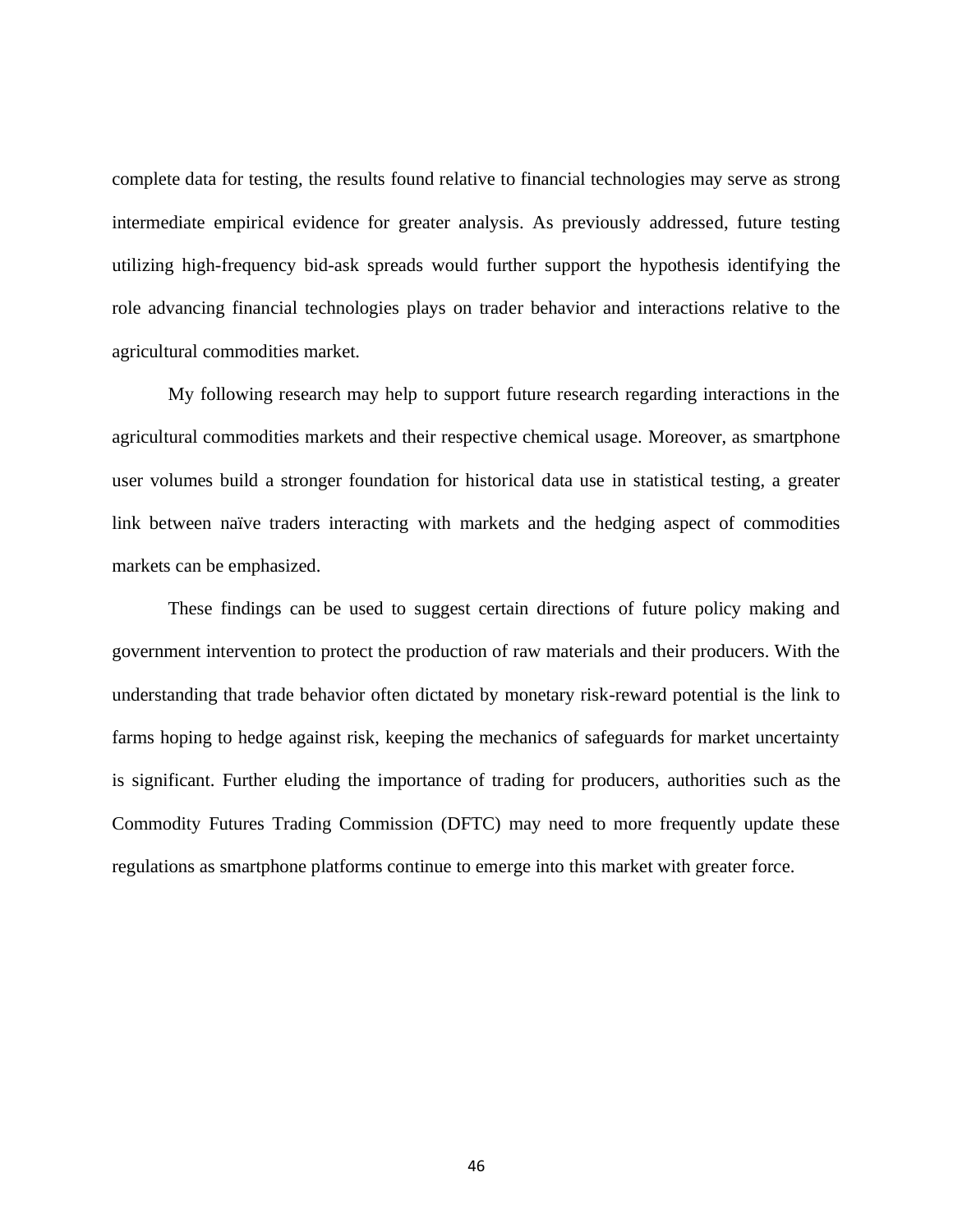#### **REFERENCES**

- <span id="page-56-0"></span>About CME Group - CME Group - CME Group. Accessed November 20, 2021. https://www.cmegroup.com/company/about-us.html.
- Akerlof, George A. "The Market for 'Lemons': Quality Uncertainty and the Market Mechanism." *The Quarterly Journal of Economics* 84, no. 3 (1970): 488. https://doi.org/10.2307/1879431.
- Albert Wang, F. "Informed Arbitrage with Speculative Noise Trading." *Journal of Banking & Finance* 34, no. 2 (2010): 304–13. https://doi.org/10.1016/j.jbankfin.2009.07.019.
- Beddington, John. "Food Security: Contributions from Science to a New and Greener Revolution." *Philosophical Transactions of the Royal Society B: Biological Sciences* 365, no. 1537 (2010): 61–71. https://doi.org/10.1098/rstb.2009.0201.
- "Biotechnology." USDA. Accessed October 10, 2021. https://www.usda.gov/topics/biotechnology.
- Black, Fischer. "Noise." *The Journal of Finance* 41, no. 3 (1986): 528–43. https://doi.org/10.1111/j.1540-6261.1986.tb04513.x.
- Brookes, Graham, Tun-Hsiang (Edward) Yu, Simia Tokgoz, and Amani Elobeid. The Production and Price Impact of Biotech Crops . Accessed March 31, 2022. https://www.card.iastate.edu/products/publications/pdf/10wp503.pdf.
- "CBOT (Chicago Board of Trade) CME Group." Futures & Options Trading for Risk Management - CME Group. Accessed November 10, 2021. https://www.cmegroup.com/company/cbot.html.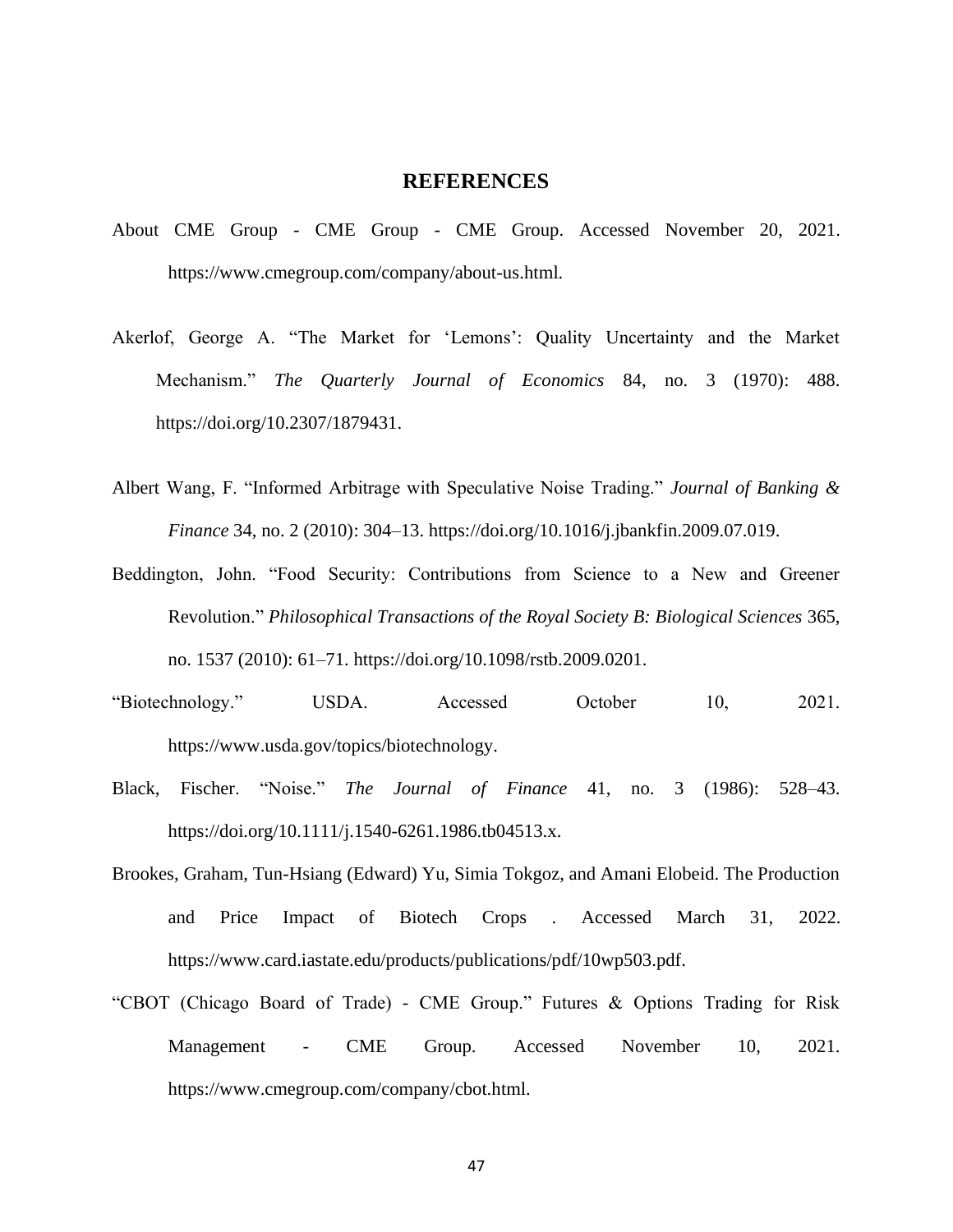- Chen, James. "Free-Float Methodology Definition." Investopedia. Investopedia, February 8, 2022. https://www.investopedia.com/terms/f/freefloatmethodology.asp.
- Clor-Proell, Shana M, Ryan D Guggenmos, and Kristina Rennekamp. "Mobile Devices and Investment News Apps: The Effects of Information Release, Push Notification, and the Fear of Missing Out." *The Accounting Review* 95, no. 5 (2019): 95–115. https://doi.org/10.2308/accr-52625.
- Comtois, James. "Trading The Pencil For A Smartphone; Technological Advances Have Improved Efficiency While Also Making Money Management Increasingly Complex." *Gale General OneFile* 41, no. 21 (October 14, 2013).
- Cornish , Lisa. "What the 'Big Six' Agricultural Biotech Companies Think about the GMO Debate." Genetic Literacy Project, May 16, 2018. https://geneticliteracyproject.org/2018/05/16/what-big-six-agricultural-biotechcompanies-think-about-gmo-debate/.
- Cuellar, Maria C, and Adrie JJ Straathof. "Downstream of the Bioreactor: Advancements in Recovering Fuels and Commodity Chemicals." *Current Opinion in Biotechnology* 62 (2020): 189–95. https://doi.org/10.1016/j.copbio.2019.11.012.
- Deconinck, Koen. "From Big Six to Big Four." Seed World, May 6, 2019. https://seedworld.com/from-big-six-to-big-four/.
- Fishe, Raymond P., Joseph P. Janzen, and Aaron Smith. "Hedging and Speculative Trading in Agricultural Futures Markets." *American Journal of Agricultural Economics* 96, no. 2 (2014): 542–56. https://doi.org/10.1093/ajae/aat111.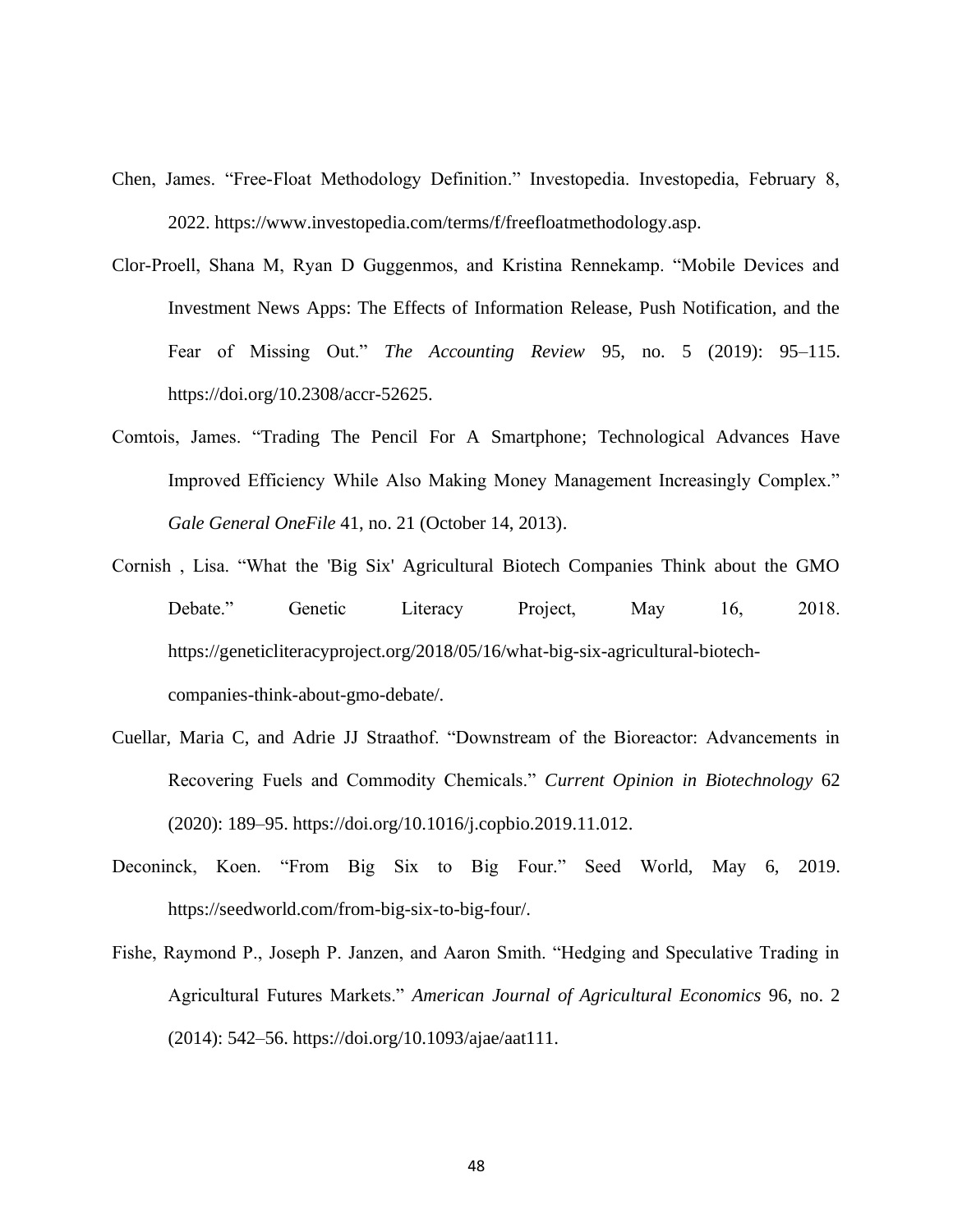- "Green Revolution: Curse or Blessing?" International Food Policy Research Institute, 2002. https://ebrary.ifpri.org/utils/getfile/collection/p15738coll2/id/64639/filename/64640.pdf.
- Hamadi, Hassan, Charbel Bassil, and Tamara Nehme. "News Surprises and Volatility Spillover among Agricultural Commodities: The Case of Corn, Wheat, Soybean and Soybean Oil." *Research in International Business and Finance* 41 (2017): 148–57. https://doi.org/10.1016/j.ribaf.2017.04.006.
- Kalda, Ankit, Benjamin Loos, Alessandro Previtero, and Andreas Hackethal. "Smart(Phone) Investing? A within Investor-Time Analysis of New Technologies and Trading Behavior." *National Bureau of Economic Research*, January 2021. https://doi.org/10.3386/w28363.
- Keynes, John Maynard. "Chapter 12. the State of Long-Term Expectation." The General Theory of Employment, Interest and Money by John Maynard Keynes, 1935. https://www.marxists.org/reference/subject/economics/keynes/general-theory/ch12.htm.
- Lammi, Minna, and Mika Pantzar. "The Data Economy: How Technological Change Has Altered the Role of the Citizen-Consumer." *Technology in Society* 59 (2019): 101157. https://doi.org/10.1016/j.techsoc.2019.101157.
- Langager, Chad. "How Is the Value of the S&P 500 Calculated?" Investopedia. Investopedia, March 8, 2022. https://www.investopedia.com/ask/answers/05/sp500calculation.asp.
- Osteen, Craig D, and Jorge Fernandez-Cornejo. "Economic and Policy Issues of U.S. Agricultural Pesticide Use Trends." *Pest Management Science* 69, no. 9 (2013): 1001–25. https://doi.org/10.1002/ps.3529.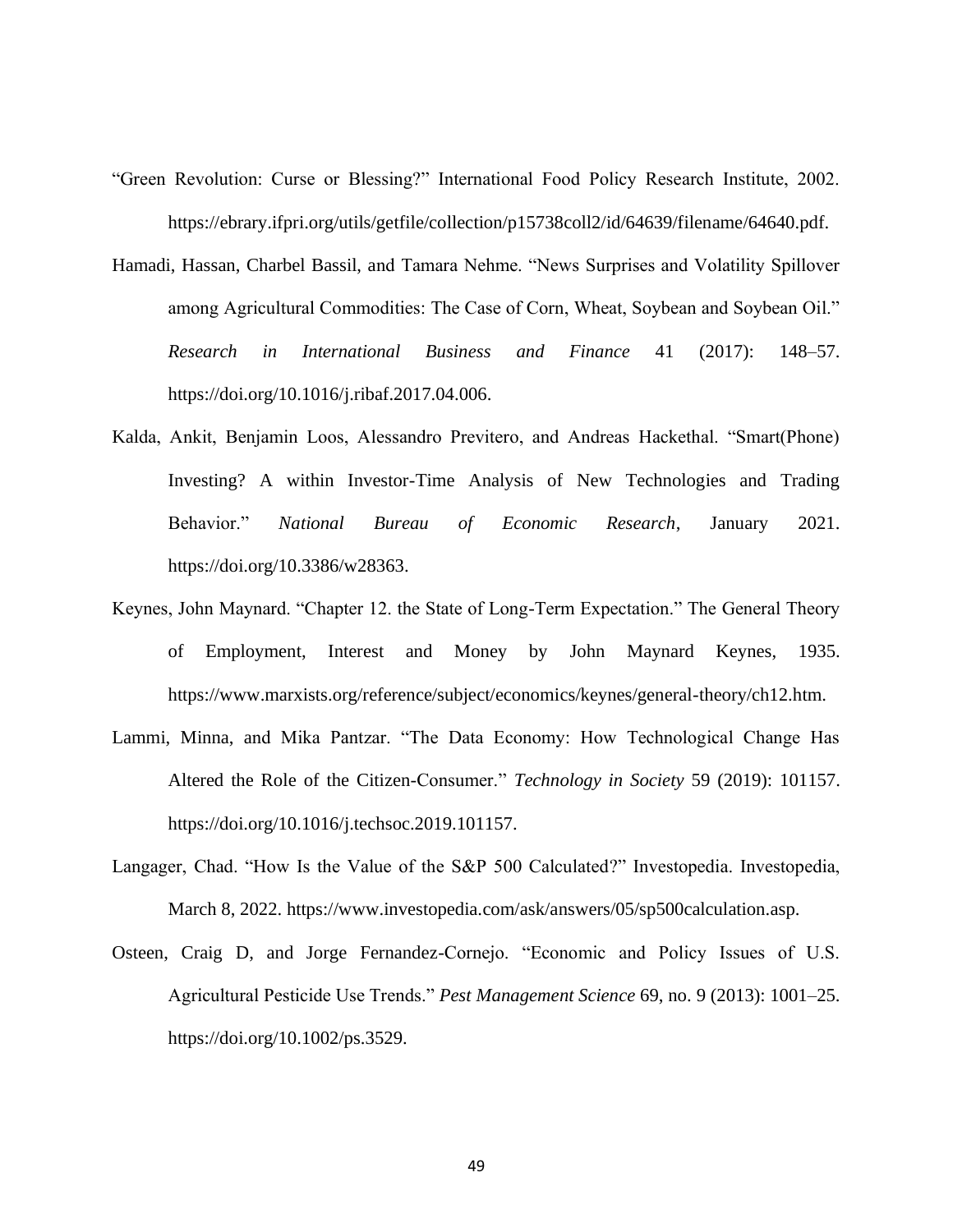- Norman Cummins and Cassie Bable, Larry, Norman, Lorraine Lizana, and Brad Fourby. "Mobile Farms Move into Urban Settings." USDA, February 21, 2017. https://www.usda.gov/media/blog/2015/05/19/mobile-farms-move-urban-settings.
- Ross, Alice. "Faster Smartphone Trading Raises Risks: Apps." *Financial Times*, September 24, 2010. https://www.proquest.com/newspapers/faster-smartphone-trading-raisesrisks/docview/753937205/se-2?accountid=10003.
- "Stata: Software for Statistics and Data Science | Stata." Accessed March 5, 2022. https://www.stata.com/manuals13/rregresspostestimation.pdf.
- Stephanie. "Breusch-Pagan-Godfrey Test: Definition." Statistics How To, April 27, 2020. https://www.statisticshowto.com/breusch-pagan-godfrey-test/.
- Stephanie. "Variance Inflation Factor." Statistics How To, December 16, 2020. https://www.statisticshowto.com/variance-inflation-factor/.
- "United States Department of Agriculture." USDA, 2022. https://www.nass.usda.gov/Charts\_and\_Maps/Field\_Crops/index.php.
- Waryoba, Fulgence Dominick. "Online Trading and Adverse Selection in Smartphone Market." *Academic Journal of Economic Studies* 4, no. 4 (December 2018): 96. https://link.gale.com/apps/doc/A569456186/AONE?u=orla57816&sid=bookmark-AONE&xid=0a4ded02.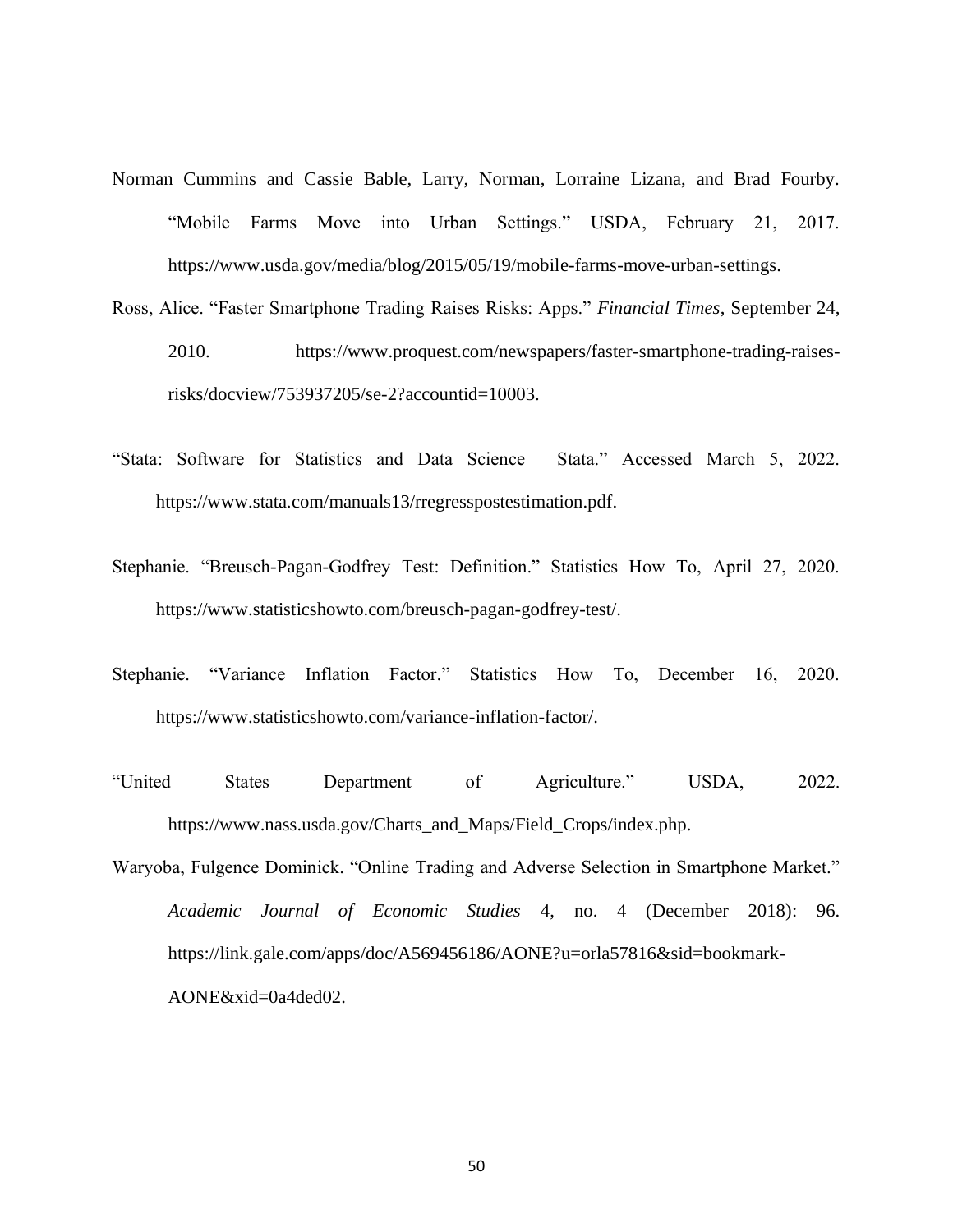### **APPENDIX**

<span id="page-60-0"></span>

<span id="page-60-1"></span>**Figure 1: Historical daily price-earnings ratios for the S&P500 Fertilizers & Agricultural Chemicals Sub-Industry Index (S5FERT) from 2021-2022**



<span id="page-60-2"></span>**Figure 2: Historical daily price-to-book ratios for the S&P500 Fertilizers & Agricultural Chemicals Sub-Industry Index (S5FERT) from 2012-2022**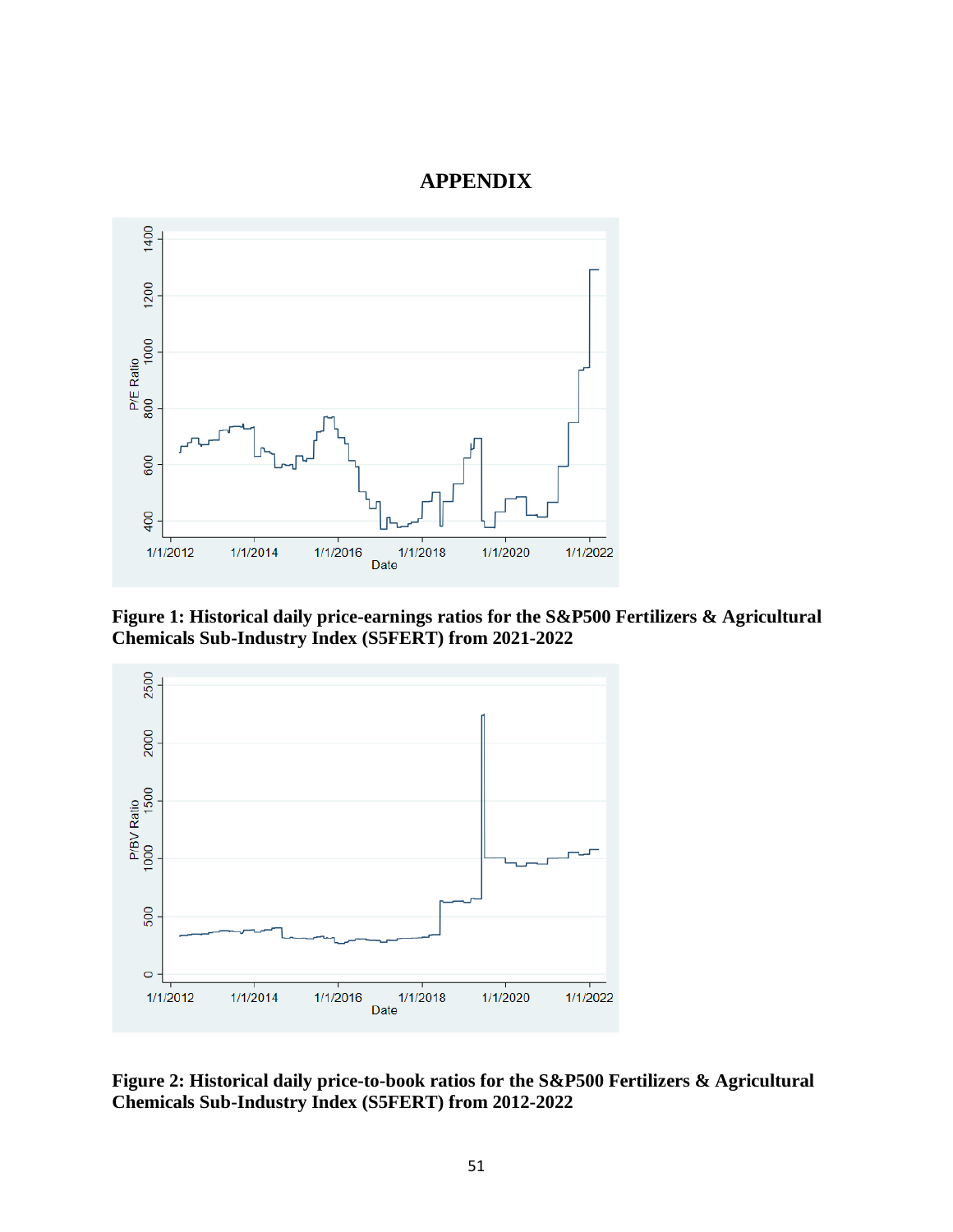| Linear regression |            |           |         | Number of obs | $\qquad \qquad =$ | 60                   |
|-------------------|------------|-----------|---------|---------------|-------------------|----------------------|
|                   |            |           |         | F(2, 57)      | $\equiv$          | 80.37                |
|                   |            |           |         | Prob > F      | $=$               | 0.0000               |
|                   |            |           |         | R-squared     | $\qquad \qquad =$ | 0.6582               |
|                   |            |           |         | Root MSE      | $=$               | 13.694               |
|                   |            |           |         |               |                   |                      |
|                   |            | Robust    |         |               |                   |                      |
| Price_Avg2        | Coef.      | Std. Err. | t       | P> t          |                   | [95% Conf. Interval] |
|                   |            |           |         |               |                   |                      |
| S5FERT LA         | .0436442   | .006967   | 6.26    | 0.000         | .0296932          | .0575953             |
| ChemAvgPrice      | .8581411   | .1995347  | 4.30    | 0.000         | .4585798          | 1.257702             |
| cons              | $-21.6002$ | 6.737401  | $-3.21$ | 0.002         | $-35.09161$       | $-8.108785$          |
|                   |            |           |         |               |                   |                      |

### <span id="page-61-0"></span>**Table 14 Sample 2 Price Multivariable Linear Regression**

### <span id="page-61-1"></span>**Table 15 Sample 2 Volume Multivariable Linear Regression**

| Linear regression |          |           |      | Number of obs | $\qquad \qquad =$ | 60                   |
|-------------------|----------|-----------|------|---------------|-------------------|----------------------|
|                   |          |           |      | F(2, 57)      | $=$               | 4.78                 |
|                   |          |           |      | Prob > F      | $=$               | 0.0120               |
|                   |          |           |      | R-squared     | $=$               | 0.1983               |
|                   |          |           |      | Root MSE      | $=$               | $2.5e+07$            |
|                   |          |           |      |               |                   |                      |
|                   |          | Robust    |      |               |                   |                      |
| Volume Avg2       | Coef.    | Std. Err. | t    | P> t          |                   | [95% Conf. Interval] |
| S5FERT V          | .0933789 | .0517465  | 1.80 | 0.076         | $-0.0102417$      | .1969996             |
| ChemAvgVol~e      | .2472547 | .1177348  | 2.10 | 0.040         | .0114948          | .4830145             |
| cons              | 8.32e+07 | 1.30e+07  | 6.43 | 0.000         | 5.73e+07          | 1.09e+08             |
|                   |          |           |      |               |                   |                      |

## <span id="page-61-2"></span>**Table 16 Sample 3 Price Multivariable Linear Regression**

| Linear regression |             |                     |         | Number of obs | $\equiv$    | 60                   |
|-------------------|-------------|---------------------|---------|---------------|-------------|----------------------|
|                   |             |                     |         | F(2, 57)      | $\equiv$    | 79.40                |
|                   |             |                     |         | Prob > F      | $=$         | 0.0000               |
|                   |             |                     |         | R-squared     | $=$         | 0.6677               |
|                   |             |                     |         | Root MSE      | $=$         | 22.339               |
| Price Avg3        | Coef.       | Robust<br>Std. Err. |         | P> t          |             | [95% Conf. Interval] |
| S5FERT LA         | .0763419    | .0126962            | 6.01    | 0.000         | .0509181    | .1017656             |
| ChemAvgPrice      | 1.279843    | .324478             | 3.94    | 0.000         | .6300867    | 1.929599             |
| cons              | $-51.84707$ | 11.0144             | $-4.71$ | 0.000         | $-73.90303$ | $-29.7911$           |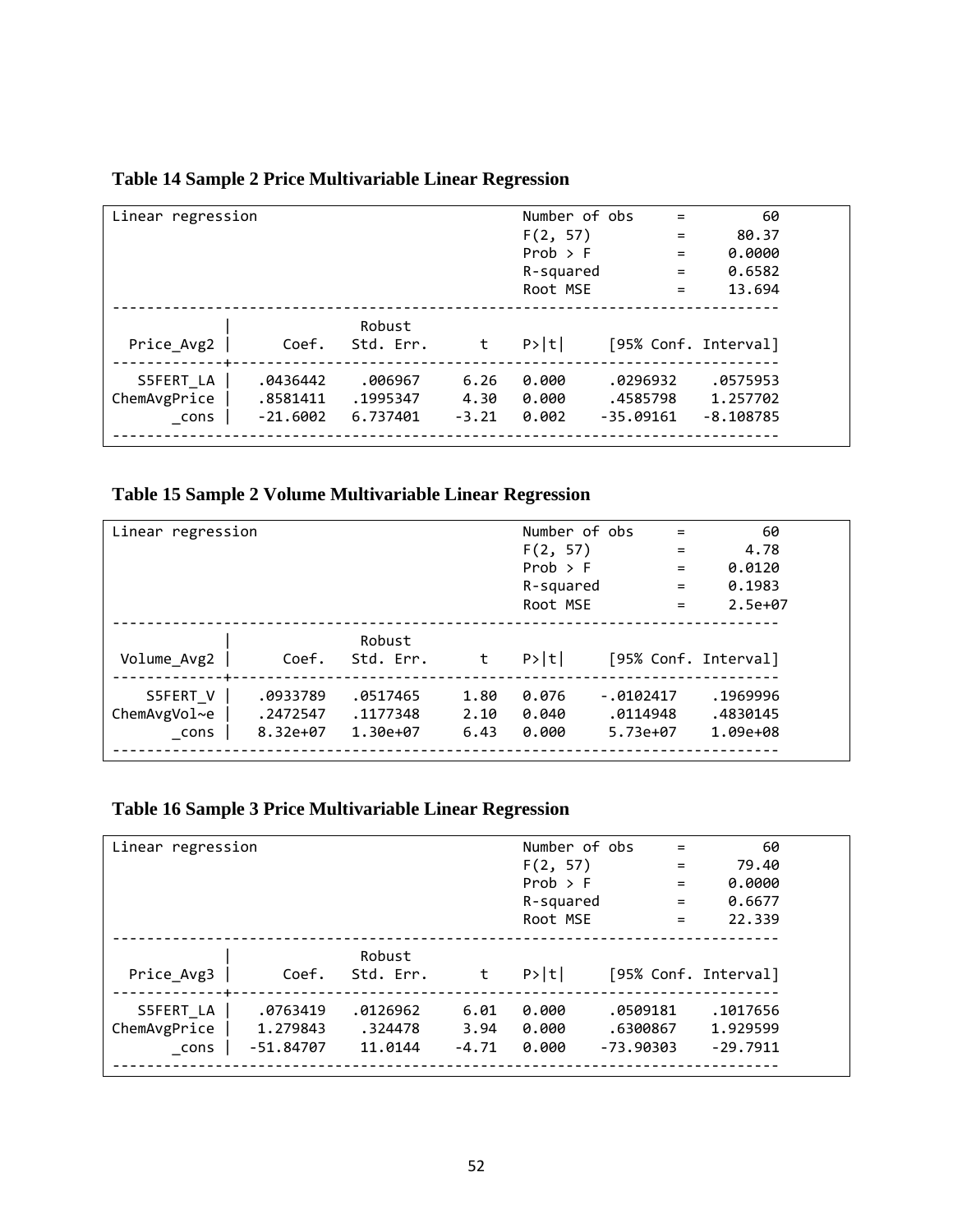| Linear regression |             |           |         | Number of obs | $=$                  | 60         |
|-------------------|-------------|-----------|---------|---------------|----------------------|------------|
|                   |             |           |         | F(2, 57)      | $=$                  | 2.81       |
|                   |             |           |         | Prob > F      | $=$                  | 0.0683     |
|                   |             |           |         | R-squared     | $=$                  | 0.1835     |
|                   |             |           |         | Root MSE      | $=$                  | $2.3e+07$  |
|                   |             |           |         |               |                      |            |
|                   |             | Robust    |         |               |                      |            |
| Volume Avg3       | Coef.       | Std. Err. | t       | P> t          | [95% Conf. Interval] |            |
|                   |             |           |         |               |                      |            |
| S5FERT V          | $-.0181218$ | .0476544  | $-0.38$ | 0.705         | $-.113548$           | .0773045   |
| ChemAvgVolume     | .2696198    | .1136502  | 2.37    | 0.021         | .0420393             | .4972004   |
| cons              | $3.82e+07$  | 1.21e+07  | 3.16    | 0.003         | 1.40e+07             | $6.24e+07$ |
|                   |             |           |         |               |                      |            |

### <span id="page-62-0"></span>**Table 17 Sample 3 Volume Multivariable Linear Regression**

### <span id="page-62-1"></span>**Table 18 Sample 4 Price Multivariable Linear Regression**

| Linear regression |             |                     |         | Number of obs | $\qquad \qquad =$    | 60          |
|-------------------|-------------|---------------------|---------|---------------|----------------------|-------------|
|                   |             |                     |         | F(2, 57)      | $=$                  | 76.85       |
|                   |             |                     |         | $Prob$ > F    | $=$                  | 0.0000      |
|                   |             |                     |         | R-squared     | $\qquad \qquad =$    | 0.6849      |
|                   |             |                     |         | Root MSE      | $\equiv$             | 13.14       |
| Price Avg4        | Coef.       | Robust<br>Std. Err. | t       | P> t          | [95% Conf. Interval] |             |
| S5FERT LA         | .0517786    | .0074037            | 6.99    | 0.000         | .036953              | .0666042    |
| ChemAvgPrice      | .5498165    | .1878558            | 2.93    | 0.005         | .1736418             | .9259913    |
| cons              | $-27.02994$ | 6.485965            | $-4.17$ | 0.000         | $-40.01786$          | $-14.04202$ |

## <span id="page-62-2"></span>**Table 19 Sample 4 Volume Multivariable Linear Regression**

| Linear regression                 |                                         |                                  |                         | Number of obs<br>F(2, 57)<br>Prob > F<br>R-squared<br>Root MSE | $=$<br>$=$<br>$=$<br>$\qquad \qquad =$<br>$=$ | 60<br>2.85<br>0.0660<br>0.1420<br>$3.5e+07$ |  |
|-----------------------------------|-----------------------------------------|----------------------------------|-------------------------|----------------------------------------------------------------|-----------------------------------------------|---------------------------------------------|--|
| Volume_Avg4                       | Coef.                                   | Robust<br>Std. Err.              | t                       | P> t                                                           | [95% Conf. Interval]                          |                                             |  |
| S5FERT_V<br>ChemAvgVolume<br>cons | $-.0816912$<br>.3589471<br>$9.60e + 07$ | .0751791<br>.1592928<br>1.78e+07 | $-1.09$<br>2.25<br>5.39 | 0.282<br>0.028<br>0.000                                        | $-.2322348$<br>.0399687<br>$6.04e+07$         | .0688525<br>.6779255<br>1.32e+08            |  |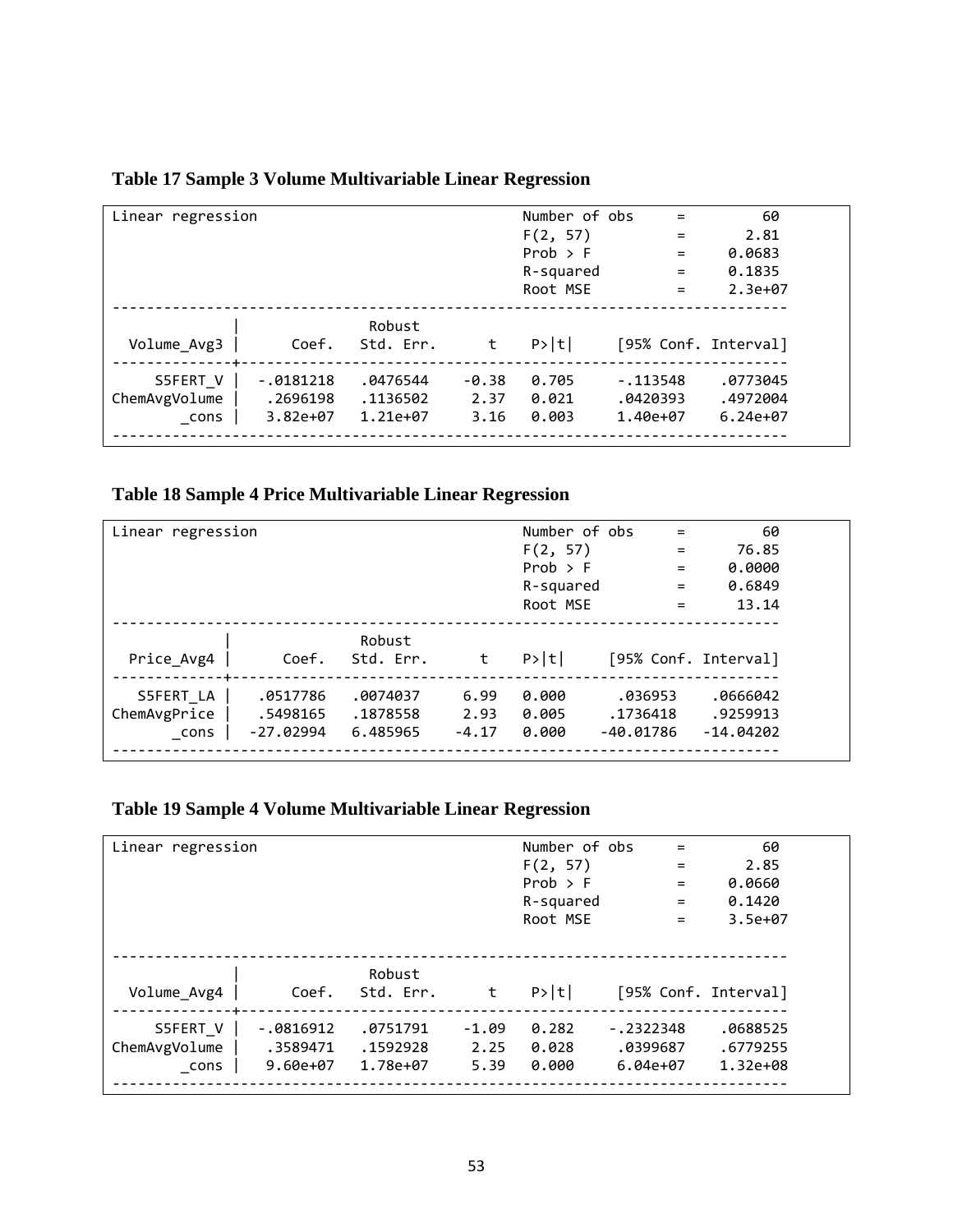| Linear regression                 |                                   |                                  |                         | Number of obs<br>F(2, 57)<br>$Prob$ > F<br>R-squared<br>Root MSE | $=$<br>$=$<br>$=$<br>$=$<br>$=$        | 60<br>59.30<br>0.0000<br>0.5628<br>28.476 |
|-----------------------------------|-----------------------------------|----------------------------------|-------------------------|------------------------------------------------------------------|----------------------------------------|-------------------------------------------|
| Price Avg5                        | Coef.                             | Robust<br>Std. Err.              | t                       | P> t                                                             | [95% Conf. Interval]                   |                                           |
| S5FERT LA<br>ChemAvgPrice<br>cons | .0929294<br>.5675934<br>$-62.713$ | .0129707<br>.3798568<br>12.57029 | 7.16<br>1.49<br>$-4.99$ | 0.000<br>0.141<br>0.000                                          | .0669559<br>$-.1930568$<br>$-87.88457$ | .1189028<br>1.328244<br>$-37.54143$       |

## <span id="page-63-0"></span>**Table 20 Sample 5 Price Multivariable Linear Regression**

## <span id="page-63-1"></span>**Table 21 Sample 5 Volume Multivariable Linear Regression**

| Linear regression                 |                              |                                 |                      | Number of obs<br>F(2, 57)<br>$Prob$ > F<br>R-squared<br>Root MSE | $\qquad \qquad =$<br>$=$<br>$\qquad \qquad =$<br>$=$<br>$\qquad \qquad =$ | 60<br>2.02<br>0.1426<br>0.0819<br>$1.1e+07$ |
|-----------------------------------|------------------------------|---------------------------------|----------------------|------------------------------------------------------------------|---------------------------------------------------------------------------|---------------------------------------------|
| Volume_Avg5                       | Coef.                        | Robust<br>Std. Err.             | t                    | P> t                                                             | [95% Conf. Interval]                                                      |                                             |
| S5FERT V<br>ChemAvgVolume<br>cons | .017749<br>.0741<br>3.15e+07 | .0242542<br>.0436577<br>5409178 | 0.73<br>1.70<br>5.82 | 0.467<br>0.095<br>0.000                                          | $-.0308191$<br>$-.0133229$<br>2.06e+07                                    | .0663171<br>.161523<br>4.23e+07             |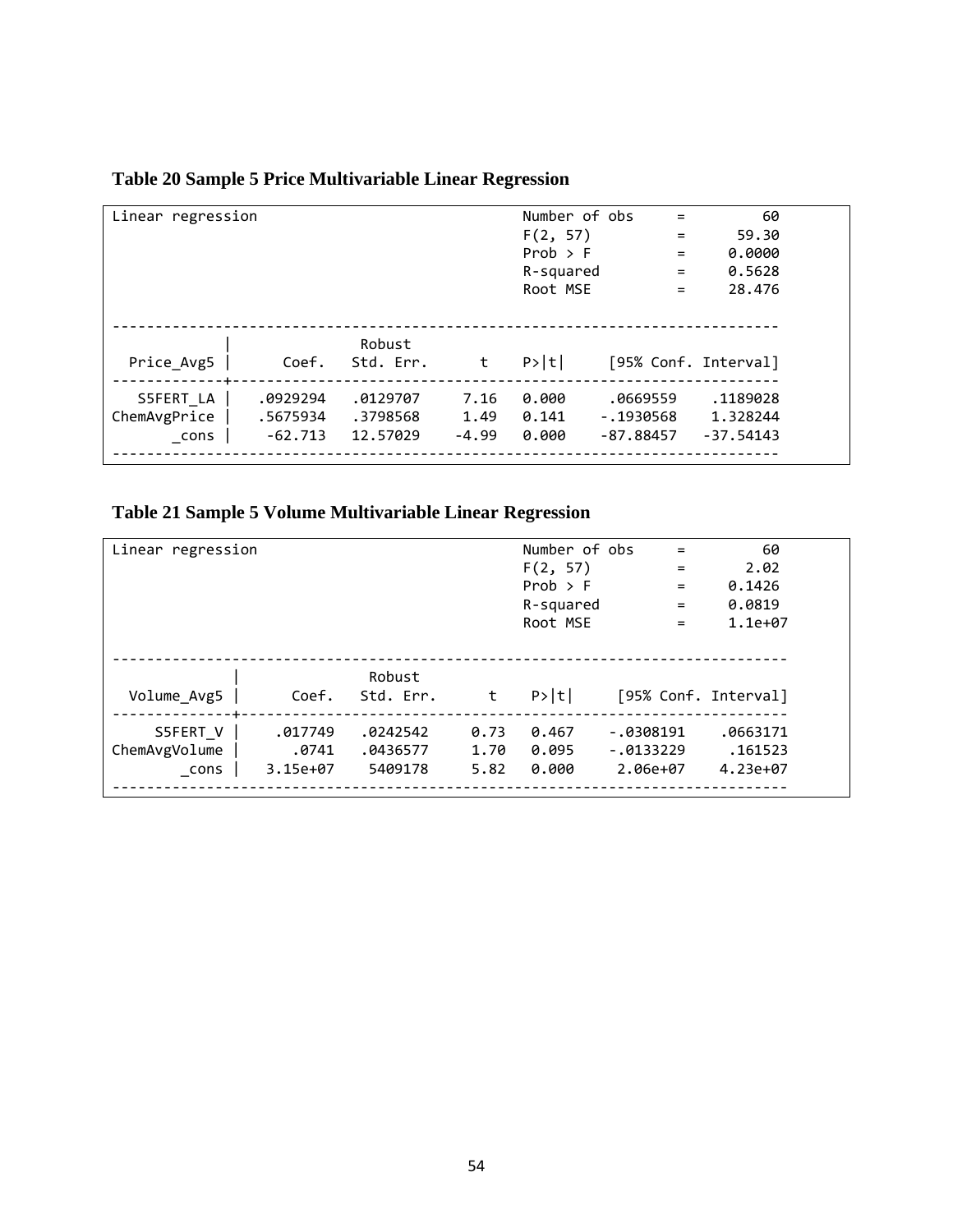| Linear regression                |                                     |                                  |                         | Number of obs<br>F(2, 57)<br>Prob > F<br>R-squared<br>Root MSE | $\equiv$<br>$=$<br>$=$<br>$=$<br>$=$ | 60<br>64.32<br>0.0000<br>0.5927<br>50.423 |
|----------------------------------|-------------------------------------|----------------------------------|-------------------------|----------------------------------------------------------------|--------------------------------------|-------------------------------------------|
| Price Avg6                       | Coef.                               | Robust<br>Std. Err.              | t                       | P> t                                                           |                                      | [95% Conf. Interval]                      |
| S5FERT L<br>ChemAvgPrice<br>cons | .1683842<br>1.429791<br>$-143.6333$ | .0250482<br>.7199601<br>23.05016 | 6.72<br>1.99<br>$-6.23$ | 0.000<br>0.052<br>0.000                                        | .1182261<br>$-.0119041$<br>-189.7904 | .2185423<br>2.871487<br>$-97.47612$       |

### <span id="page-64-0"></span>**Table 22 Sample 6 Price Multivariable Linear Regression**

## <span id="page-64-1"></span>**Table 23 Sample 6 Volume Multivariable Linear Regression**

| Linear regression                 |                                     |                                  | Number of obs<br>F(2, 57)<br>Prob > F<br>R-squared<br>Root MSE | $\qquad \qquad =$<br>$=$<br>$=$<br>$\qquad \qquad =$<br>$=$ | 60<br>1.87<br>0.1638<br>0.0662<br>$3.3e+07$ |                                  |
|-----------------------------------|-------------------------------------|----------------------------------|----------------------------------------------------------------|-------------------------------------------------------------|---------------------------------------------|----------------------------------|
| Volume_Avg6                       | Coef.                               | Robust<br>Std. Err.              | t                                                              | P> t                                                        | [95% Conf. Interval]                        |                                  |
| S5FERT V<br>ChemAvgVolume<br>cons | $-.0885613$<br>.2159032<br>8.03e+07 | .0707482<br>.1321353<br>1.62e+07 | $-1.25$<br>1.63<br>4.96                                        | 0.216<br>0.108<br>0.000                                     | $-.2302321$<br>$-.0486932$<br>4.79e+07      | .0531095<br>.4804996<br>1.13e+08 |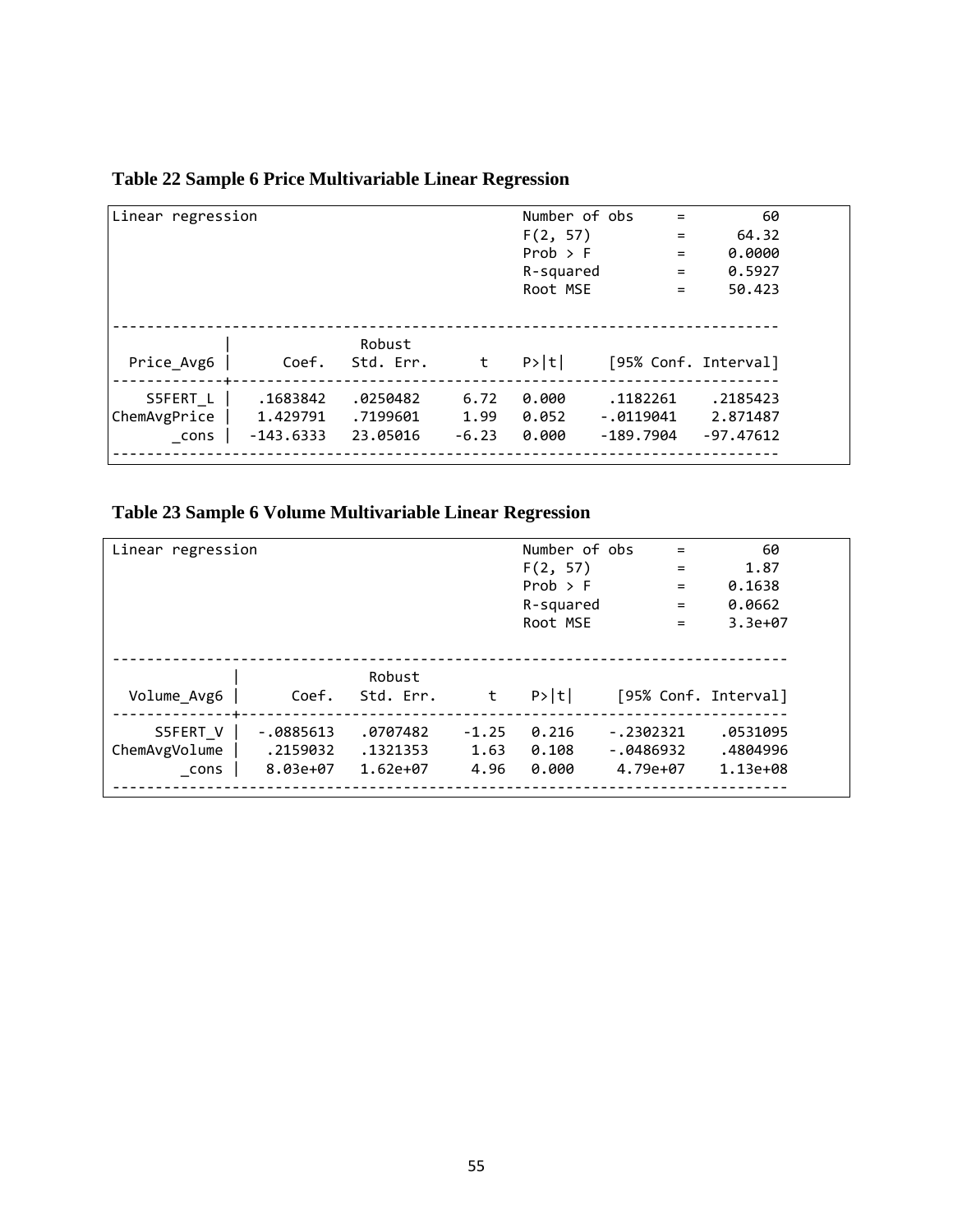| Linear regression                |                                  |                                  |                      | Number of obs<br>F(2, 57)<br>$Prob$ > F<br>R-squared<br>Root MSE | $=$<br>$=$<br>$=$<br>$=$<br>$=$    | 60<br>36.49<br>0.0000<br>0.5703<br>10.604 |
|----------------------------------|----------------------------------|----------------------------------|----------------------|------------------------------------------------------------------|------------------------------------|-------------------------------------------|
| Price_Avg7                       | Coef.                            | Robust<br>Std. Err.              | t                    | P> t                                                             | [95% Conf. Interval]               |                                           |
| S5FERT V<br>ChemAvgPrice<br>cons | 7.83e-08<br>1.195144<br>16.98974 | 1.96e-08<br>.1520523<br>6.098166 | 4.00<br>7.86<br>2.79 | 0.000<br>0.000<br>0.007                                          | $3.90e-08$<br>.8906645<br>4.778375 | 1.17e-07<br>1.499624<br>29.20111          |

## <span id="page-65-0"></span>**Table 24 Sample 7 Price Multivariable Linear Regression**

## <span id="page-65-1"></span>**Table 25 Sample 7 Volume Multivariable Linear Regression**

| Linear regression                 |                                  |                                  |                      | Number of obs<br>F(2, 57)<br>Prob > F<br>R-squared<br>Root MSE | $\qquad \qquad =$<br>$=$<br>$=$<br>$=$<br>$\qquad \qquad =$ | 60<br>2.98<br>0.0588<br>0.1817<br>$2.2e+07$ |
|-----------------------------------|----------------------------------|----------------------------------|----------------------|----------------------------------------------------------------|-------------------------------------------------------------|---------------------------------------------|
| Volume_Avg7                       | Coef.                            | Robust<br>Std. Err.              | t                    | P> t                                                           | [95% Conf. Interval]                                        |                                             |
| S5FERT V<br>ChemAvgVolume<br>cons | .0171184<br>.2438155<br>5.08e+07 | .0490802<br>.1049985<br>1.16e+07 | 0.35<br>2.32<br>4.39 | 0.729<br>0.024<br>0.000                                        | $-.081163$<br>.0335596<br>2.76e+07                          | .1153998<br>.4540713<br>7.40e+07            |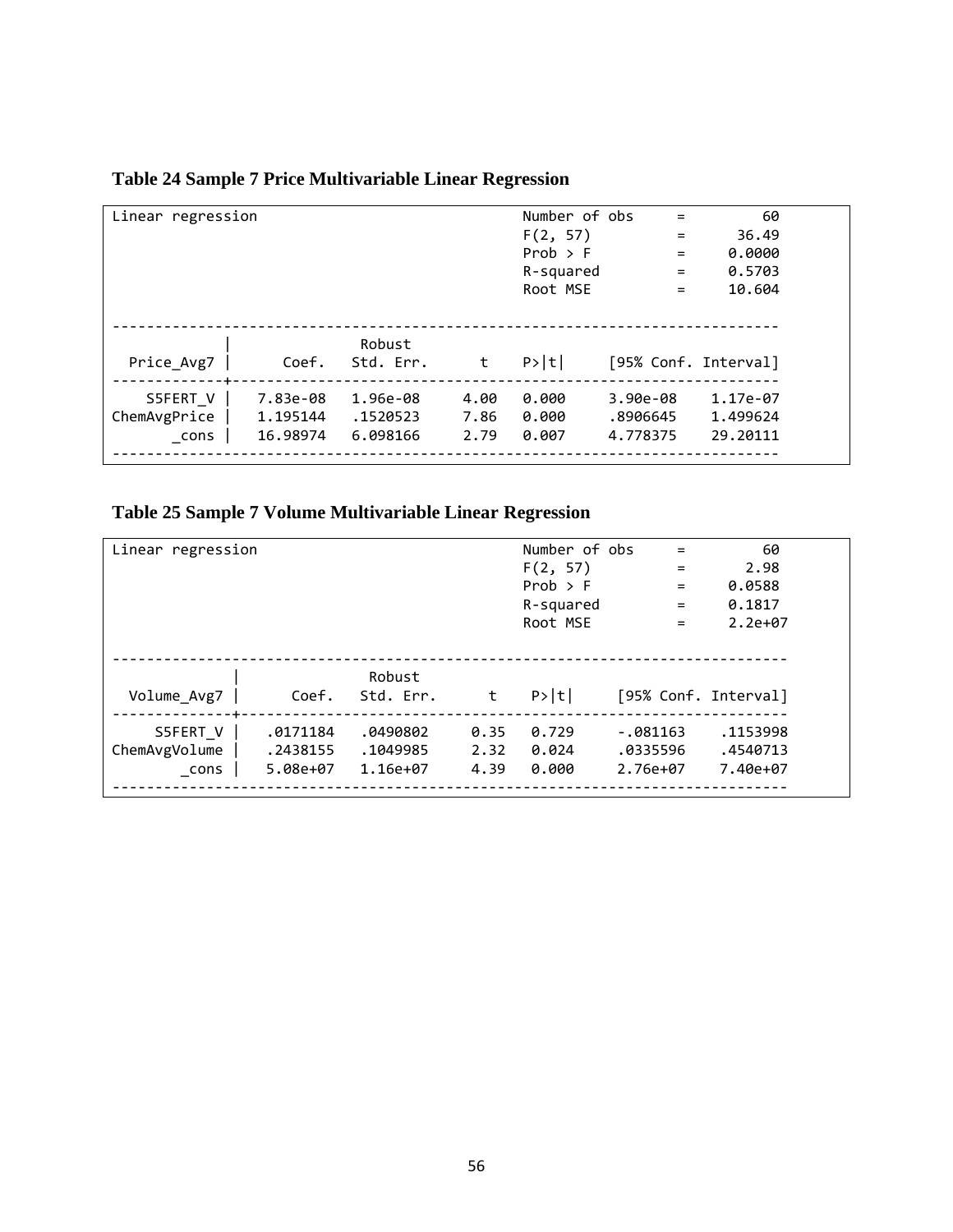| Linear regression                 |                                     |                                  |                         | Number of obs<br>F(2, 57)<br>$Prob$ > F<br>R-squared<br>Root MSE | $=$<br>$=$<br>$=$<br>$=$<br>$=$    | 60<br>68.97<br>0.0000<br>0.5876<br>27.031 |
|-----------------------------------|-------------------------------------|----------------------------------|-------------------------|------------------------------------------------------------------|------------------------------------|-------------------------------------------|
| Price Avg8                        | Coef.                               | Robust<br>Std. Err.              | t                       | P> t                                                             | [95% Conf. Interval]               |                                           |
| S5FERT LA<br>ChemAvgPrice<br>cons | .0869082<br>.8823922<br>$-57.68878$ | .0119736<br>.3684774<br>11.48682 | 7.26<br>2.39<br>$-5.02$ | 0.000<br>0.020<br>0.000                                          | .0629315<br>.144529<br>$-80.69075$ | .1108849<br>1.620255<br>$-34.68681$       |

## <span id="page-66-0"></span>**Table 26 Sample 8 Price Multivariable Linear Regression**

## <span id="page-66-1"></span>**Table 27 Sample 8 Volume Multivariable Linear Regression**

| Linear regression                 |                                      |                                  |                         | Number of obs<br>F(2, 57)<br>$Prob$ > F<br>R-squared<br>Root MSE | $\qquad \qquad =$<br>$=$<br>$\qquad \qquad =$<br>$\qquad \qquad =$<br>$\qquad \qquad =$ | 60<br>2.35<br>0.1047<br>0.0775<br>$2.6e + 07$ |
|-----------------------------------|--------------------------------------|----------------------------------|-------------------------|------------------------------------------------------------------|-----------------------------------------------------------------------------------------|-----------------------------------------------|
| Volume_Avg8                       | Coef.                                | Robust<br>Std. Err.              | t                       | P> t                                                             | [95% Conf. Interval]                                                                    |                                               |
| S5FERT V<br>ChemAvgVolume<br>cons | $-0.93402$<br>.1761638<br>$6.30e+07$ | .0568956<br>.1026234<br>1.24e+07 | $-1.64$<br>1.72<br>5.09 | 0.106<br>0.091<br>0.000                                          | $-.2073335$<br>$-.029336$<br>$3.82e+07$                                                 | .0205295<br>.3816635<br>8.78e+07              |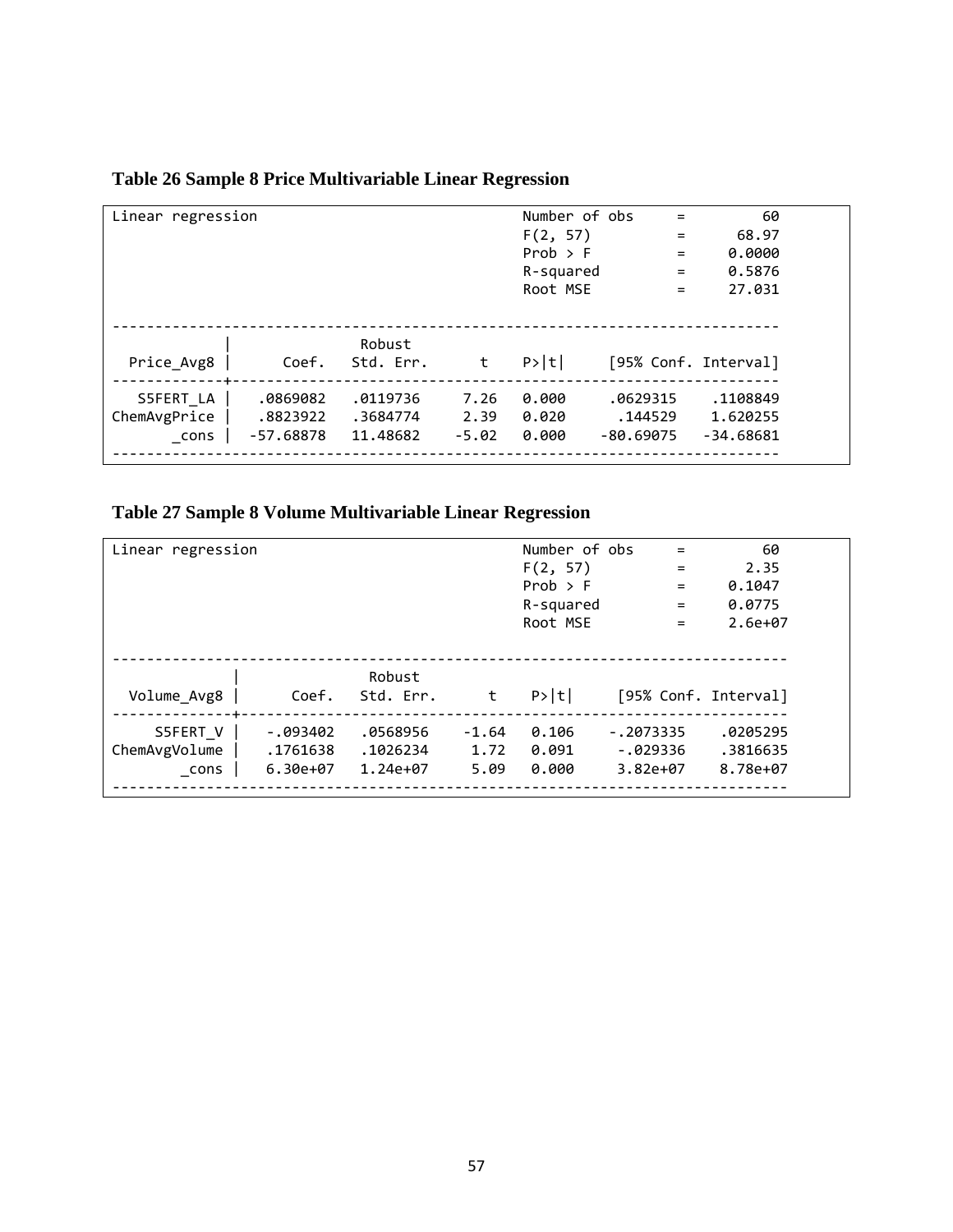| Linear regression                 |                                 |                                  |                       | Number of obs<br>F(2, 57)<br>Prob > F<br>R-squared<br>Root MSE | $\qquad \qquad =$<br>$=$<br>$=$<br>$=$<br>$=$ | 60<br>87.13<br>0.0000<br>0.7657<br>7.1254 |
|-----------------------------------|---------------------------------|----------------------------------|-----------------------|----------------------------------------------------------------|-----------------------------------------------|-------------------------------------------|
| Price Avg9                        | Coef.                           | Robust<br>Std. Err.              | t                     | P> t                                                           |                                               | [95% Conf. Interval]                      |
| S5FERT LA<br>ChemAvgPrice<br>cons | .003417<br>1.288029<br>15.56067 | .0028487<br>.1262638<br>3.717107 | 1.20<br>10.20<br>4.19 | 0.235<br>0.000<br>0.000                                        | $-.0022876$<br>1.03519<br>8.117288            | .0091215<br>1.540868<br>23.00404          |

### <span id="page-67-0"></span>**Table 28 Sample 9 Price Multivariable Linear Regression**

## <span id="page-67-1"></span>**Table 29 Sample 9 Volume Multivariable Linear Regression**

| Linear regression |             |           |         | Number of obs | =                    | 60        |
|-------------------|-------------|-----------|---------|---------------|----------------------|-----------|
|                   |             |           |         | F(2, 57)      | $=$                  | 2.28      |
|                   |             |           |         | Prob > F      | $\qquad \qquad =$    | 0.1119    |
|                   |             |           |         | R-squared     | $=$                  | 0.1617    |
|                   |             |           |         | Root MSE      | $=$                  | $2.5e+07$ |
|                   |             |           |         |               |                      |           |
|                   |             |           |         |               |                      |           |
|                   |             | Robust    |         |               |                      |           |
| Volume Avg9       | Coef.       | Std. Err. | t       | P> t          | [95% Conf. Interval] |           |
| S5FERT V          | $-.0416322$ | .0529719  | $-0.79$ | 0.435         | $-.1477066$          | .0644421  |
| ChemAvgVolume     | .2806746    | .1359494  | 2.06    | 0.044         | .0084406             | .5529086  |